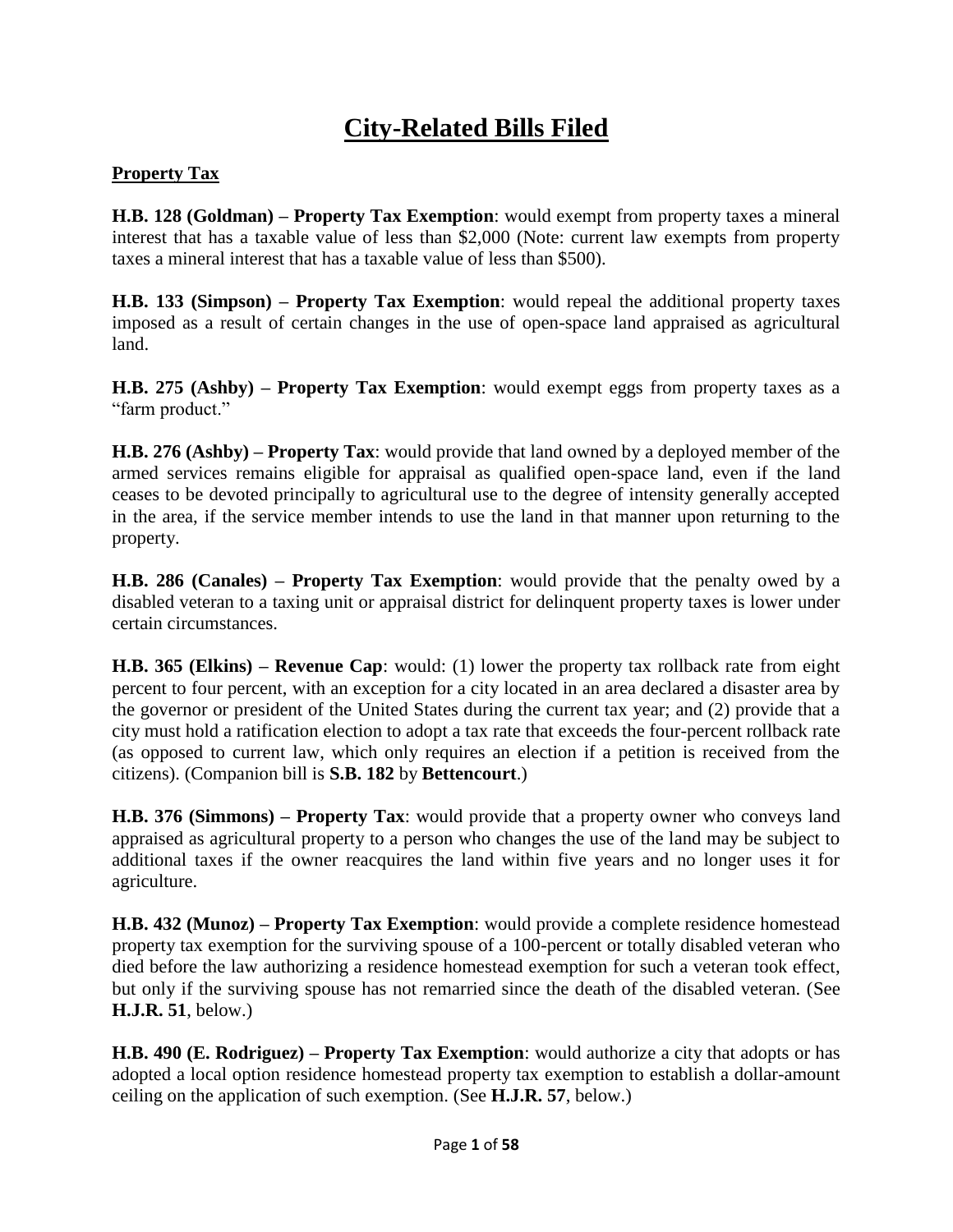**H.B. 590 (Elkins) – Tax Exemption**: would, among other things, authorize institutions of higher education to create research technology corporations that would be exempt from both property taxes and sales and use taxes. (See **H.J.R. 51**, below.)

**H.B. 591 (Ashby) – Property Tax**: would provide that land owned by a deployed member of the armed services remains eligible for appraisal as qualified open-space land, even if the land ceases to be devoted principally to agricultural use to the degree of intensity generally accepted in the area, if the service member intends to use the land in that manner upon returning to the property.

**H.B. 660 (Raymond) – Property Tax Exemption**: would provide a complete residence homestead property tax exemption for the surviving spouse of a 100 percent or totally disabled veteran who died before the law authorizing a residence homestead exemption for such a veteran took effect, but only if the surviving spouse has not remarried since the death of the disabled veteran. (See **H.J.R. 66**, below.)

**H.B. 683 (Sheets) – Property Tax Exemption**: would provide a property tax exemption for the residence homestead of a disabled veteran who receives at least 80 percent disability compensation from the United States Department of Veterans Affairs due to a service-connected disability and has a rating of at least 80 percent disabled or of individual unemployability. (See **H.J.R. 67**, below.)

**H.B. 706 (Farrar) – Property Tax Exemption**: would provide that once a person claims a property tax exemption for the amount of appraised value of the person's property that arises from the installation of solar or wind-powered energy device, the exemption need not be claimed in subsequent years.

**H.B. 806 (Lozano) – Property Tax Exemption**: would provide that a person does not have to include a copy of the person's driver's license or state-issued personal identification certificate in an application for a residence homestead exemption if the person is unable to obtain a driver's license or personal identification certificate due to a sincerely held religious belief.

**H.B. 957 (Bohac) – Appraisal Cap**: would reduce the property tax appraisal cap on residence homesteads from ten to five percent. (See **H.J.R. 71,** below.)

**H.J.R. 51 (Munoz) – Property Tax Exemption**: would amend the Texas Constitution to permit the legislature to provide a complete residence homestead property tax exemption for the surviving spouse of a 100-percent or totally disabled veteran who died before the law authorizing a residence homestead exemption for such a veteran took effect, but only if the surviving spouse has not remarried since the death of the disabled veteran. (See **H.B. 432**, above.)

**H.J.R. 57 (E. Rodriguez) – Property Tax Exemption**: would amend the Texas Constitution to authorize a city that adopts or has adopted a local option residence homestead property tax exemption to take official action before July  $1<sup>st</sup>$  to establish a dollar-amount ceiling on the application of such exemption. (See **H.B. 490**, above.)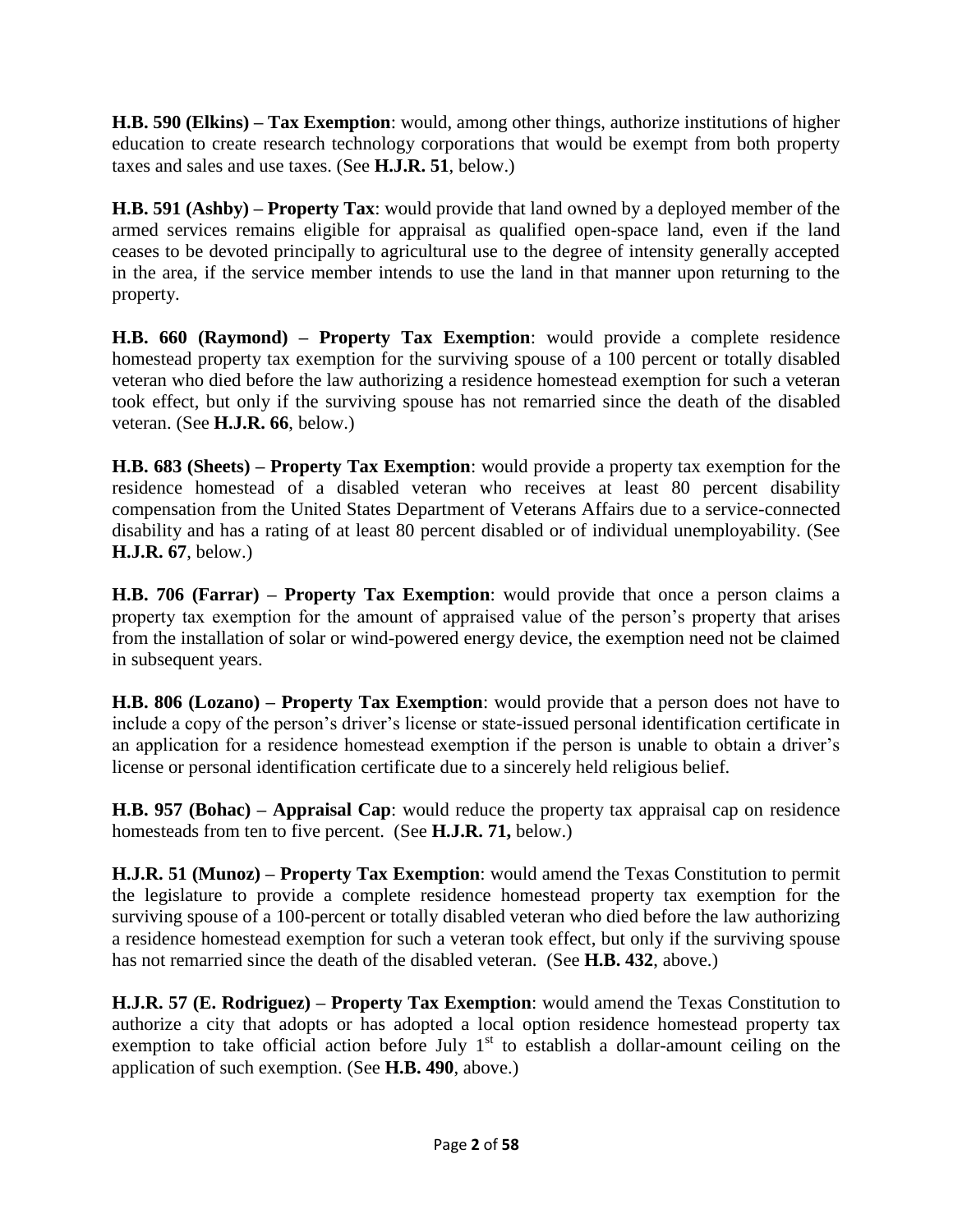**H.J.R. 64 (Munoz) – Tax Exemption**: would amend the Texas Constitution to authorize institutions of higher education to create research technology corporations that would be exempt from both property taxes and sales and use taxes. (See **H.B. 590**, above.)

**H.J.R. 66 (Raymond) – Property Tax Exemption**: would amend the Texas Constitution to permit the legislature to provide a complete residence homestead property tax exemption for the surviving spouse of a 100 percent or totally disabled veteran who died before the law authorizing a residence homestead exemption for such a veteran took effect, but only if the surviving spouse has not remarried since the death of the disabled veteran. (See **H.B. 660**, above.)

**H.J.R. 67 (Sheets) – Property Tax Exemption**: would amend the Texas Constitution to provide a property tax exemption for the residence homestead of a disabled veteran who receives at least 80 percent disability compensation from the United States Department of Veterans Affairs due to a service-connected disability and has a rating of at least 80 percent disabled or of individual unemployability. (See **H.B. 683**, above.)

**H.J.R. 71 (Bohac) – Appraisal Cap**: would amend the Texas Constitution to authorize the legislature to reduce the property tax appraisal cap on residence homesteads from ten to five percent. (See **H.B. 957**, above.)

**S.B. 50 (Zaffirini) – Property Tax**: would authorize the attachment of a property tax lien on personal property, regardless of whether the personal property is located within the boundaries of the taxing unit in whose favor the lien attaches.

**S.B. 71 (Ellis) – Property Tax**: provides that a person is entitled to an designated appraisal of recreational, park, or scenic land for property tax purposes only if the land is restricted and use of the land is available to the public without a fee or for a nominal fee.

**S.B. 156 (Nichols) – Appraisal Cap**: would: (1) reduce the property tax appraisal cap on homesteads from ten percent to five percent; (2) authorize a county commissioners court to call an election to increase the homestead appraisal cap for all taxing jurisdictions in the county back to some percentage between six and ten; and (3) prohibit a subsequent election from occurring for ten years after such an election is held. (See **S.J.R. 14**, below.)

**S.B. 182 (Bettencourt) – Revenue Cap**: would: (1) lower the property tax rollback rate from eight percent to four percent, with an exception for a city located in an area declared a disaster area by the governor or president of the United States during the current tax year; and (2) provide that a city must hold a ratification election to adopt a tax rate that exceeds the four-percent rollback rate (as opposed to current law, which only requires an election if a petition is received from the citizens).

**S.B. 279 (Watson) – Property Tax Exemption**: would: (1) authorize any city council to take action to adopt a flat-dollar amount residence homestead property tax exemption of at least \$5,000, unless a larger amount is specified by the council, before July  $1<sup>st</sup>$  of any given year; (2) provide that a \$5,000 residence homestead property tax exemption automatically goes into effect in any city that: (a) does not take official action to opt-out of the flat-dollar amount exemption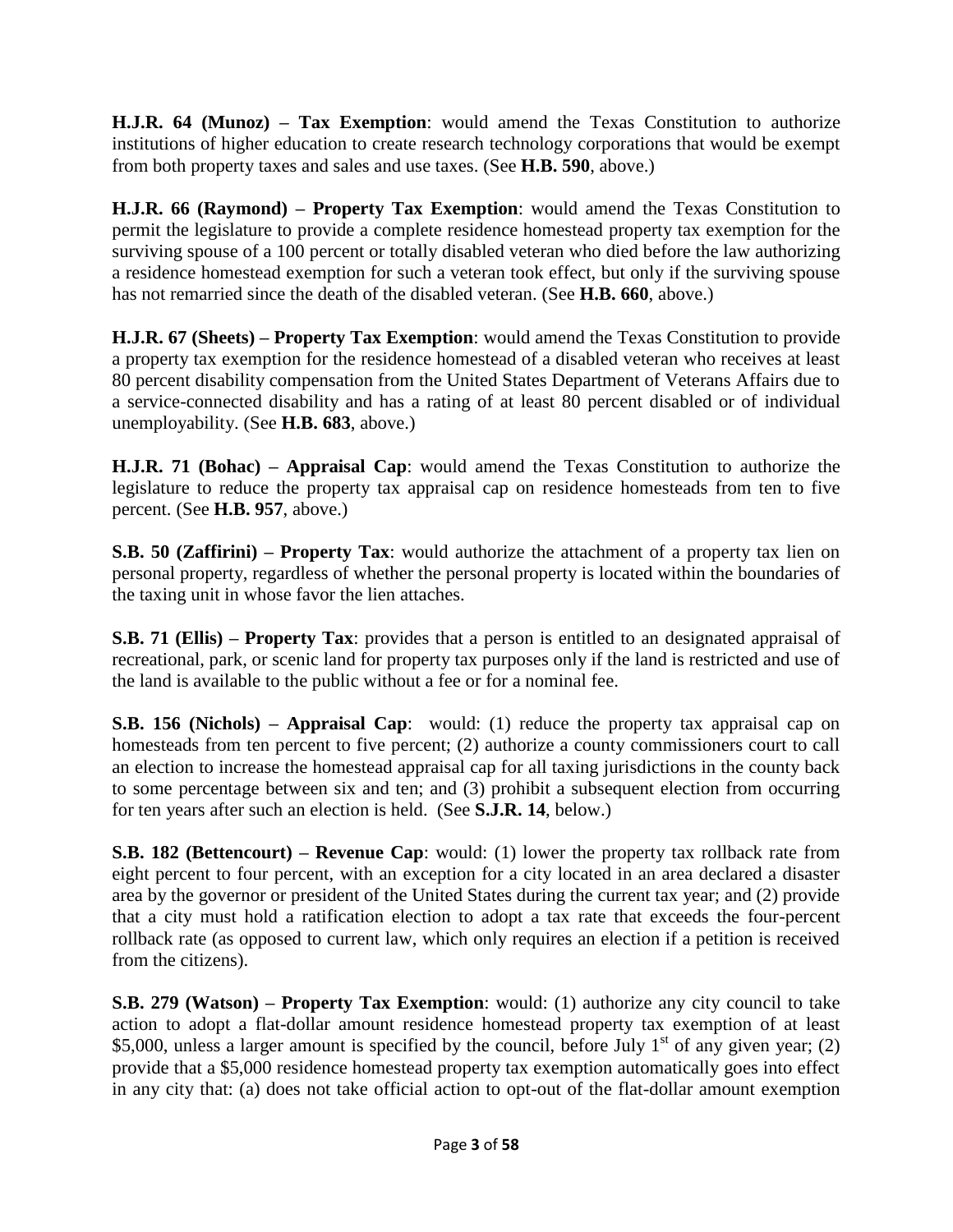prior to July  $1<sup>st</sup>$  of any given year; and (b) has not already adopted a percentage-based residence homestead property tax exemption under current law; (3) provide that in any city where the city council has ceased to offer a percentage-based residence homestead property tax exemption and instead adopted a flat-dollar amount property tax exemption, an individual may elect to rescind entitlement to the new flat-dollar amount exemption to continue to receive the percentage exemption that was previously available by filing written notice with the chief appraiser before July 15; (4) provide that the amount of the exemption available to an individual under (3), above, is the dollar amount of the exemption that the individual received in the last tax year the percentage-based residence homestead property tax exemption was in place; and (5) provide that an individual who makes an election to receive the amount of a previous residence homestead property tax exemption under (3), above, may rescind that election by filing written notice with the chief appraiser, but once rescinded, may not elect to reinstate entitlement to the amount of the percentage-based exemption. (See **S.J.R. 20**, below.)

**S.B. 280 (Watson) – Property Tax Appraisal**: would: (1) provide that, in a property tax protest based on unequal appraisal, the appraised value of the property in question in comparison to other properties is to be determined: (a) using comparable properties located in the same appraisal district; (b) based on the similarity of the properties with regard to specified statutory characteristics, like square footage, property age, and property condition, among other things; (c) by calculating adjustments in accordance with generally accepted appraisal standards; and (d) based on the calculation of the appraised value of each comparable property as shown in the appraisal records submitted to the appraisal review board by the chief appraiser; and (2) require a district court to grant relief on the ground that a property is appraised unequally if the appraised value of the property exceeds by ten percent the median appraised value of a reasonable number of comparable properties in the appraisal district based on the standards in (1), above.

**S.B. 281 (Watson) – Property Tax Appraisal**: would require a property owner who submits evidence by affidavit in a property tax protest based on the determination of appraised value of a property or unequal appraisal of a property, to state in the affidavit the property owner's opinion of the appraised or market value of the property at issue and attach evidence that supports the statement.

**S.B. 282 (Watson) – Property Tax Exemption**: would exempt from property taxation property acquired by a charitable organization to provide low-income housing for up to 10 years after the organization acquires the property (current law exempts for five years after acquisition).

**S.B. 362 (Estes) – Property Tax Exemption**: would repeal the additional property taxes imposed as a result of certain changes in the use of open-space land appraised as agricultural land. (Companion bill is **H.B. 133** by **Simpson**.)

**S.J.R. 14 (Nichols) – Appraisal Cap**: would amend the Texas Constitution to permit the legislature to: (1) reduce the property tax appraisal cap on homesteads from ten percent to five percent; and (2) authorize a county commissioners court to call an election to increase the homestead appraisal cap for all taxing jurisdictions in the county back to some percentage between six and ten. (See **S.B. 156**, above.)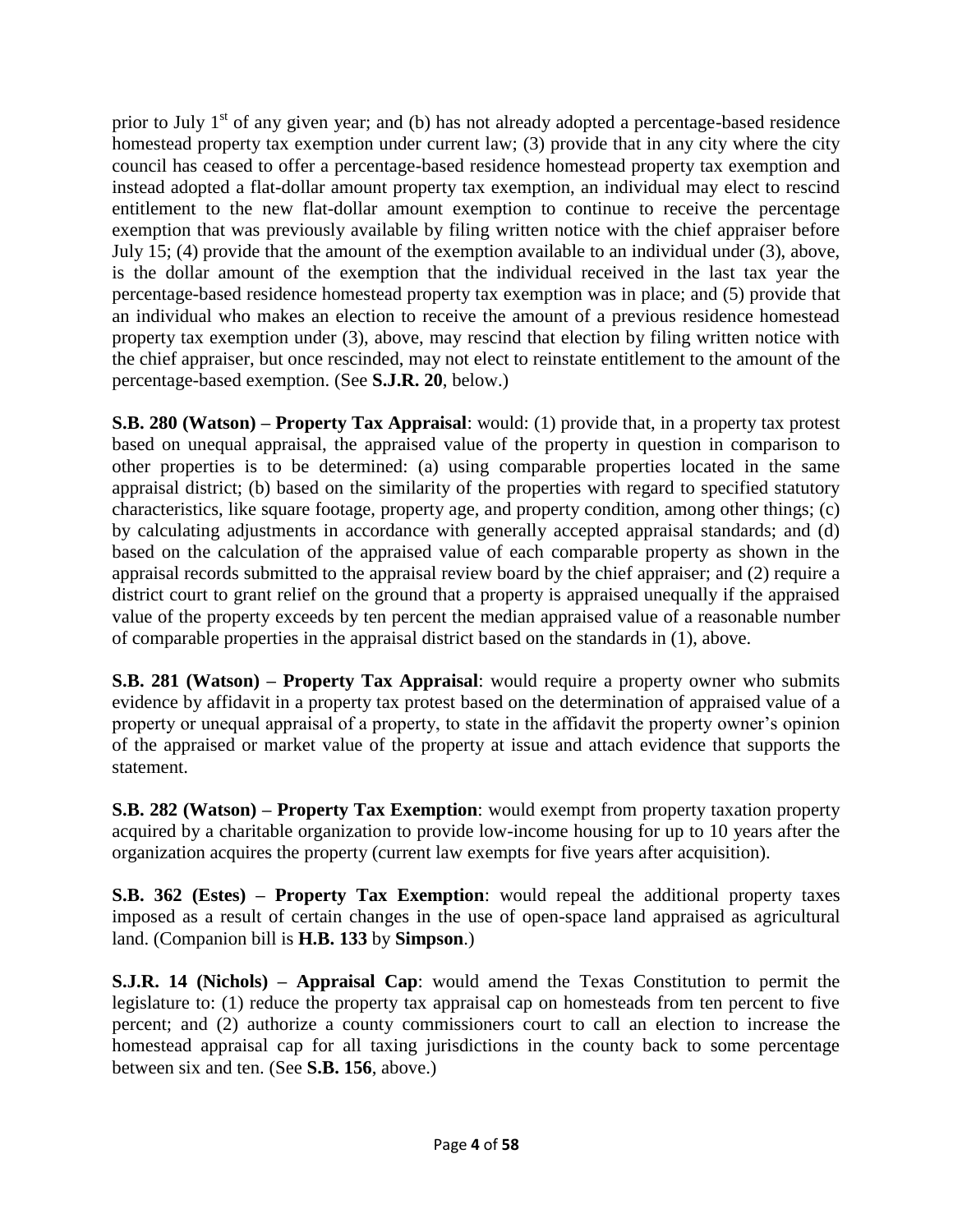**S.J.R. 20 (Watson) – Property Tax Exemption**: would amend the Texas Constitution to (1) authorize any city council to take action to adopt a flat-dollar amount residence homestead property tax exemption of at least \$5,000, unless a larger amount is specified by the council, before July  $1<sup>st</sup>$  of any given year; (2) provide that a \$5,000 residence homestead property tax exemption automatically goes into effect in any city that: (a) does not take official action to optout of the flat-dollar amount exemption prior to July  $1<sup>st</sup>$  of any given year; and (b) has not already adopted a percentage-based residence homestead property tax exemption under current law; (3) provide that in any city where the city council has ceased to offer a percentage-based residence homestead property tax exemption and instead adopted a flat-dollar amount property tax exemption, an individual may elect to rescind entitlement to the new flat-dollar amount exemption to continue to receive the percentage exemption that was previously available by filing written notice with the chief appraiser before July 15; (4) provide that the amount of the exemption available to an individual under (3), above, is the dollar amount of the exemption that the individual received in the last tax year the percentage-based residence homestead property tax exemption was in place; and (5) provide that an individual who makes an election to receive the amount of a previous residence homestead property tax exemption under (3), above, may rescind that election by filing written notice with the chief appraiser, but once rescinded, may not elect to reinstate entitlement to the amount of the percentage-based exemption. (See **S.B. 279**, above.)

### **Sales Tax**

**H.B. 79 (Guillen) – Sales Tax Exemption**: would, among other things, exempt from sales and use taxes the sale to, or storage, use, or other consumption by, a new business of a taxable item that will be directly used or consumed by the business during the first ten years of the business's operation.

**H.B. 82 (Guillen) – Sales Tax**: would repeal the state law prohibiting the state comptroller from crediting to the Parks and Wildlife Department or the Texas Historical Commission any amount of taxes imposed on the sale of sporting goods in excess of the amounts appropriated to the department or commission, respectively. (See **H.J.R. 33**, below.)

**H.B. 85 (Craddick) – Sales Tax Exemption**: would exempt from sales and use taxes telecommunications services exclusively provided or used for the navigation of farm and ranch machinery and equipment. (Companion bill is **S.B. 140** by **Perry**.)

**H.B. 157 (Larson) – Sales Tax**: would: (1) allow a city to hold an election to impose a dedicated sales and use tax for sports and venue districts, crime control and prevention districts, economic development corporations, property tax relief, or street maintenance at any rate that is an increment of at least one-eighth of one percent and that would not result in a combined rate that exceeds the maximum local sales and use tax rate of two percent; and (2) allow a city to hold an election to impose its general sales and use tax at any rate that is an increment of at least oneeighth of one percent and that would not result in a combined rate that exceeded the maximum local sales and use tax rate of two percent.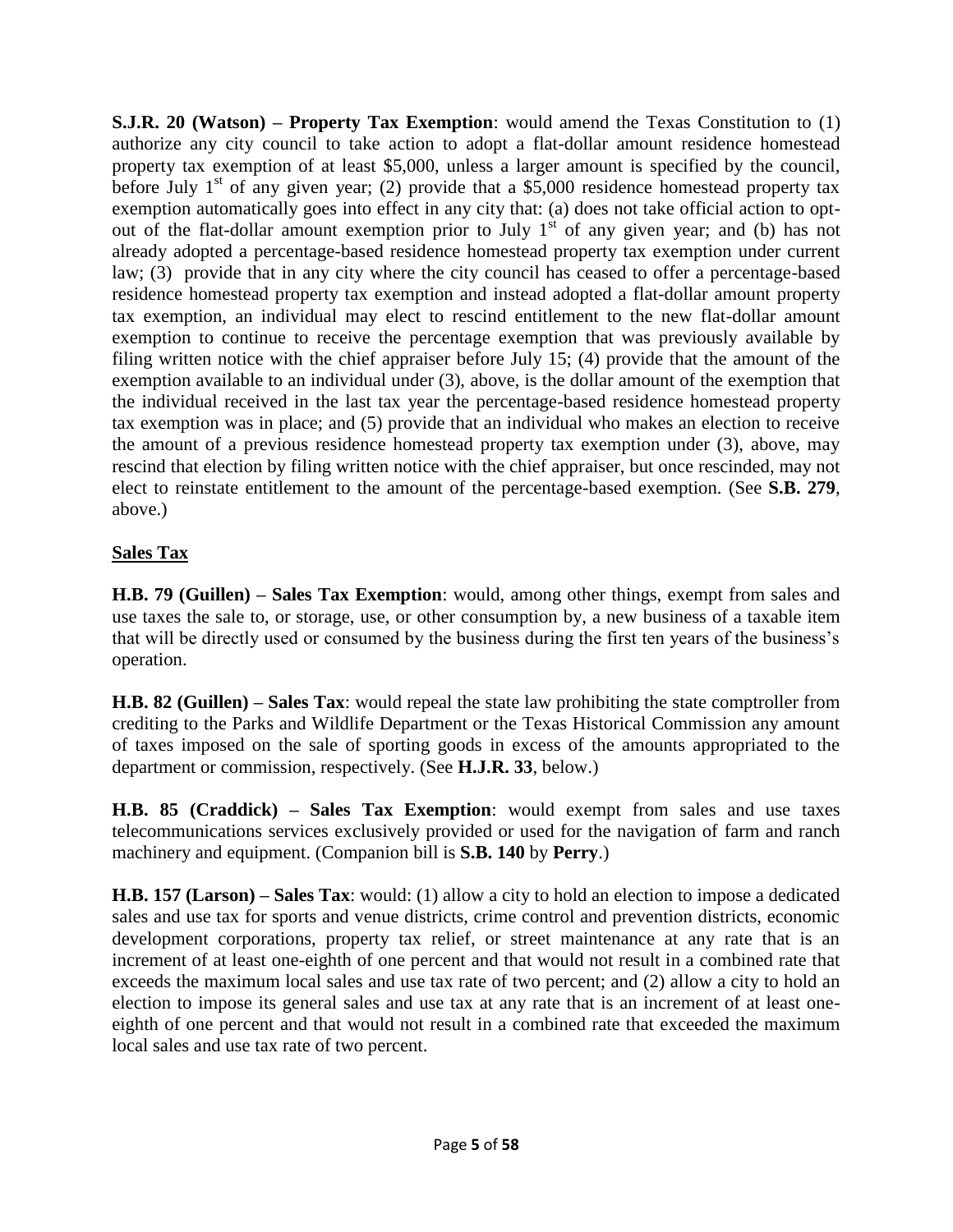**H.B. 158 (Larson) – Sales Tax**: would repeal the state law prohibiting the state comptroller from crediting to the Parks and Wildlife Department or the Texas Historical Commission any amount of taxes imposed on the sale of sporting goods in excess of the amounts appropriated to the department or commission, respectively. (See **H.J.R. 39**, below.)

**H.B. 206 (Leach) – Sales Tax Exemption**: would exempt from sales and use taxes firearms and hunting supplies if the sale takes place during a period beginning at 12:01 a.m. on the Friday before the last full weekend in August and ending at 12 midnight on the following Sunday.

**H.B. 337 (Gonzalez) – Sales Tax Exemption**: would exempt from sales and use taxes the sale, use, or consumption of a book or magazine that is written for educational, instructional, or pedagogical purposes and is purchased by a full-time or part-time college student who receives financial assistance.

**H.B. 351 (Giddings) – Sales Tax Exemption**: would exempt certain school art supplies from sales and use tax during limited periods of time.

**H.B. 491 (Hernandez Luna) – Sales Tax Exemption**: would exempt the sale, use, or consumption of college textbooks from sales taxes during two seven-day periods, one beginning in August and one beginning in January. (Companion bill is **S.B. 232** by **Schwertner**.)

**H.B. 633 (G. Bonnen) – Sales Tax Exemption**: would exempt various veterinary items from sales and use taxes.

**H.B. 641 (Canales) – Sales Tax**: would exempt the sale, use, or consumption of college textbooks from sales taxes during two, seven-day periods, one beginning in August and one beginning in January. (Companion bill is **S.B. 232** by **Schwertner**.)

**H.B. 712 (Springer) – Sales Tax Exemption**: would exempt from sales and use taxes the sale of a firearm or firearm supplies if the sale takes place during the last full weekend before dove hunting season begins.

**H.B. 728 (Lucio) – Sales Tax Exemption**: would exempt from sales and use taxes books purchased by full-time or part-time college students if the purchase takes place during specified time frames prior to each semester.

**H.B. 849 (Paddie) – Sales Tax Exemption**: would exempt firearms and hunting supplies from sales and use taxes if the sale takes place during the last week in August or the last week in October.

**H.J.R. 33 (Guillen) – Sales Tax**: would amend the Texas Constitution to provide that, for each state fiscal year, the net revenue received from the collection of any state taxes imposed on the sale, storage, or use of sporting goods is automatically appropriated when received to the Parks and Wildlife Department and the Texas Historical Commission, or their successors in function, and is allocated between those agencies as provided by general law. (See **H.B. 82**, above.)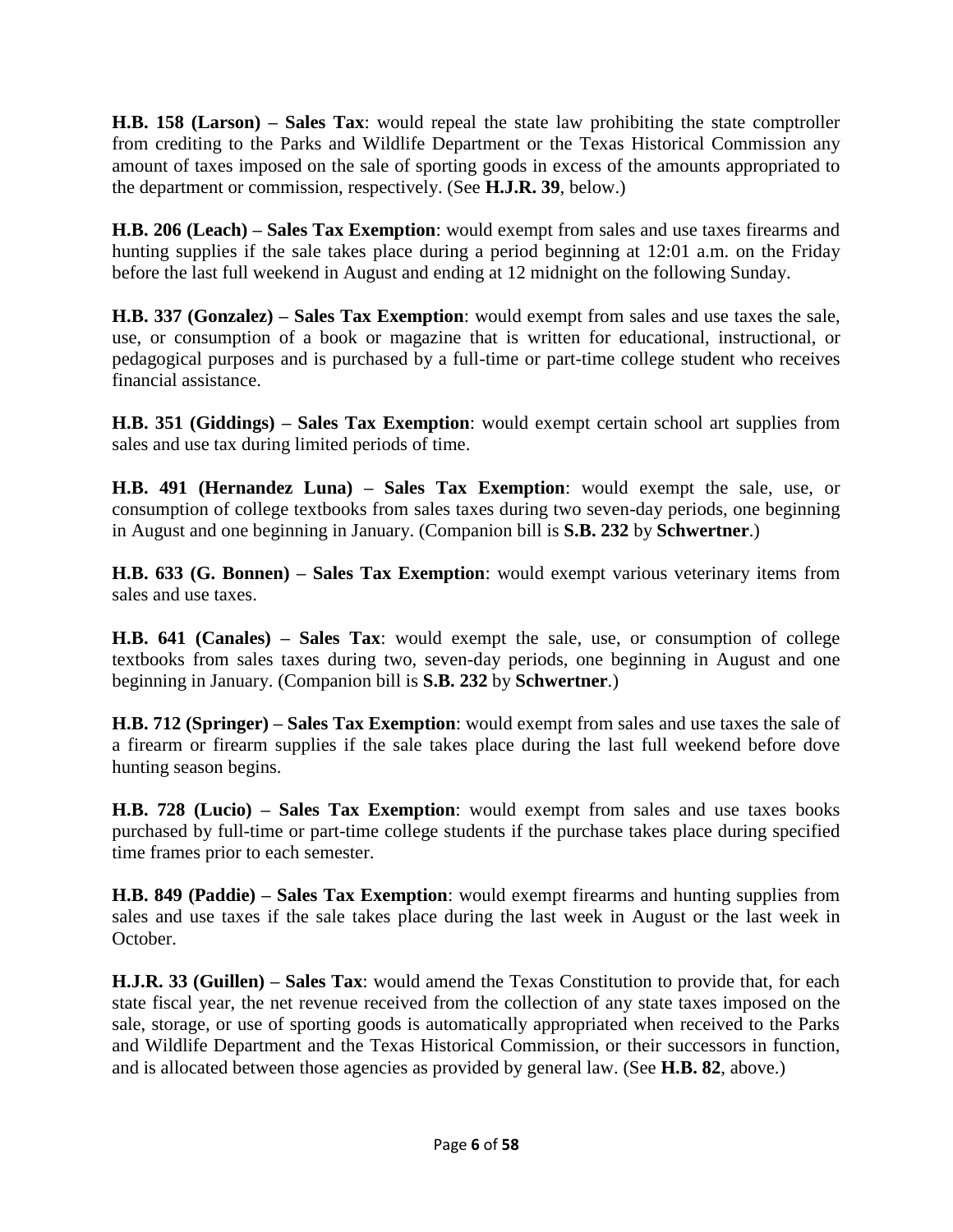**H.J.R. 39 (Larson) – Sales Tax**: would amend the Texas Constitution to provide that, for each state fiscal year, the net revenue received from the collection of any state taxes imposed on the sale, storage, or use of sporting goods is automatically appropriated when received to the Parks and Wildlife Department and the Texas Historical Commission, or their successors in function, and is allocated between those agencies as provided by general law. (See **H.B. 158**, above.)

**S.B. 140 (Perry) – Sales Tax Exemption**: this bill is the same as **H.B. 85,** above.

**S.B. 157 (Zaffirini) – Sales Tax Exemption**: would exempt from sales and use taxes books purchased by college students receiving funding under certain financial assistance programs if the purchase takes place during specified time frames prior to each semester.

**S.B. 228 (Creighton) – Sales Tax Exemption**: would exempt firearms and hunting supplies from sales and use taxes during the last full weekend in August. (Companion bill is **H.B. 206** by **Leach**.)

**S.B. 232 (Schwertner) – Sales Tax**: would exempt the sale, use, or consumption of college textbooks from sales taxes during two, seven-day periods, one beginning in August and one beginning in January.

**S.B. 248 (Estes) – Sales Tax**: would repeal the state law prohibiting the state comptroller from crediting to the Parks and Wildlife Department or the Texas Historical Commission any amount of taxes imposed on the sale of sporting goods in excess of the amounts appropriated to the department or commission, respectively. (See **S.J.R. 18**, below.)

**S.J.R. 18 (Estes) – Sales Tax**: would amend the Texas Constitution to provide that, for each state fiscal year, the net revenue received from the collection of any state taxes imposed on the sale, storage, or use of sporting goods is automatically appropriated when received to the Parks and Wildlife Department and the Texas Historical Commission, or their successors in function, and is allocated between those agencies as provided by general law. (See **S.B. 248**, above.)

## **Purchasing**

**H.B. 208 (Leach) – Construction Procurement**: would provide that the same state laws related to the design and construction of projects, including the procurement of design and construction services, that apply to a governmental entity apply to an agency or instrumentality of the governmental entity, an economic development corporation created by the governmental entity, or an alliance, agreement, partnership, or agency created between the governmental entity and one or more other governmental entities.

**H.B. 582 (C. Turner) – State Agency Contractors:** would provide that a state agency shall require its contractors – which could include cities – to adopt and apply an employment policy under which the contractor and any subcontractor may not, because of sexual orientation or gender identity or expression, take adverse employment action against an employee.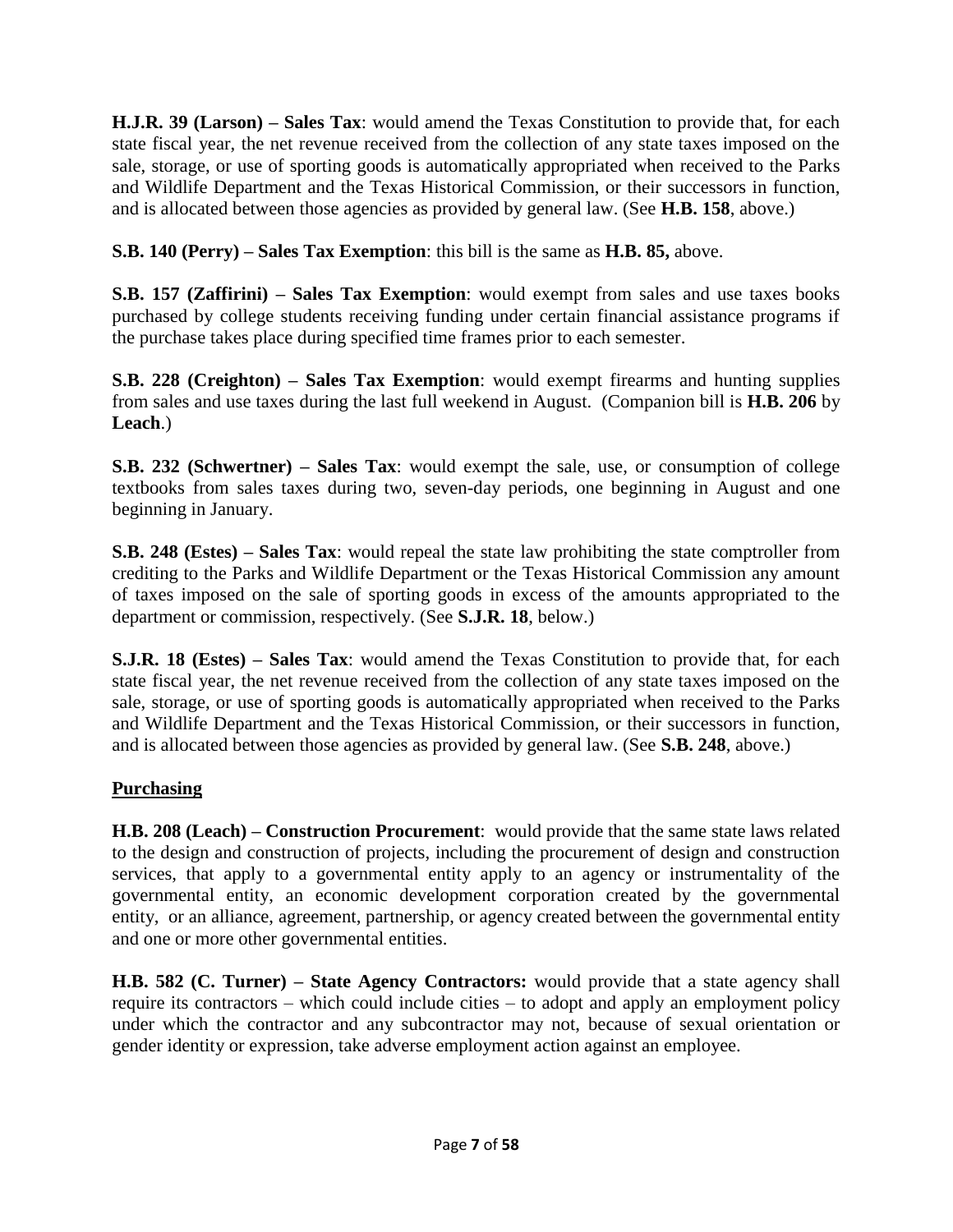**H.B. 689 (Walle) – Workers' Compensation Coverage**: would: (1) require construction contractors and subcontractors to provide workers' compensation insurance coverage for each of their employees; (2) require a contractor to provide certification of coverage of its and any subcontractor's employees to the governmental entity; and (3) provide that, if the contractor enters into a contract with a governmental entity for a public project, the coverage must be satisfactory to the governing body of the governmental entity.

**H.B. 932 (Murphy) – Alternative Procurement**: would provide that, in relation to a construction-related project: (1) an offeror who submits a bid, proposal, or request for qualification may request the governmental entity to explain the evaluation and ranking of a submission that was not selected and that: (a) is ranked differently than a similar submission of a bid, proposal, or request for qualification by the offeror to the governmental entity during the preceding year; (b) uses the same data that was used to develop the previous submission; and (c) is based on the same selection criteria that was used to evaluate and rank the previous submission; (2) a request made under the bill must be in writing; and (3) not later than the 30th day after the date a request is made, the governmental entity shall deliver to the offeror a written explanation of the basis of the evaluation and ranking of the submission, including an explanation of why the submission was ranked differently than the previous submission.

**S.B. 39 (Zaffirini) – Purchase of Agricultural Products**: would: (1) allow cities that purchase agricultural products to give preference to products produced or grown in the state when the cost does not exceed 107 percent of the cost of those produced or grown outside of the state and the quality is equal; and (2) require cities to give preference to agricultural products produced or grown in Texas if the cost and quality is equal.

**S.B. 303 (Hancock) – Public Work Contracts**: would prohibit a city when awarding a public work contract funded with state money, from: (1) prohibiting, requiring, discouraging, or encouraging a bidder from entering into or adhering to a collective bargaining agreement related to the project; or (2) discriminating against a person based on a person's involvement in a collective bargaining organization or agreement.

## **Elections**

**H.B. 111 (Martinez-Fischer) – Elections**: would provide that: (1) a person who would be eligible to vote in an election, but who is not registered, shall be accepted for voting during early voting by personal appearance for the precinct of the person's residence if the person submits a voter registration application and presents proof of identification that establishes the person's residence; (2) an election officer serving a polling place for early voting by personal appearance is a deputy voter registrar; (3) for a local election held on the uniform election date in November, the timeframe for the local canvass is to be conducted between the  $11<sup>th</sup>$  and  $14<sup>th</sup>$  day after election day; and (4) for a local election held on the uniform election date in May, the local canvass shall be conducted not later than the  $14<sup>th</sup>$  day after election day (current law requires the canvass occur not later than the  $11<sup>th</sup>$  day after election day).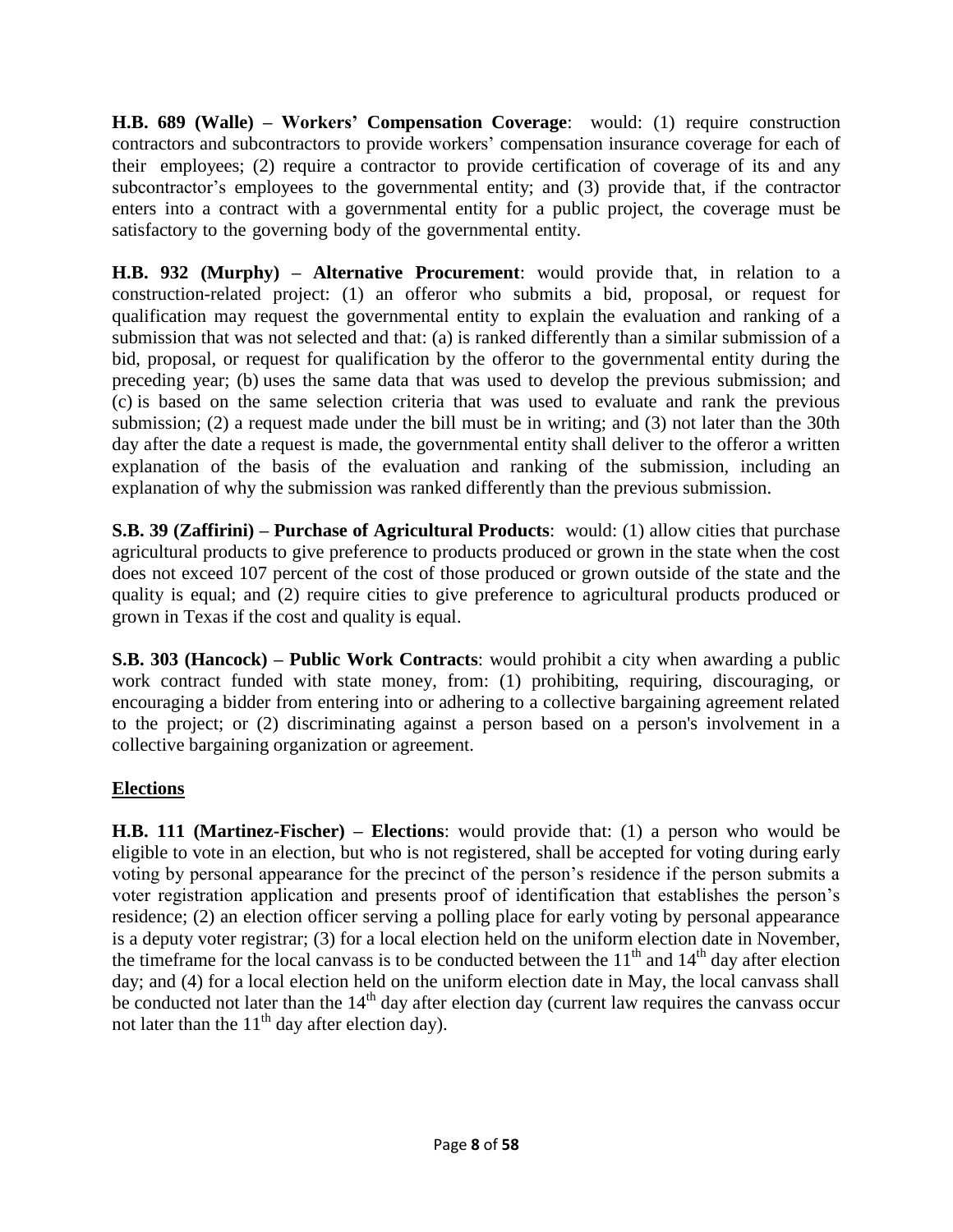**H.B. 295 (Canales) – Elections**: would provide that a student identification card issued by a public or private institution of higher education, and that contains the student's photograph, is an acceptable form of photo identification for voting.

**H.B. 303 (Canales) – Elections**: would require the secretary of state to establish methods to obtain a photograph of each registered voter for use on the voter's registration certificate.

**H.B. 312 (Harless) – Voter Registration**: would require the secretary of state to implement a program to allow a person who has a valid driver's license or personal identification card to complete a voter registration application on the Internet at the state's official website.

**H.B. 361 (Springer) – Uniform Election Dates**: would provide that, with certain exceptions, every general or special election in the state, including city elections, shall be held on the first Tuesday after the first Monday in November.

**H.B. 430 (Howard) – Online Voting**: would provide that the Secretary of State shall conduct a study on the feasibility of online voting.

**H.B. 444 (Johnson) – Voter Registration**: would require the secretary of state to implement a program to allow a person to complete a voter registration application over the Internet from the state's official website.

**H.B. 447 (Johnson) – Elections**: would provide that a student identification card issued by a public, private, or independent institution of higher education, and that contains the person's photograph, is an acceptable form of photo identification for voting.

**H.B. 448 (Alonzo) – Elections**: would provide that a person who would be eligible to vote in an election, but who is not registered, shall be accepted for voting in the precinct of the person's residence if, on the day the person offers to vote, the person submits a voter registration application and presents proof of identification that establishes the person's residence.

**H.B. 484 (Capriglione) – Elections**: would provide, among other things, that in order for an individual to be an eligible candidate for city office and qualify for the office, the individual must be a registered voter in the territory from which the office is elected for six months preceding the regular filing deadline for a candidate's application for a place on the ballot.

**H.B. 534 (Nevarez) – Elections**: would provide that an identification card issued by an agency or institution of the federal or state government and that contains a person's photograph is an acceptable form of photo identification for voting.

**H.B. 535 (Nevarez) – Elections**: would provide that a valid identification card that contains the person's photograph issued by a tribal organization is an acceptable form of photo identification for voting.

**H.B. 536 (Nevarez) – Elections**: would provide that, for a person who is 65 years of age or older, any legal form of identification for voting is acceptable, even if it has expired.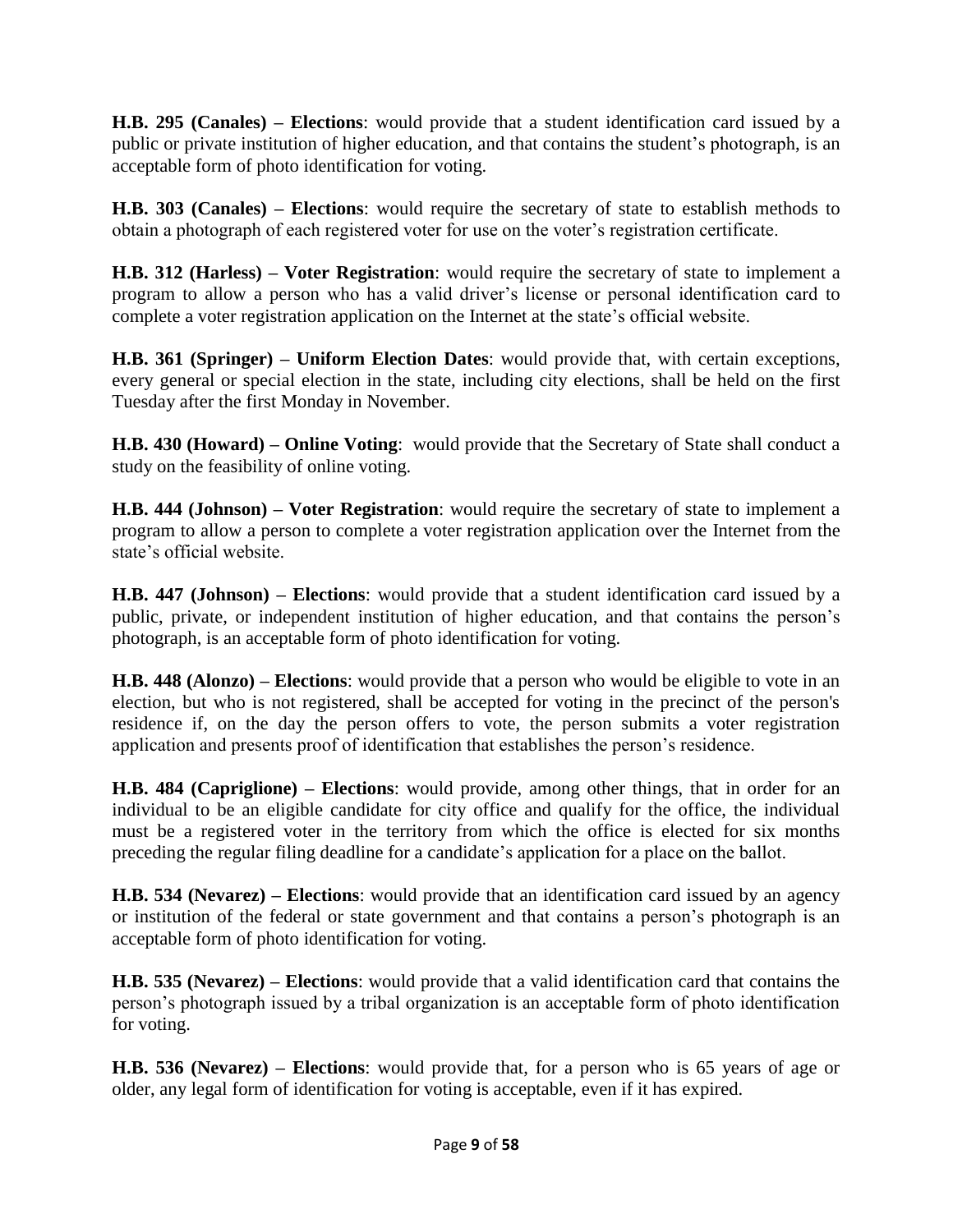**H.B. 622 (Lozano) – Elections**: would: (1) require a voter with the necessary documentation but whose name is not on the precinct list of registered voters to be accepted for voting if the voter registrar verifies the voter as a registered voter and the voter presents a voter registration certificate indicating that the voter is currently registered; and (2) require a voter who is not accepted to vote under (1), above, to be accepted for provisional voting if the voter executes an affidavit stating that the person is a registered voter and eligible to vote in the election.

**H.B. 675 (G. Bonnen) – Elections**: would allow a person who is occupying a voting station to use a mobile phone to access information that was downloaded, recorded, or created on the phone before the person entered the polling place.

**H.B. 732 (Israel) – Elections**: would: (1) require the certificate on an official carrier envelope to contain a space provided for the voter's signature that is located in a box that is at least one inch by two inches, and has the term "Signature of voter" printed in bold type; (2) require textual material to be printed on a separate sheet accompanying the envelope, instead of on the reverse side of the envelope; and (3) require the notice of the voting rights hotline phone number to be included on an insert enclosed with the balloting materials, instead of on the official carrier envelope.

**H.B. 733 (Israel) – Elections**: would provide that the following are acceptable forms of photo identification for voting: (1) a Veteran Health Identification Card issued by the United States Department of Veterans Affairs that contains the person's photograph; and (2) a student identification card issued by a public, private, or independent institution of higher education that contains the student's photograph.

**H.B. 816 (Dutton) – Elections**: would make it a third degree felony for a person to knowingly or intentionally misrepresent the person's residence to appear eligible to be a candidate for, or elected or appointed to, a public elective office in this state.

**H.B. 913 (Israel) – Elections**: would: (1) require the certificate on an official carrier envelope to contain a space provided for the voter's signature that is located in a box that is at least one inch by two inches, and has the term "signature of voter" printed in bold type; (2) require textual material to be printed on a separate sheet accompanying the envelope, instead of on the reverse side of the envelope; (3) require the notice of the voting rights hotline phone number to be included on an insert enclosed with the balloting materials, instead of on the official carrier envelope; and (4) provide that the early voting ballot board may not reject a ballot solely on the grounds that a signature on the carrier envelope certificate is not located entirely in the space provided for the signature or across the flap of the envelope.

**H.B. 947 (Workman) – Elections**: would authorize a city council that holds its general election on the May uniform election date to take action to change the date of its general election to the November uniform election date provided the city acts to do so not later than December 31, 2016.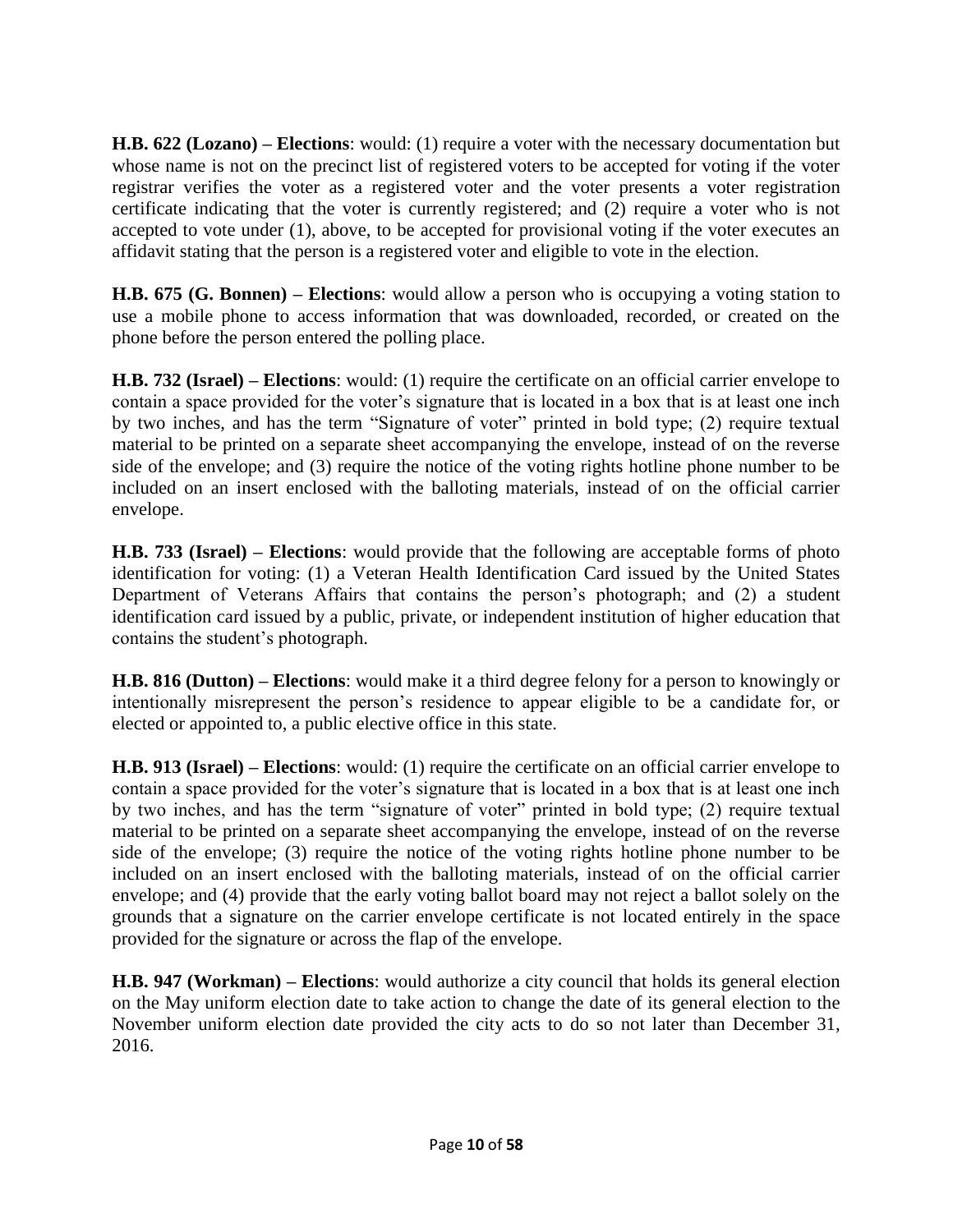**S.B. 63 (Huffines) – Term Limits**: would, among other things: (1) provide that a person is not eligible to be elected to a full or partial term in any elective office, including a city office, if on the date the term begins the person has served in that office during any part of each of eight or more calendar years; (2) provide that service in more than one elective position on a governing body is considered service in the same office; (3) authorize a person to continue to serve in an office after the end of a term as a holdover under the Texas Constitution; (4) provide that service in office before January 1, 2016, does not count for purposes of determining whether a person is disqualified from election to office under the bill; and (5) authorize a political subdivision to impose a more restrictive limit on the time or number of terms a person may serve in elective office by charter, ordinance, order, or other appropriate means. (See **S.J.R. 6**, below.)

**S.B. 83 (Ellis) – Elections**: would, among other things, provide that: (1) an election officer commits a state jail felony if the officer knowingly: (a) removes the name of an eligible voter from the list of registered voters or the poll list for the precinct; (b) refuses to accept for voting a person whose acceptance is required by law; or (c) prevents the deposit in the ballot box of a marked and properly folded ballot that was provided at the polling place to the voter who is depositing it or for whom the deposit is attempted; and (2) a person is subject to criminal and civil liability if he or she knowingly deceives another person regarding the time, place, or manner of conducting an election or the qualifications for or restrictions governing voter eligibility for an election in this state.

**S.B. 84 (Ellis) – Elections**: would: (1) require that two voter registrars be present at each polling place while the polls are open; and (2) provide for same day voter registration.

**S.B. 85 (Ellis) – Elections**: would provide that a person who is at least 16 years of age is eligible to apply to preregister to vote.

**S.B. 86 (Ellis) – Elections**: would, among many other things, authorize early voting by mail for any qualified voter and provide for implementing procedures.

**S.B. 120 (Campbell) – Elections**: would increase the penalty for theft of an official ballot or official carrier envelope for an election from a state jail felony to a felony of the third degree.

**S.B. 170 (Uresti) – Elections**: would provide that a student identification card issued by a public or private high school or institution of higher education that contains the person's photograph is an acceptable form of photo identification for voting.

**S.B. 230 (Watson) – Elections**: would provide that the following are acceptable forms of photo identification for voting: (1) a student identification card issued by a public institution of higher education located in this state that contains the person's photograph; and (2) an identification card issued by a state agency of this state that contains the person's photograph.

**S.B. 251 (Ellis) – Elections**: would: (1) authorize an entity that orders an election to appoint a person to serve as an interpreter during the election if the person is a registered voter of the county in which the voter needing the interpreter resides or a registered voter of an adjacent county; and (2) provide that a voter may select any person other than the voter's employer, an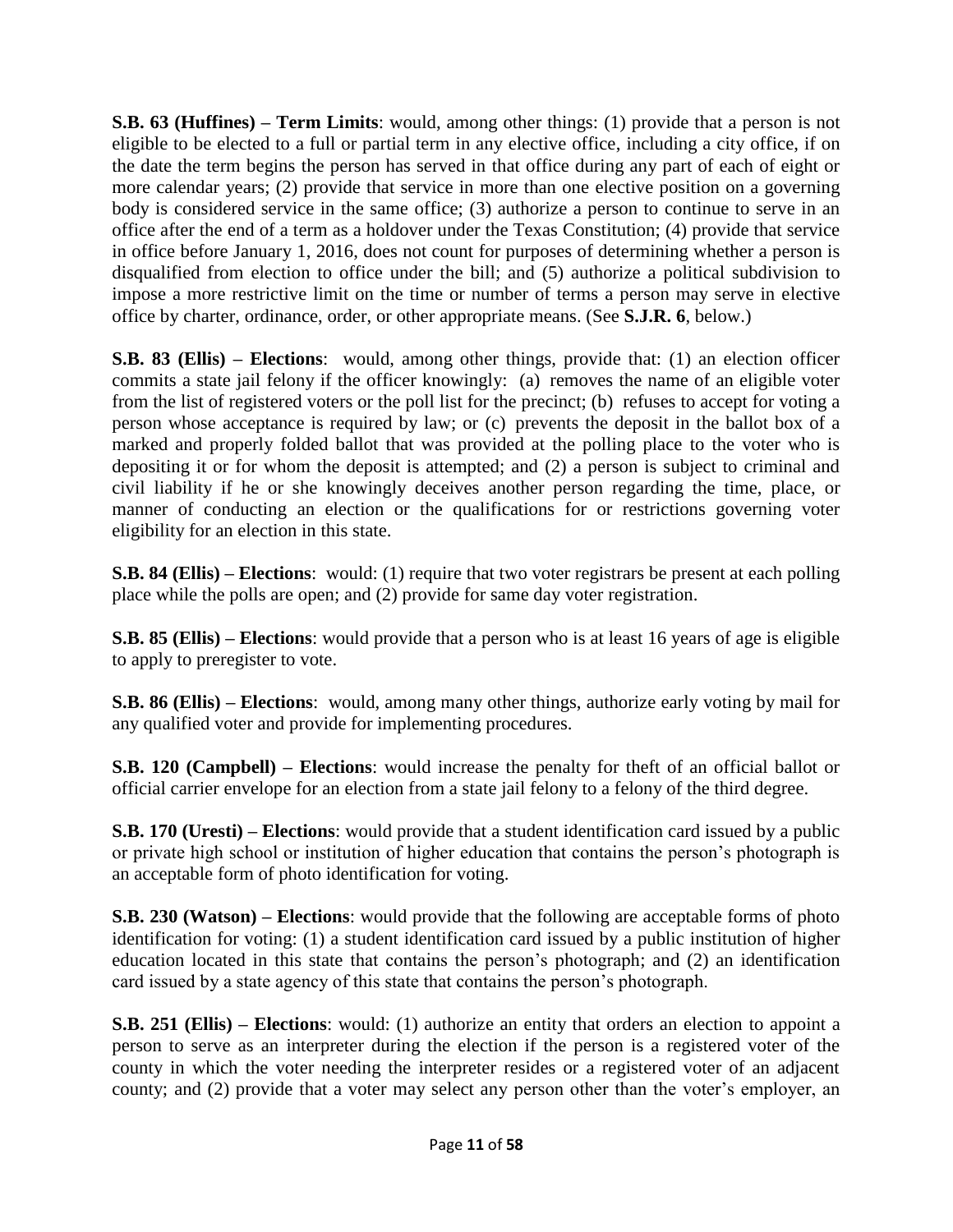agent of the voter's employer, or an officer or agent of a labor union to which the voter belongs, to serve as the voter's own personal interpreter.

**S.B. 348 (Ellis) – Elections**: would make every day on which an election is held throughout the state a state holiday, including the day of a primary election.

**S.B. 349 (Ellis) – Elections**: would authorize the secretary of state to order a person performing official functions in the administration of the electoral process to correct any conduct that violates the Texas Election Code.

**S.J.R. 6 (Huffines) – Term Limits**: would amend the Texas Constitution to, among other things: (1) provide that a person is not eligible to be elected to a full or partial term in any elective office, including a city office, if on the date the term begins the person has served in that office during any part of each of eight or more calendar years; (2) provide that service in more than one elective position on a governing body is considered service in the same office; (3) authorize a person to continue to serve in an office after the end of a term as a holdover under the Texas Constitution; (4) provide that service in office before January 1, 2016 does not count for purposes of determining whether a person is disqualified from election to office under this bill; and (5) authorize a political subdivision to impose a more restrictive limit on the time or number of terms a person may serve in elective office by charter, ordinance, order, or other appropriate means. (See **S.B. 63**, above.)

### **Open Government**

**H.B. 283 (Fallon) – Open Meetings**: would: (1) require a home-rule city with a population of 50,000 or more: (a) to make a video and audio recording of reasonable quality of each regularly scheduled open meeting that is not a work session or a special called meeting, and make available an archived copy of such recording on the Internet; (b) to make the archived recording described in (a), above, available on an existing Internet site, which could be a publicly accessible video-sharing or social networking site; (c) to make available, in a conspicuous manner, on an Internet site that the city maintains the archived recording described in (a), above, or a link to the archived recording; (d) to make the archived recording described in (a), above, available on the Internet not later than seven days after the recording was made and maintain the archived recording on the Internet for not less than two years after the date the recording was first made available; and (e) to comply with the requirements in (b)-(d), above, unless the required recording cannot be made as the result of a catastrophe or technical breakdown, after which the city must make all reasonable efforts to make the required recording available in a timely manner; and (2) authorize a home-rule city with a population of 50,000 or more to broadcast a regularly scheduled open meeting on television.

**H.B. 685 (Sheets) – Public Information**: would provide that a public information officer complies with the requirement to promptly produce public information by referring a requestor to a publically accessible website maintained by the city if the requested information is identifiable and readily available on that website.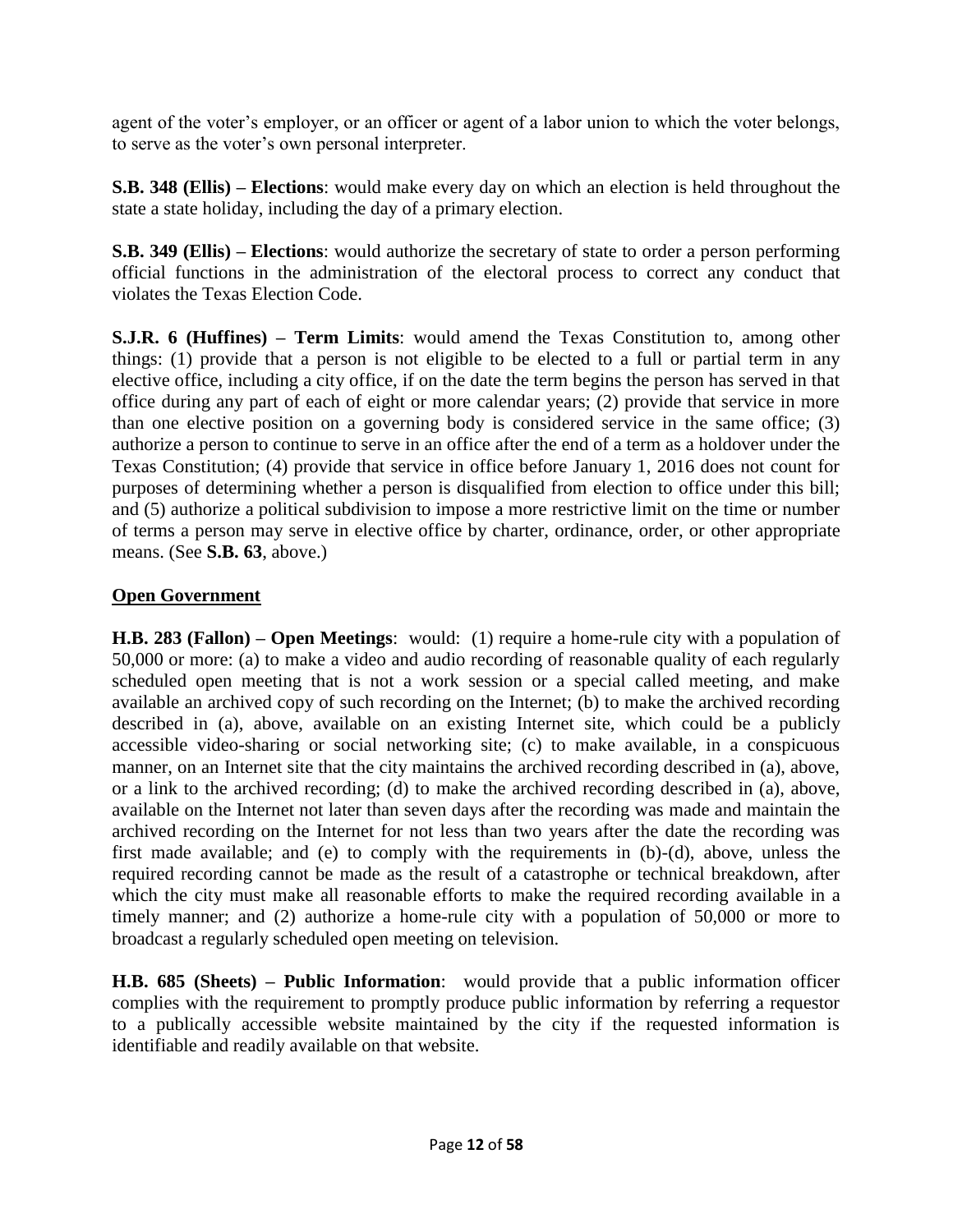**H.B. 814 (Larson) – Meeting Notice**: would provide that: (1) a governmental body that is required by law to post notice of a meeting in a newspaper may instead post notice of the meeting on the Internet; and (2) a government body that is required by law to post notice of a meeting on the Internet is not required to post notice in a newspaper.

**H.B. 856 (Sanford) – Metropolitan Planning Organization Meetings**: would require a metropolitan planning organization to broadcast over the Internet live video and audio of each open meeting held by the policy board, and to subsequently make available through the organization's website archived video and audio for each meeting for which live video and audio was provided.

**S.B. 46 (Zaffirini) – Public Information Act**: would make confidential a photograph that is taken by an appraisal district for property tax appraisal purposes and shows the interior of an improvement to property.

**S.B. 336 (V. Taylor) – Public Information**: would, among other things: (1) provide that a municipal officer has a right of access to information that is, for purposes of the Public Information Act (PIA), public information of the municipal governmental body that the municipal officer oversees; (2) provide that a municipal governmental body on request by a municipal officer who oversees the governmental body shall provide public information, including confidential information or information otherwise excepted from disclosure, to the municipal officer in accordance with the PIA; (3) provide that a municipal governmental body that provides confidential information or information otherwise excepted from required disclosure under (2), above, does not waive or affect the confidentiality of the information for purposes of state or federal law or waive the right of the body to assert exceptions to required disclosure of the information in the future; (4) authorize a municipal governmental body to require a requesting municipal officer or the employees of the requesting municipal officer who will view or handle information that is confidential or otherwise excepted from disclosure to sign a confidentiality agreement that requires that: (a) the information not be disclosed outside the office of the requesting municipal officer, or within that office for purposes other than the purpose for which it was received; (b) the information be labeled as confidential; (c) the information be kept securely; or (d) the number of copies or notes taken from the information that implicate its confidential nature be controlled, with all copies or notes that are not destroyed or returned to the municipal governmental body remaining confidential and subject to the confidentiality agreement; (5) allow an individual required to sign a confidentiality agreement as described in (4), above, to seek a decision from the attorney general about whether the information is actually confidential or excepted from disclosure, and void any such agreement that is determined by the attorney general to cover information that is not confidential or otherwise excepted from disclosure; and (6) provide for the appeal of a decision of the attorney general described in (5), above, to a district court in a county in which the municipality is located if a person claims a proprietary interest in the information affected by the decision or a privacy interest in the information that a confidentiality law or judicial decision is designed to protect.

### **Other Finance and Administration**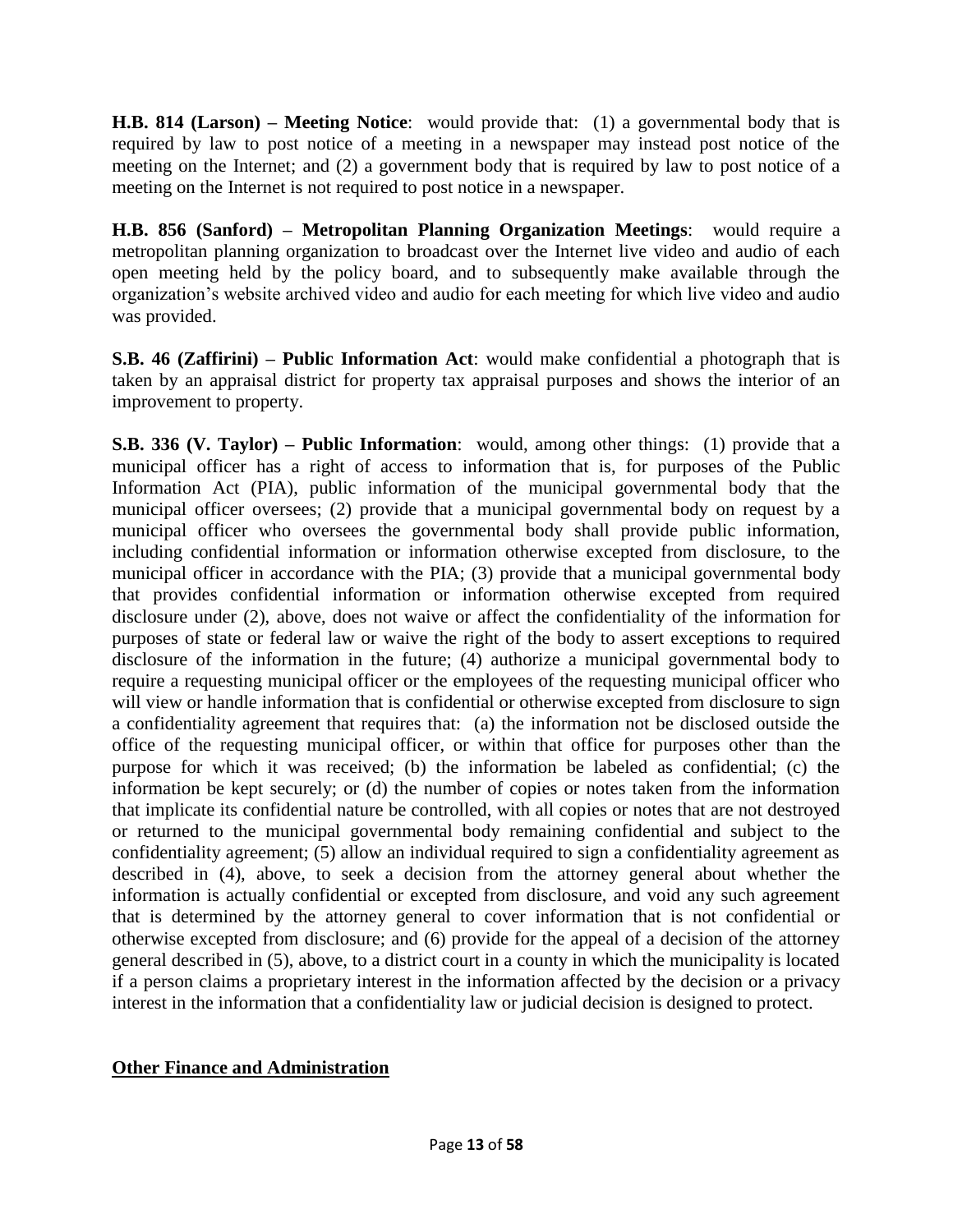**H.B. 98 (Flynn) – Federal Actions**: would: (1) establish a joint legislative committee to review any federal action to determine whether such action is unconstitutional; (2) provide that any federal action found by the joint legislative committee to be unconstitutional be sent to the legislature for potential nullification; (3) declare any nullified unconstitutional federal action to have no legal effect in Texas; and (4) prohibit the state or a political subdivision of the state from recognizing, implementing, or enforcing a nullified unconstitutional federal action.

**H.B. 103 (Guillen) – Volunteer Fire Department Sales**: would extend law which expired on September 1, 2014 to continue to allow a volunteer fire department or emergency service organization to have up to ten tax free sales or auctions each calendar year under limited circumstances. (Companion bill is **S.B. 31** by **Zaffirini**).

**H.B. 105 (Guillen) – Volunteer Fire Department Sales**: this bill is identical to **H.B. 103**, above.

**H.B. 114 (Flynn) – Capital Appreciation Bonds**: would provide that a political subdivision may not issue capital appreciation bonds that are secured by property taxes unless: (1) the bonds have a scheduled maturity date that is not later than 20 years after the date of issuance; (2) the governing body of the political subdivision has received a written estimate of the cost of the issuance; (3) the governing body of the political subdivision has determined in writing whether any personal or financial relationship exists between the members of the governing body and any financial advisor, bond counsel, bond underwriter, or other professional associated with the bond issuance; (4) the governing body of the political subdivision posts on its website and enters into the minutes various information regarding the issuance, including: (a) the total amount of the bonds to be voted on; (b) the length of maturity of the bonds; (c) the projects to be financed with the bond proceeds; (d) the total amount of the political subdivision's outstanding bonded indebtedness at the time of the election and updated quarterly; and (e) the information provided under (2) and (3), above; (5) the total amount of capital appreciation bonds does not exceed 25 percent of the political subdivision's total outstanding bonded indebtedness; and (6) the political subdivision does not extend the maturity date of an issued capital appreciation bond.

**H.B. 134 (Simpson) – Local Debt**: would, among other things, require a political subdivision that issues a general obligation bond to: (1) include the following amounts, with each stated as a total amount and per capita amount for the then-current population of the political subdivision, on the ballot proposition for the general obligation bond: (a) the then-current general obligation debt of the local government; (b) the maximum amount of additional general obligation debt that would be authorized if the proposition passed; and (c) the maximum estimated cost to repay the general obligation debt that would be authorized by the proposed amendment, including principal and interest, at a stated likely interest rate; and (2) certify the then-current general obligation debt, likely interest rate for the proposed bonds, and estimated maximum repayment cost in accordance with the likely interest rate for purposes of the information required to be on the ballot proposition.

**H.B. 139 (Stickland) – Notice by Internet Posting**: would, except in regard to a notice of election, do the following: (1) require a city to provide the comptroller with an electronic copy of a notice required by law to be published in a newspaper not later than the third day before the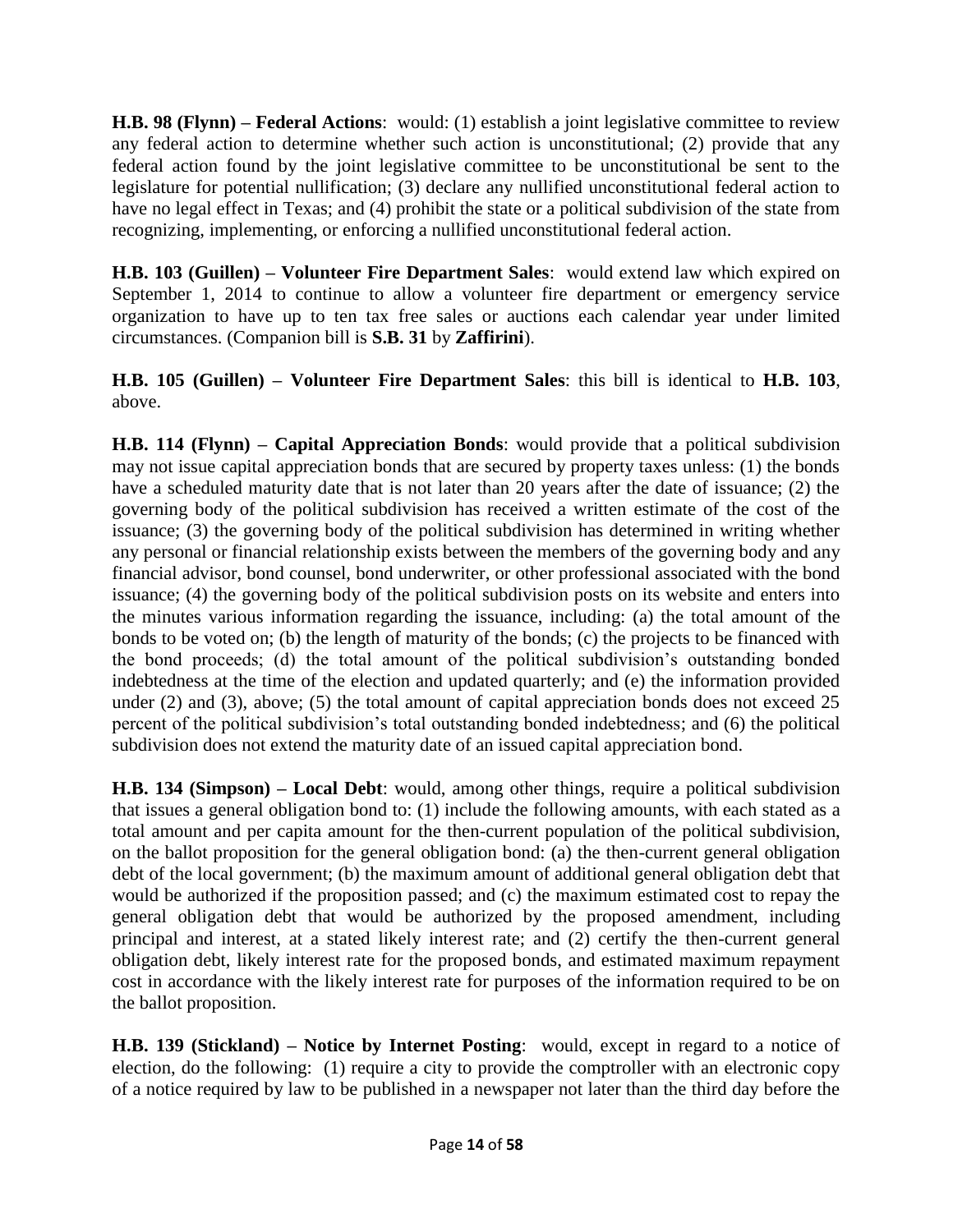date the city is required to first publish the notice in the newspaper; (2) require a city to determine by official action whether it will exclusively provide notice in the manner described in (1), above, or provide notice by both newspaper publication and in the manner described in (1), above; (3) provide that if a city decides to exclusively provide notice in the manner described in (1), above, the city: (a) is exempt from providing notice in a newspaper; but (b) must publish in a newspaper of general circulation in the city once a week for four consecutive weeks the Internet website at which the city's notice may be located; (4) require the comptroller to establish and maintain a web page on the comptroller's website to post the notices described in (1), above, not later than the third day after the date the city provides the notice to the comptroller; (5) require the comptroller to establish a system to allow a person, on request, to receive an e-mail alert for an update to a category of notices on the web page established under (4), above, and to maintain an archive on the website of notices posted on the web page; and (6) authorize the comptroller to adopt rules to implement and administer the notice by internet posting program.

**H.B. 146 (Menendez) – Credit Card Purchases:** would require a merchant, including a city, to verify the identity of an individual using photo identification if the purchase of goods or services is in an amount of more than \$200.

**H.B. 156 (Larson) – Local Debt**: would: (1) provide that a home rule city may use the unspent proceeds of bonds that have been sold and delivered for a specific purpose only for that specific purpose, including retiring the outstanding bonds; and (2) eliminate the option of a home rule city to hold an election to approve the use of the unspent proceeds for a different purpose.

**H.B. 165 (Larson) – Federal Detention and Captured Records Laws**: would: (1) provide that a person who is a public officer or employee of this state commits an offense if that person enforces or attempts to enforce a statute, rule, regulation, or order related to: (a) the detention or military custody of persons under certain federal law; and (b) the research and analysis of captured records by the federal Conflict Records Research Center; and (2) provide that a violation of (1), above, constitutes a Class B misdemeanor punishable by confinement for a term not to exceed 180 days, a fine of not more than \$5,000, or both confinement and a fine.

**H.B. 230 (Farrar) – Attorney's Fees**: would provide that a person's ability to recover attorney's fees in civil cases involving a claim for rendered services, performed labor, furnished material, freight or express overcharges, lost or damaged freight or express, killed or injured stock, a sworn account, or an oral or written contract is not applicable to the state, an agency or institution of the state, or a political subdivision of the state.

**H.B. 306 (White) – Medical Assistance**: would prohibit a governmental entity, including a city, from providing indigent medical assistance to individuals who are not lawfully present in the United States, unless mandated by federal law to do so.

**H.B. 371 (McClendon) – Payday and Auto Title Lending**: would provide that the term of a payday or auto title loan made by a credit access business to certain military personnel or their dependents may not exceed 90 days or 180 days, respectively.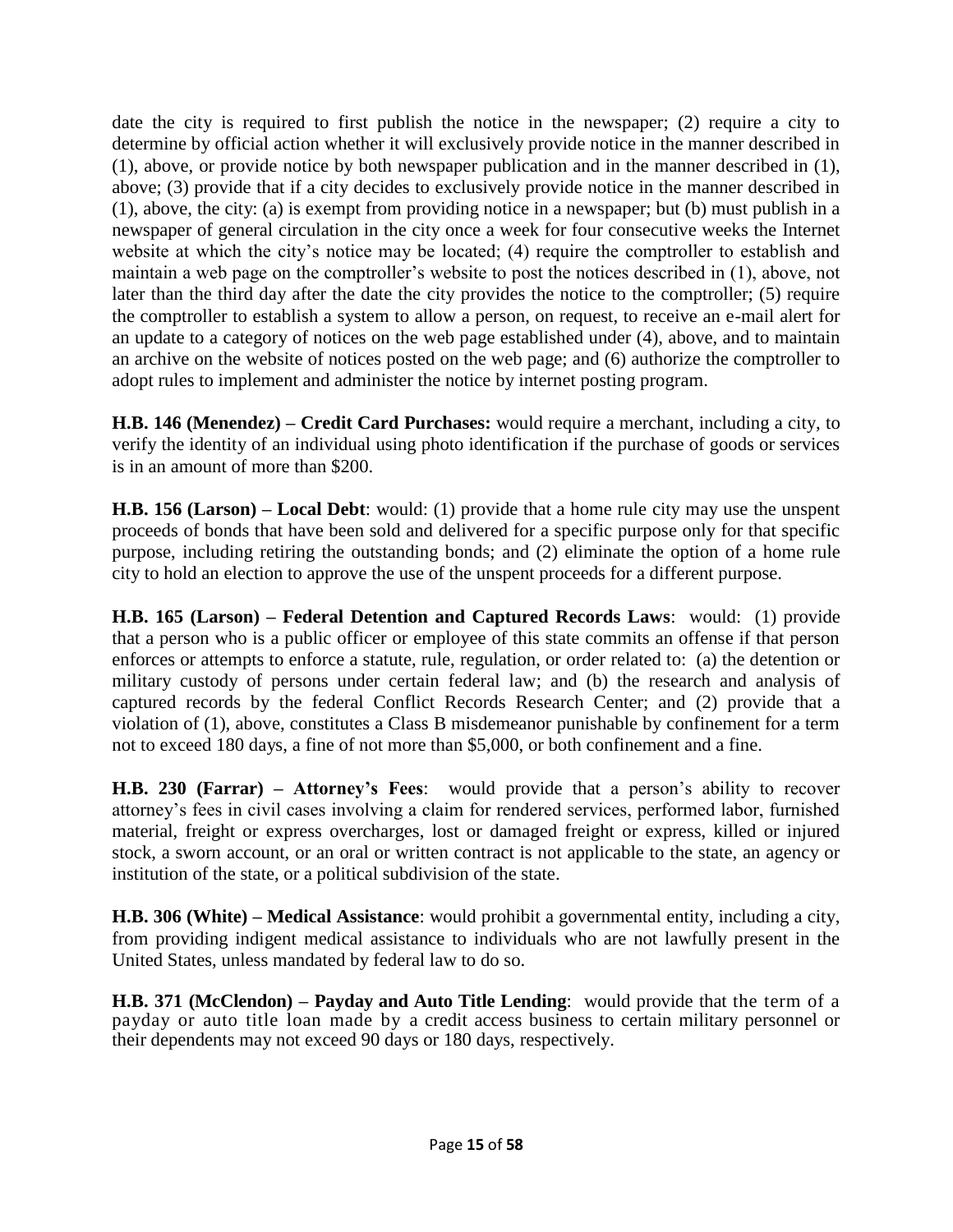**H.B. 486 (Howard) – Financial Statements**: would require the city secretary in a city with a population of 100,000 or more to remove the home address of an individual from a financial statement before posting the statement on the city's website.

**H.B. 540 (P. King) – Initiative and Referendum**: this bill would apply only to a home rule city that has initiative and referendum provisions in the city charter. The bill would provide that: (1) before ordering an election as required by charter, the city shall submit a measure proposed by petition to enact a new ordinance or repeal an existing ordinance to the attorney general; (2) the attorney general shall, not later than the 90th day after submission: (a) determine whether any portion of the proposed measure would violate the Texas or federal constitution, a state statute, or a rule adopted as authorized by state statute; (b) determine whether passage of the measure would cause a governmental taking of private property for which the Texas or federal constitution would require compensation to be paid to the property owner; and (c) advise the city of its determinations; (3) the city may not hold an election on the proposed measure if the attorney general has determined that any portion of the proposed measure would violate the Texas or federal constitution or a state statute or rule or would cause a governmental taking of private property; and (4) to the extent that the requirements of the bill conflict with a charter provision requiring the city to order an election within a period following receipt of a petition, the bill controls and the period during which the city must order the election is extended to the extent necessary to comply with the bill.

**H.B. 649 (McClendon) – State Agency Contracts**: would: (1) compel each state agency to include a provision in its contracts for goods or services requiring a party (and any subcontractor) to the contract – which could include cities – to disclose to the state agency information concerning any formula, material, method, work product, trade secret, process, or research used or considered in the performance of the contract, regardless of whether the information is confidential by law; and (2) provide that information disclosed to a state agency under (1), above: (a) is confidential and not subject to public disclosure; (b) does not waive or affect the confidentiality of the information for purposes of state or federal law; and (c) does not waive the right to except to the required disclosure of the information in the future.

**H.B. 670 (Flynn) – Application of Foreign Law**: would: (1) prohibit a ruling or decision of a court, arbitrator, or administrative adjudicator from being based on a foreign law if the application of that law would violate a right guaranteed by the United States or Texas Constitutions; (2) void a provision of a contract providing that: (a) a foreign law is to govern a dispute arising under the contract to the extent the application of that law would violate a right guaranteed by the United States or Texas Constitutions; and (b) the forum to resolve a dispute arising under the contract is located outside the states and territories of the United States if the foreign law that would apply in that forum would violate a right guaranteed by the United States or Texas Constitutions; and (3) prohibit a court from granting a motion for forum non conveniens to a Texas resident that commences an action in Texas if the foreign law that would be applied to the dispute in the new forum would violate a right guaranteed by the United States or Texas Constitutions.

**H.B. 696 (Hunter) – Texas Windstorm Insurance Association**: would make numerous changes relating to the operation of the Texas Windstorm Insurance Association.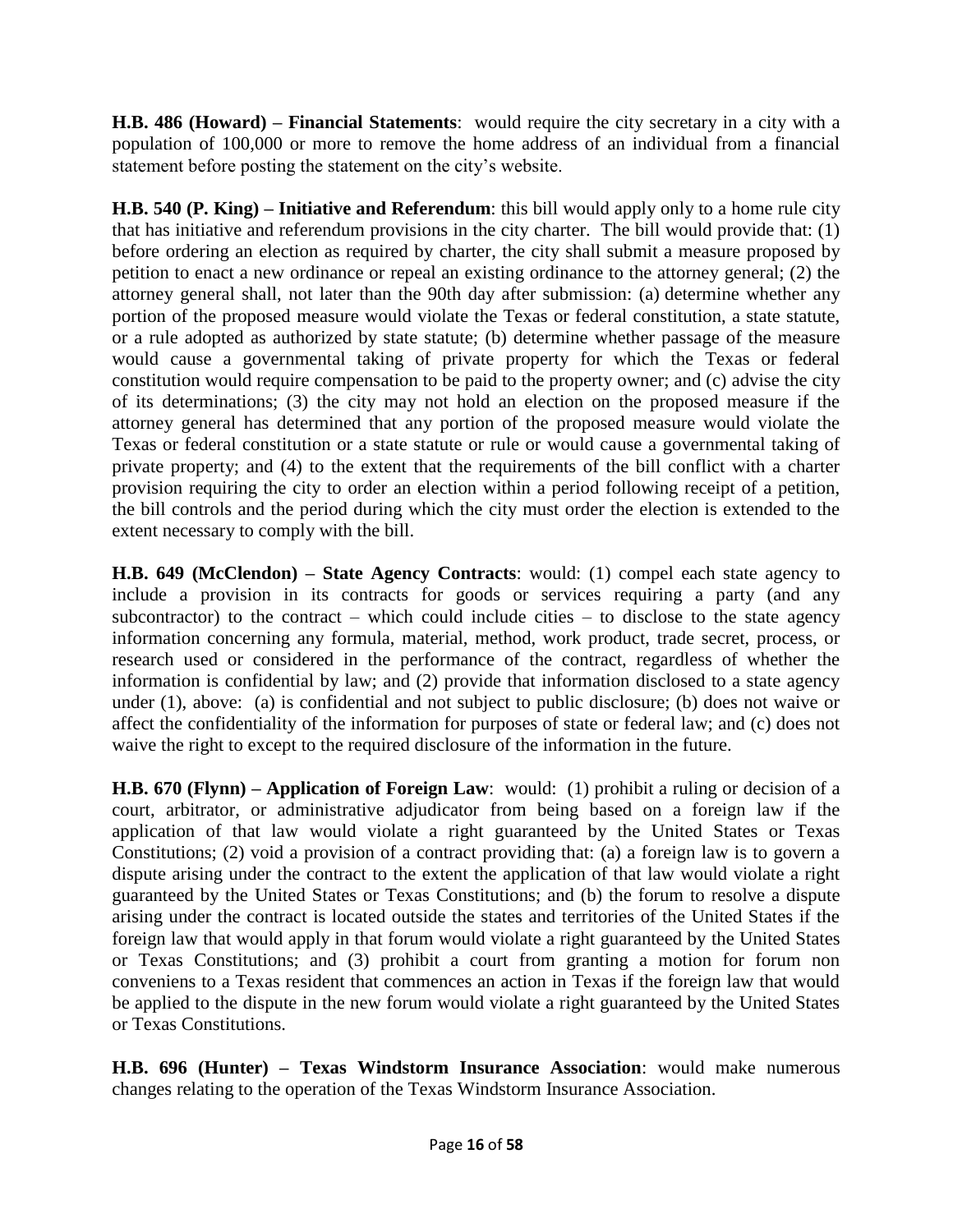**H.B. 763 (King) – State Agency Rulemaking**: would: (1) require at least 51 percent of the total number of signatures on a petition for a state agency to adopt rules to be of residents of the state of Texas; and (2) clarify the definition of interested person as a resident, business entity, governmental subdivision, or public or private organization located in the state of Texas.

**H.B. 859 (E. Rodriguez) – Animal Shelter Personnel**: would exempt from the Veterinary Licensing Act: (1) a person who is an employee, volunteer, or agent of an animal shelter who provides nonsurgical veterinary care or treatment for the animal shelter under the authorization and general supervision of a veterinarian or under a protocol approved by a veterinarian; and (2) a veterinarian who is employed by or who contracts with an animal shelter with or without pay while the veterinarian is providing services to the animal shelter.

**H.B. 870 (Smith) – Public Funds Investment Act**: would reduce the amount of Public Funds Investment Act training hours for local finance and investment officers from ten hours every two years to five hours every two years.

**H.J.R. 40 (Alvarado) – Gambling**: would amend the Texas Constitution to provide that the legislature shall establish a state gaming commission and may authorize and provide for regulation of the conduct of one or more types of gaming, including casino gaming, at – among other locations – cities with a population of at least 675,000.

**H.J.R. 55 (Villalba) – Freedom of Religion**: would amend the Texas constitution to provide that government may not "burden in any way" a person's free exercise of religion, unless the burden is: (1) necessary to further a compelling governmental interest; and (2) the least restrictive means of furthering that interest.

**H.J.R. 65 (Riddle) – Protection of Religious Speech:** would propose a constitutional amendment that would prohibit a governmental entity, including a city, from: (1) controlling or interfering with any political speech expressed by a religious leader in a house of worship; or (2) controlling or interfering a student's voluntary expression of a religious viewpoint at a school event or graduation ceremony.

**S.B. 31 (Zaffirini) – Volunteer Fire Department Sales**: this bill is identical to **H.B. 103**, above.

**S.B. 48 (Zaffirini) – Major Events Trust Fund**: would add the following entities as "site selection organizations" for purposes of the Major Events Trust Fund: (1) ESPN; and (2) any other entity that selects a site to conduct an authorized event.

**S.B. 102 (Hinojosa) – Local Debt**: would require: (1) a ballot proposition submitted for an election to authorize a political subdivision to issue bonds to state: (a) the then-current combined principal and interest required to pay all outstanding debt obligations of the political subdivision on time and in full; (b) the estimated combined principal and interest required to pay the bonds to be authorized on time and in full; and (c) if the bonds are supported by property taxes, the annual increase in property taxes attributable to the bonds to be issued that each homeowner of an average-priced home within the political subdivision may be required to pay; (2) a political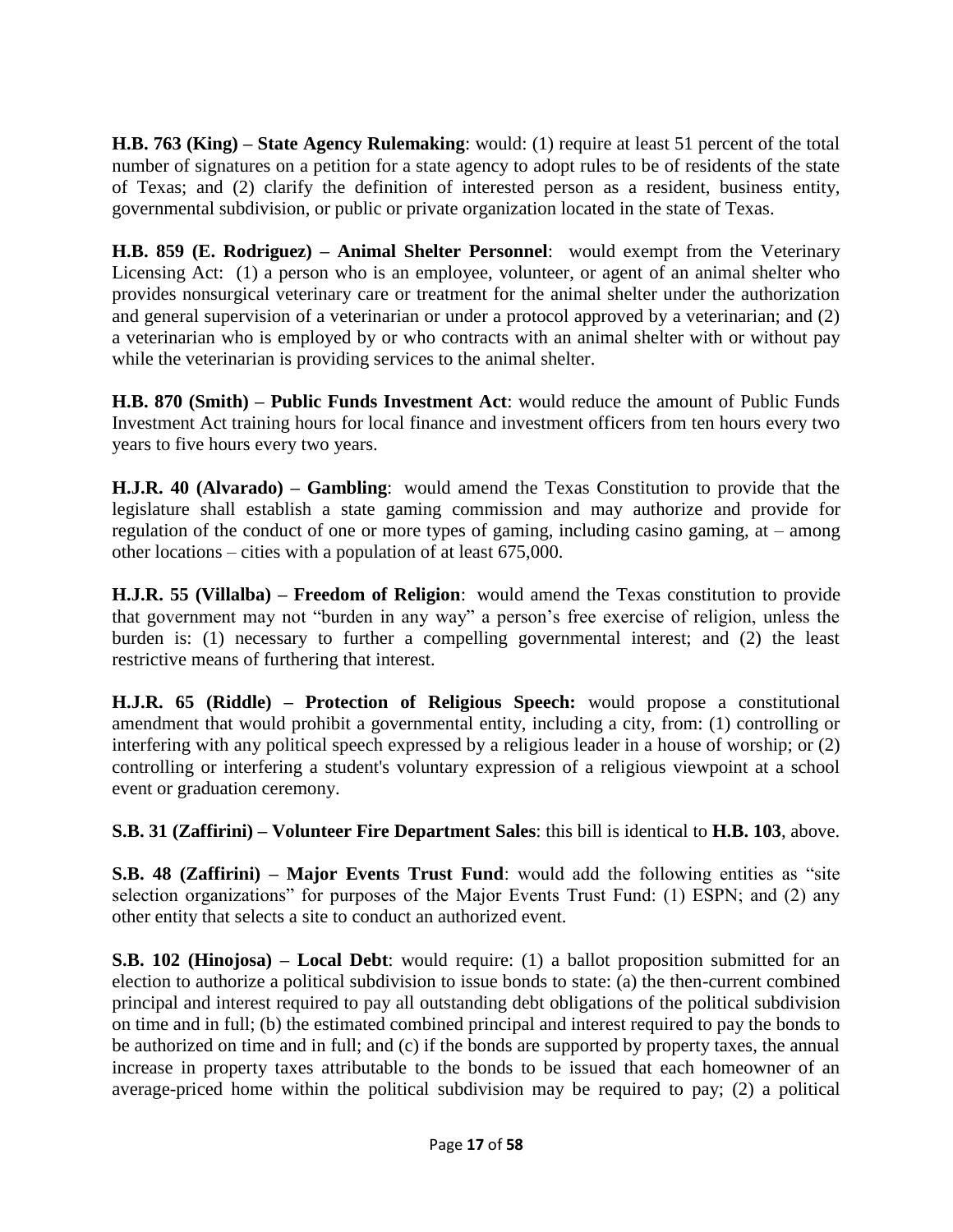subdivision to post the ballot proposition language to its website as soon as practicable after the official ballots have been prepared and maintain the proposition on the website until the day following the election.

**S.B. 103 (Hinojosa) – Capital Appreciation Bonds**: would prohibit a county, city, special district, school district, junior college district, or other political subdivision from issuing capital appreciation bonds that are secured by property taxes, unless the capital appreciation bonds are being issued for the purpose of financing transportation projects.

**S.B. 185 (Perry) – Immigration**: would: (1) apply to a city, its officers, its employees, and other bodies that are part of a city, including the city police department and city attorney; (2) prohibit those in (1), above, from adopting a rule, order, ordinance, or policy that prohibits the enforcement of laws of this state or federal law relating to immigrants or immigration, including the federal Immigration and Nationality Act; (3) forbid those in (1), above, from prohibiting a person employed by or otherwise under the direction or control of the entity from doing the following: (a) inquiring into the immigration status of a person lawfully detained for the investigation of a criminal offense or arrested; (b) with respect to information relating to the immigration status, lawful or unlawful, of any person lawfully detained for the investigation of a criminal offense or arrested: (i) sending the information to or requesting or receiving the information from United States Citizenship and Immigration Services or United States Immigration and Customs Enforcement, including information regarding a person's place of birth; (ii) maintaining the information; or (iii) exchanging the information with another federal, state, or local governmental entity; (c) assisting or cooperating with a federal immigration officer as reasonable and necessary, including providing enforcement assistance; and (d) permitting a federal immigration officer to enter and conduct enforcement activities at a city or county jail to enforce federal immigration laws; (4) prohibit those in (1), above, from considering race, color, language, or national origin while enforcing the laws described in (2), above, except to the extent permitted by the United States Constitution or the Texas Constitution; (5) make an entity in (1), above, ineligible for the receipt of state grant funds for the following year in which a final judicial determination is made that the entity intentionally prohibited the enforcement of the laws described in (2), above; (6) authorize a citizen residing in the jurisdiction of those in (1), above, to file a complaint with the attorney general if the citizen offers evidence to support an allegation that the entity has adopted a rule, order, ordinance, or policy under which the entity prohibits the enforcement of the laws described in (2), above, or that the entity, by consistent action, prohibits the enforcement of those laws; (7) provide that, if the attorney general determines that a citizen complaint filed under (6), above, is valid, the attorney general may file a petition for a writ of mandamus or other equitable relief in a district court in Travis County or the county in which the principal office of the entity is located to compel the entity to comply with (2), above, and allow the attorney general to recover reasonable expenses incurred in obtaining such relief including court costs, attorney's fees, investigative costs, witness fees, and deposition costs; and (8) provide that an appeal of a suit described in (7), above, is governed by the procedures for accelerated appeals in civil cases under the Texas Rules of Appellate Procedure.

**S.B. 219 (Schwertner) – Health and Human Services Commission:** This 2,200 page bill reorganizes the Health and Human Services Commission and other agencies related to the commission. Of interest to cities, the bill would: (1) repeal the local advisory committee related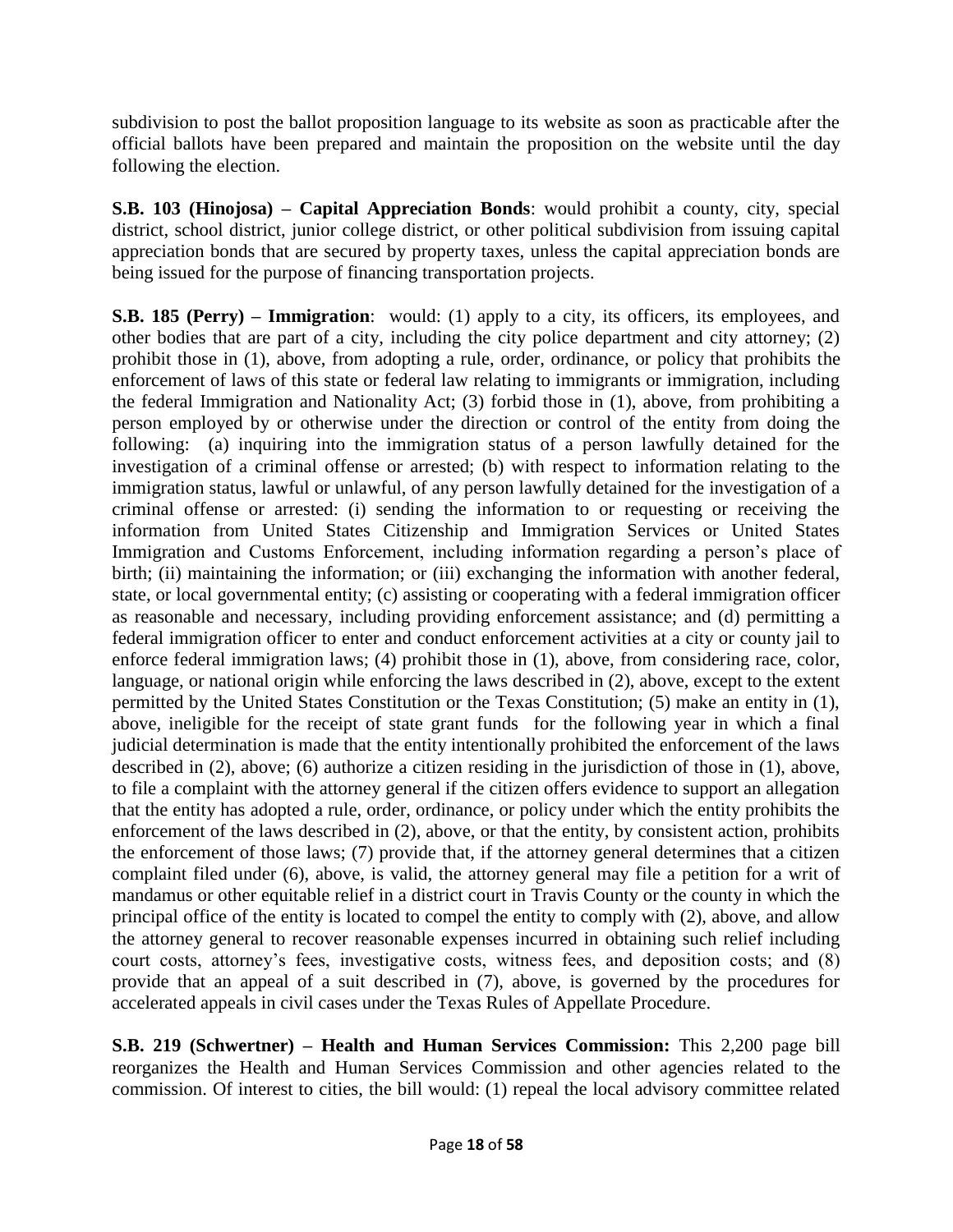to strategic planning for the Health and Human Services Commission; and (2) change funding, occupational titles, and administrative hearings for emergency medical personnel.

**S.B. 302 (Hinojosa) – Texas Windstorm Insurance Association**: would make numerous changes relating to the operation of the Texas Windstorm Insurance Association.

**S.B. 309 (Campbell) – Local Debt**: among other things, would: (1) require the comptroller to create an Internet database, known as the Political Subdivision Public Information Warehouse, that contains information regarding all active political subdivisions in the state that are authorized to impose an ad valorem or sales and use tax to issue bonds, notes, or other obligations; (2) require the warehouse database to include the following information: (a) the name of the political subdivision; (b) the rate of any sales and use tax the political subdivision imposes; (c) various property tax rates for the most recent tax year; (d) the total amount of the political subdivision's debt, including the principal, interest, and year in which the debt would be paid; (e) the political subdivision's Internet website address, or if the political subdivision does not operate a website, contact information to enable a member of the public to obtain information from the political subdivision; and (f) the Internet website address for the appraisal district in each county in which a political subdivision has territory; (3) authorize, but not require, the warehouse database to include the following information: (a) information describing the political subdivision's boundaries; (b) the political subdivision's current budget; (c) each current check registry published by the political subdivision's governing body; and (d) any other current financial audit or annual report published by the political subdivision's governing body; (4) authorize the comptroller to consult with the appropriate person from each political subdivision to obtain the information necessary to operate and update the warehouse database; (5) require the governing body of a political subdivision that publishes the check registry on its website to provide a link to the webpage containing the information to the comptroller; (6) require the comptroller to update tax rate information at least annually; (7) require a political subdivision to transmit records and other information to the comptroller annually in a form and in the manner prescribed by the comptroller, for purposes of operating the Political Subdivision Public Information Warehouse; (8) require a political subdivision to transmit to the comptroller: (a) its most recently adopted annual budget; (b) its most recently adopted annual financial report; and (c) the address of the Internet website maintained by the political subdivision, if any.

**S.B. 310 (Campbell) – Local Debt**: (1) provide that, except in a case of grave public necessity to meet an unusual and unforeseen condition, a city may not issue a certificate of obligation (CO) if the voters voted down a bond proposition for the same purpose within the preceding three years; (2) extend the timeframe to publish newspaper notice of intention to issue a CO from 30 to 45 days before the passage of the ordinance; (3) require a city issuing a CO to maintain an Internet website, and to continuously post notice of intention to issue a CO on its website for 45 days before the passage of the CO issuance ordinance; (4) require that the notice of intention to issue a CO include the following information: (a) the then-current principal of all outstanding debt obligations of the issuer, stated as a total amount and as a per capita amount; (b) the thencurrent combined principal and interest required to pay all outstanding debt obligations of the issuer on time and in full, stated as a total amount and as a per capita amount; (c) the principal of the COs to be authorized, stated as a total amount and as a per capita amount; (d) the estimated combined principal and interest required to pay the COs to be authorized on time and in full, stated as a total amount and as a per capita amount; (e) the estimated rate of interest for the COs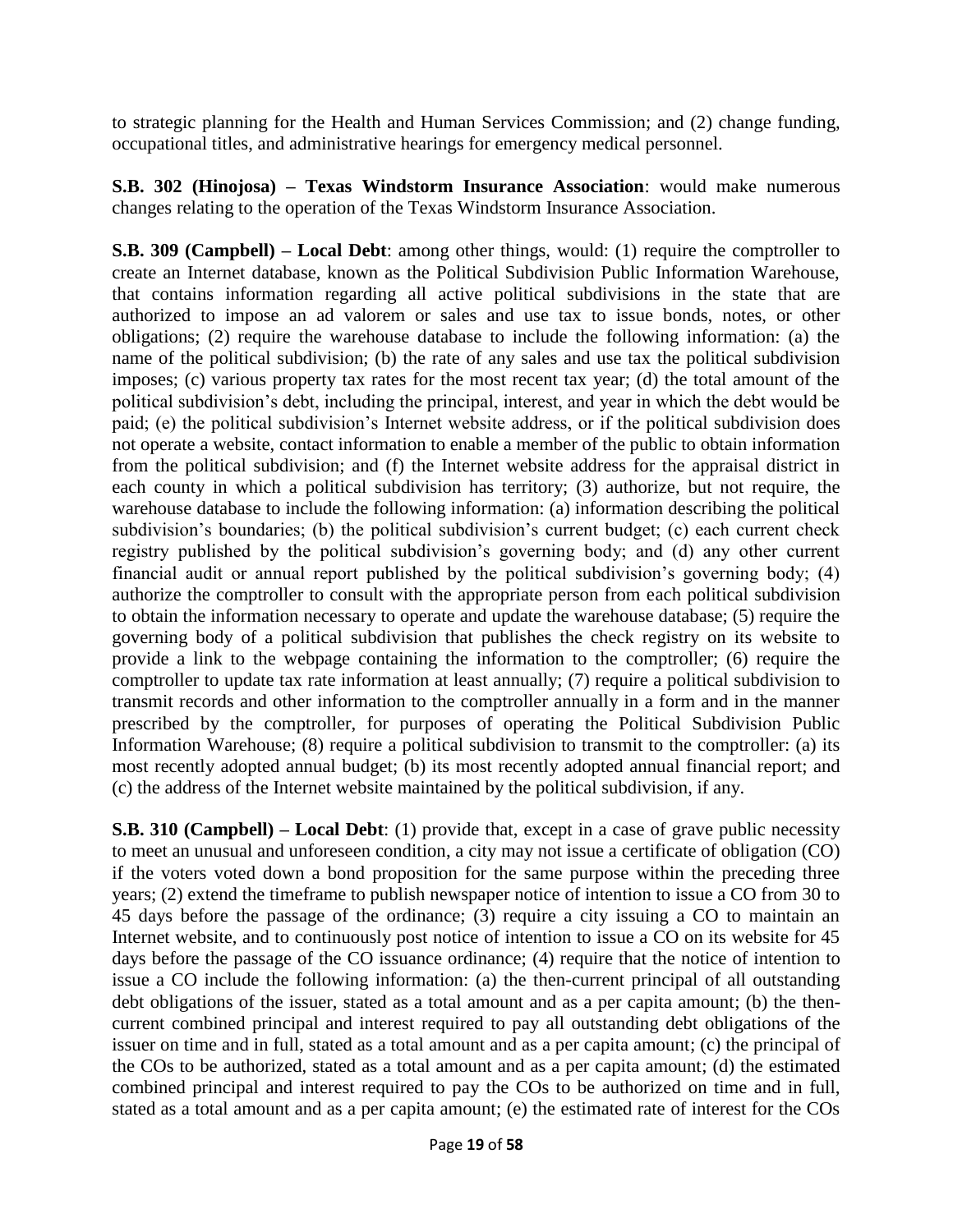to be authorized; (f) the maturity date of the COs to be authorized; and  $(g)$  a specific statement of the process by which a petition may be submitted requesting an election on the issuance of the COs; (5) change the threshold number of voters needed to petition to force an election on the issuance of a CO from five percent of the qualified voters of the issuer to five percent of the total number of voters that voted in the most recent gubernatorial general election in the city; and (6) make COs issued for personal or professional services subject to the notice requirements.

**S.B. 328 (Hinojosa) – Local Debt**: would require each state and local proposition on the ballot to be assigned a unique number that corresponds to the order in which it is placed on the ballot, with municipal propositions being placed behind state and county propositions but above school district and certain special district propositions.

**S.B. 343 (Huffines) – Conformity of Local and State Law**: would: (1) provide that where the state has passed a general statute or rule regulating a subject, a local government shall restrict its jurisdiction and the passage of its ordinances, rules, and regulations to and be in conformity with the state statute or rule on the same subject, unless the local government is otherwise expressly authorized by statute; and (2) prohibit a local government from implementing an ordinance, rule, or regulation that conflicts with or is more stringent than a state statute or rule regardless of when the state statute or rule takes effect, unless expressly authorized by state statute.

**S.J.R. 5 (Campbell) – Health Insurance**: would amend the Texas Constitution to: (1) give each person in this state the right to choose to purchase or decline health coverage without penalty or sanction; (2) prohibit a city, state agency, or other government entity from requiring health coverage through imposition of a penalty; and (3) preserve the right of contract between a health carrier and an individual or group.

**S.J.R. 10 (Campbell) – Freedom of Religion**: would amend the Texas constitution to provide that: (1) government may not "burden" an individual's or religious organization's freedom of religion; (2) the right to act or refuse to act in a manner motivated by a sincerely held religious belief may not be burdened unless the government proves it has a compelling governmental interest and has used the least restrictive means to further that interest; and (3) a burden for purposes of (1) and (2), above, includes indirect burdens such as withholding benefits, assessing penalties, or denying access to facilities or programs.

## **Municipal Courts**

**H.B. 53 (McClendon) – Age of Criminal Responsibility:** would provide that, for purposes of criminal prosecution, a defendant is treated as a juvenile if he or she is 10 years of age or older, and under 18 years of age. (Note: current law provides that a defendant retains juvenile status only if he or she is under 17 years old.)

**H.B. 69 (McClendon) – Juveniles:** would create the juvenile court jurisdiction task force and charge it with: (1) evaluating a proposal that would define an offender who is 17 years of age or younger as a child who is under the jurisdiction of a juvenile court; and (2) developing an implementation plan that includes legislative, administrative, and funding changes necessary to implement the proposal.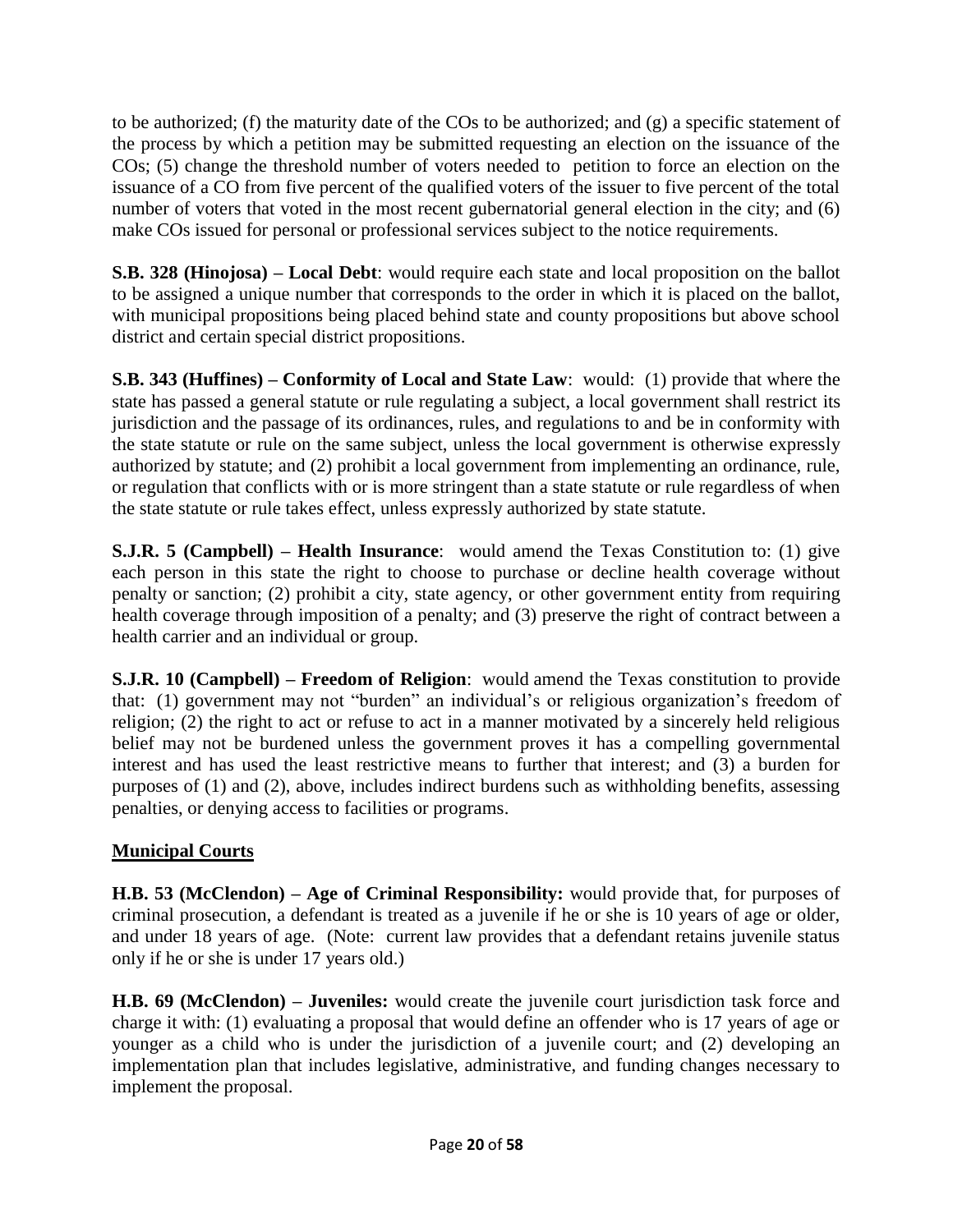**H.B. 93 (White) – Failure to Attend School:** would remove municipal court jurisdiction over the offense of failure to attend school.

**H.B. 95 (Fletcher) – Criminal Procedure:** would: (1) allow a prosecutor to designate one person who is an officer or employee of a party that is not a natural person to serve as the state's courtroom representative during a criminal proceeding; and (2) if a law enforcement officer is designated, provide that he or she may not wear a law enforcement uniform or badge while serving as the representative.

**H.B. 107 (White) – Failure to Attend School:** would lower the fine amount for failure to attend school to a maximum of \$20.

**H.B. 110 (White) – Failure to Attend School:** would prohibit a court from punishing an individual by confinement in jail or detention in a juvenile detention facility if the individual is found to be in contempt of court during a failure to attend school proceeding.

**H.B. 121 (Fletcher) – Payment of Fine and Court Costs:** would allow a peace officer making an arrest to inform the arrestee of the possibility of making an immediate payment to the officer of the fine and court costs owed on a Class C misdemeanor in lieu of arrest.

**H.B. 207 (Leach) – Voyeurism:** would create a class C misdemeanor for the offense of voyeurism.

**H.B. 234 (Farrar) – Cruelty to Animals:** would allow a municipal court that finds an animal's owner has cruelly treated the animal to order the owner to pay the city's reasonable attorney's fees and court costs.

**H.B. 263 (Miles) – Juvenile Records**: would require a juvenile court to immediately order the sealing of a juvenile's records if certain requirements are met.

**H.B. 273 (Miles) – Illegal Dumping**: would provide minimum terms of confinement for the offense of illegal dumping committed inside a city's boundaries.

**H.B. 274 (Miles) – Illegal Dumping**: would increase the maximum fine for violation of an illegal dumping ordinance from \$2,000 to \$4,000.

**H.B. 319 (Keough) – Victim-Offender Mediation Program**: would: (1) provide a city council with the authority to establish a pretrial victim-offender mediation program for persons arrested or charged with a misdemeanor or state jail felony property offense; and (2) impose a \$15 court cost on conviction of a misdemeanor or state jail felony property offense to fund the victimoffender mediation program, of which an establishing city retains 75 percent to cover program costs.

**H.B. 326 (Wu) – Probable Cause Affidavit**: would allow a magistrate to accept a sworn affidavit provided to support the issuance of a search warrant by telephone or by electronic communication.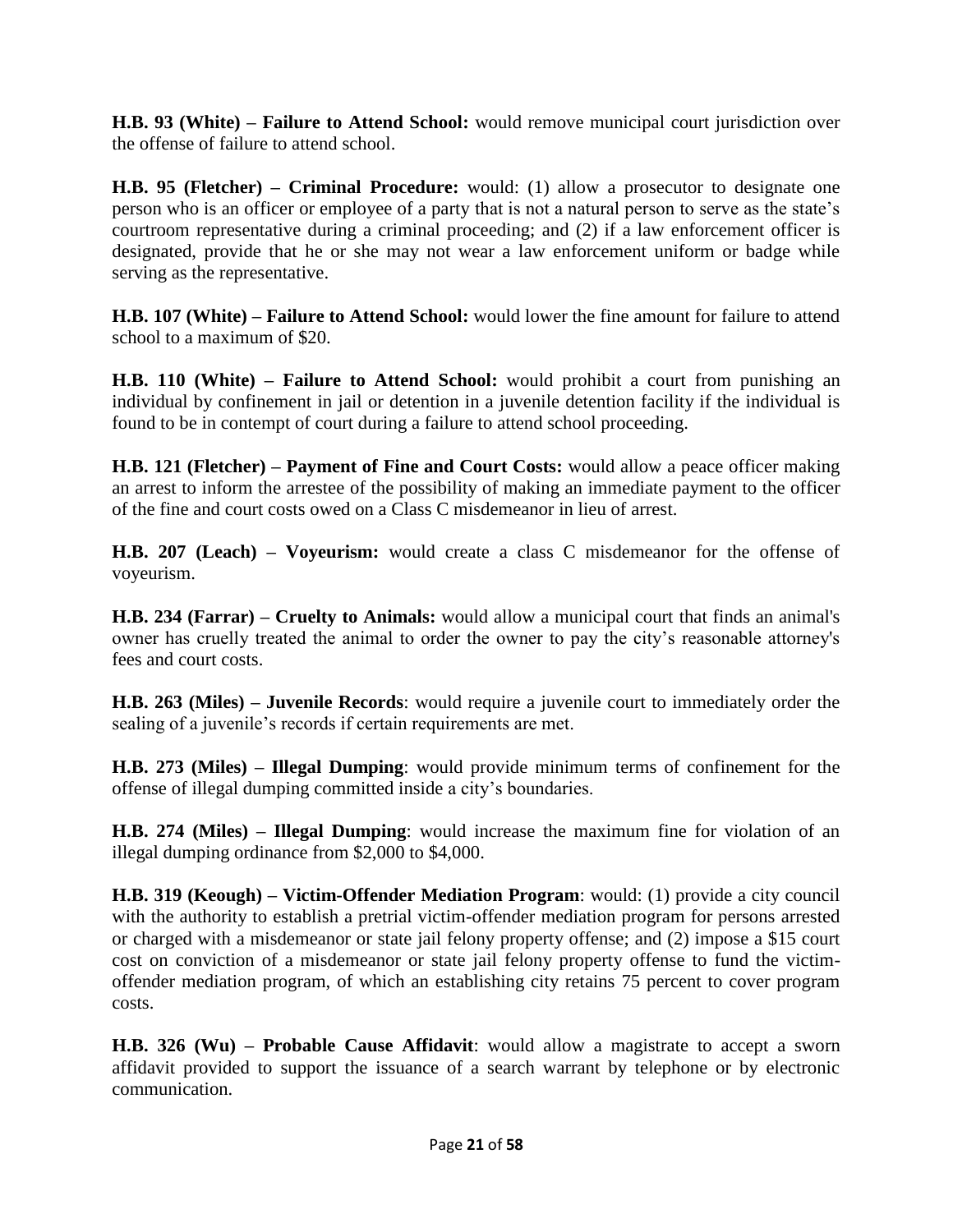**H.B. 329 (Wu) – Order of Nondisclosure**: would provide a procedure for an individual to receive an order of nondisclosure for a class C misdemeanor other than a traffic offense.

**H.B. 330 (Wu) – Age of Criminal Responsibility**: would: (1) define a child to be a person between 10 and 17; (2) raise the age for criminal responsibility for sexual abuse from 17 to 18, when the victim is younger than 14; (3) raise the age for criminal responsibility for sending sexually explicit communications from 17 to 18; (4) raise the age of criminal responsibility for certain traffic offenses from 17 to 18; (5) prohibit a court from issuing a capias pro fine until an individual reaches 18; (6) raises the age a municipal court can hold a defendant in contempt from 17 to 18; (7) prohibit a law enforcement officer for taking an individual into custody for an offense alleged to occur before the individual's  $18<sup>th</sup>$  birthday; and (8) prohibit a municipal court for issuing a warrant to an individual that committed an offense when the individual was under the age of 18.

**H.B. 348 (Dutton) – Official Oppression**: would: (1) provide that the intentional or knowing suppression of evidence favorable to a defendant and material to the defendant's guilt or punishment in a criminal trial is a third degree felony; and (2) provide that there is no statute of limitation on the prosecution of an offense described in (1), above.

**H.B. 378 (White) – Failure to Attend School**: would repeal the offenses of failure to attend school and parent contributing to nonattendance.

**H.B. 538 (Spitzer) – Jurisdiction**: would: (1) provide that a municipal court has jurisdiction over a fine-only offense committed on the entire width of a segment of highway or street abutting property located in a city; and (2) expand a peace officer's jurisdiction in accordance with the court's jurisdiction described in  $(1)$ , above.

**H.B. 559 (Anchia) – Magistrates**: would require a magistrate to inform an arrestee that, if the person is not a citizen of the United States, a plea of guilty or no contest for the offense charged may affect the person's immigration or residency status and may result in deportation. (Companion bill is **S.B. 268** by **Watson**.)

**H.B. 629 (G. Bonnen) – Jurors**: would permit a challenge for cause to a potential juror who cannot read or write in English.

**H.B. 642 (Canales) – Drug Education Program**: would allow a municipal court judge to require a defendant on deferred adjudication of a class C misdemeanor to participate in a drug education program approved by the Department of State Health Services.

**H.B. 697 (White) – Failure to Attend School**: would require a municipal court judge to waive or reduce a fine, fee, or court cost imposed for Failure to Attend School if the court finds that payment would cause financial hardship.

**H.B. 749 (Dutton) – Dismissal of Cases**: would require a municipal court judge to dismiss a case with prejudice if the police officer fails to appear when the case is called for trial; would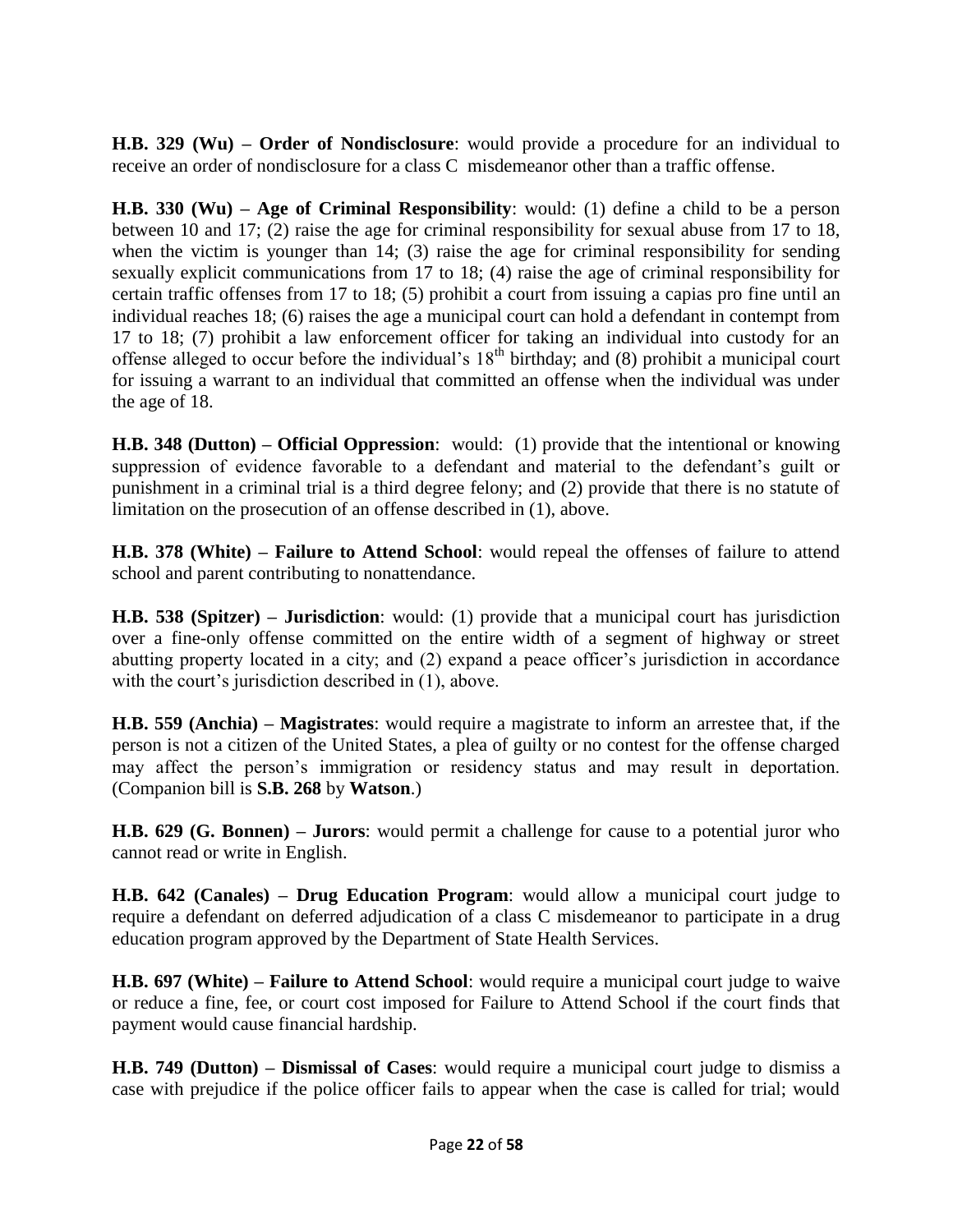also prohibit a municipal court judge from continuing a case for the sole reason that the officer fails to appear.

**H.B. 803 (Wu) – Misdemeanor Complaints**: would provide that only a peace officer or prosecutor may file a complaint in municipal court if a defendant pleads not guilty or fails to appear for a fine only misdemeanor or parking offense.

**H.B. 828 (Zedler) – Application of Foreign Law**: would: (1) define a "foreign or international law or doctrine" to mean a law, rule, legal code or principle of a jurisdiction outside the legal traditions of the states and territories of the United States that do not have a binding effect on this state or the United States; (2) prohibit a ruling or decision of a court, arbitrator, or administrative adjudicator from being based on a foreign or international law or doctrine; (3) except from the prohibition in (2), above, the recognition of a document that: (a) is issued or certified by a governmental entity within the territorial jurisdiction of the United States; or (b) is issued or certified by a foreign court or governmental entity for the purpose of determining a person's identification, enforcing a business contract or arrangement that lists this state as a venue for disposition, or providing expository evidence for the purpose of recognizing the adoption of a child; and (4) require a court to uphold and apply the United States Constitution, the Texas Constitution, federal laws, and Texas laws, including the church autonomy doctrine, which in part requires courts to refrain from involvement in religious doctrinal interpretation or application.

**H.B. 866 (Thompson) – Juror Service**: would exempt from jury service the primary caretaker of a person who is unable to care for himself or herself.

**S.B. 104 (Hinojosa) – Age of Criminal Responsibility:** this bill is identical to **H.B. 53**, above.

**S.B. 106 (Whitmire) – Failure to Attend School:** would: (1) require a municipal court to dismiss a complaint against an individual for failure to attend school if the individual takes a high school equivalency examination administered by the State Board of Education and presents the certificate to the court; (2) provide school districts with additional truancy prevention measures; and (3) lower the maximum fine amount for a failure to attend school violation.

**S.B. 285 (West) – Failure to Attend School**: would: (1) repeal the offense of failure to attend school; (2) require a school district to refer a student who misses school 10 or more days within a six-month period or on three or more days within a four-week period to juvenile court; (3) allow a school district to file a complaint against a student's parent for the offense of parent contributing to non attendance; and (4) create a class C misdemeanor for a parent failing to attend a hearing sentencing their child in a truancy case.

### **Community and Economic Development**

**H.B. 81 (Guillen) – E-Cigarettes**: would include nicotine products, such as electronic cigarettes, in the existing state regulations that govern the sale, distribution, possession, use, and advertising of cigarettes and other tobacco products.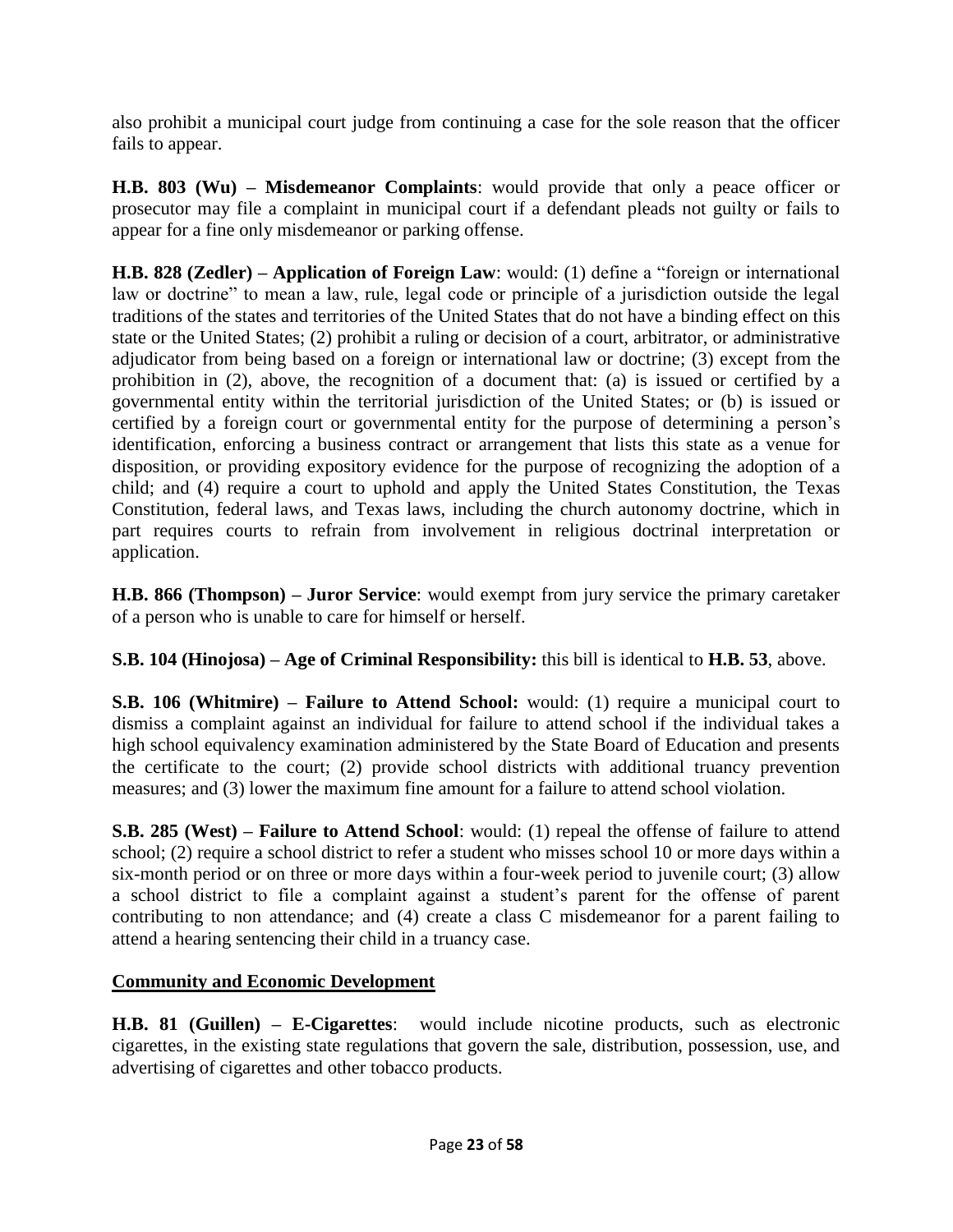**H.B. 91 (Flynn) – Raw Milk**: would: (1) authorize the sale of raw milk by a raw milk permit holder at their business, a consumer's residence, or a farmers' market under certain circumstances; and (2) prohibit a local health authority from mandating a specific method for complying with temperature requirements for milk.

**H.B. 132 (Flynn) – Agriculture**: would provide that: (1) a city may not adopt regulations that interfere with a person's right to engage in agriculture; and (2) the attorney general may bring an action in a district court in the name of the state to obtain a temporary or permanent injunction against a city adopting a regulation in violation of the bill.

**H.B. 143 (Menendez) – Alcoholic Beverages**: would provide that a city council may enact regulations prohibiting the possession of an open container or the consumption of an alcoholic beverage on a public street, public alley, or public sidewalk within 300 feet of the property line of a station, platform, bus stop, bus shelter, or other place designated as a place of entry to or exit from a public transportation passenger vehicle.

**H.B. 148 (Menendez) – Alcoholic Beverages/Sexually Oriented Businesses**: would create a new "public consumption" alcoholic beverage permit to be administered by the Texas Alcoholic Beverage Commission and authorize various regulations for an establishment holding such a permit.

**H.B. 170 (Alvarado) – E-Cigarettes**: would: (1) include vapor products, such as electronic cigarettes, in the existing state regulations that govern the sale, distribution, possession, use, and advertising of cigarettes and other tobacco products; (2) impose on vapor products the same fire safety standards that are applicable to cigarettes; (3) require schools to prohibit vapor products; and (4) make it a criminal offense to operate a vapor product in certain public places including a library, museum, hospital, transit system bus, intrastate bus, plane, or train.

**H.B. 292 (Stephenson) – Economic Development Corporations**: would authorize a Type A or Type B economic development corporation (EDC) to use corporate revenues on primary job training facilities at a public technical college or high school located in the city limits of an EDC's authorizing city, or at a public junior college with a service area that includes any portion of the city limits of an EDC's authorizing city if: (1) the city council of the EDC's authorizing city adopts a resolution authorizing the EDC to finance the project; or (2) the city council of the EDC's authorizing city orders an election on the issue after receiving a petition signed by at least 10 percent of the number of voters that participated in the last general election held in the city.

**H.B. 342 (Dutton) – Building Permit Fees**: would abolish a building permit fee on the tenth anniversary after the date the fee is adopted (or reauthorized) unless the city council holds a public hearing on the reauthorization of the fee and reauthorizes the fee by a majority vote of the city council.

**H.B. 359 (Springer) – Disannexation**: would provide that if a city fails or refuses to disannex an area pursuant to a petition alleging failure to provide services, a district court shall enter an order disannexing the area if the court finds that a valid petition was filed with the city and that the city failed to perform its obligations in accordance with the service plan or the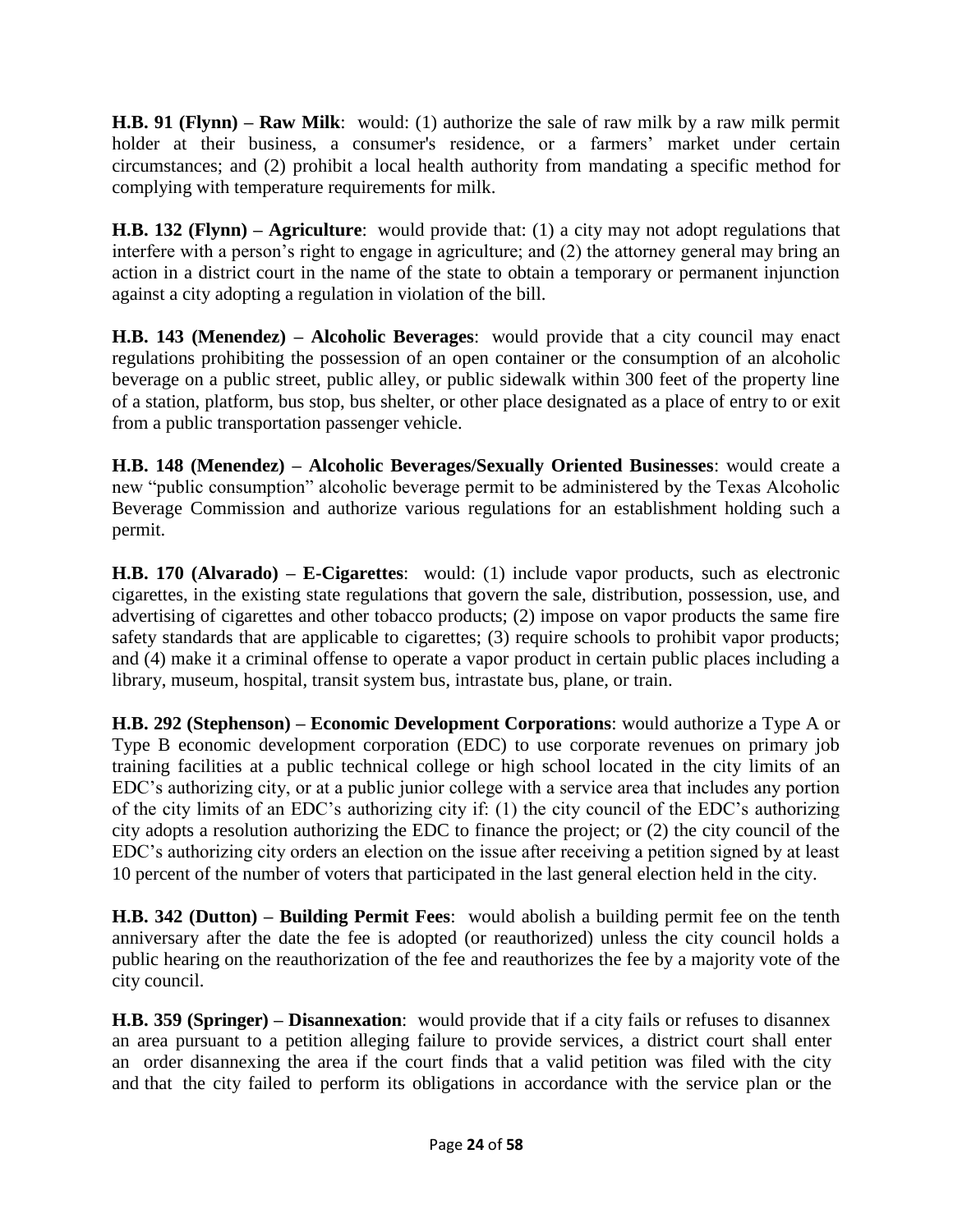state law governing provision of services. (Note: This bill would overturn a Supreme Court of Texas decision in favor of the City of Bryan.)

**H.B. 411 (C. Turner) – Payday and Auto Title Lending**: would prohibit a credit access business from making a telemarketing call to a consumer, regardless of whether the consumer's name and telephone number are on the Texas no-call list.

**H.B. 539 (P. King) – Regulation of Oil or Natural Gas**: would provide that a city with authority to adopt an oil or gas measure may not adopt one unless the city complies with the numerous and complex requirements of the bill, including submitting various information to the state related to the alleged costs of the measure to the state and remitting payment to the state for its alleged losses as determined by a state agency.

**H.B. 555 (Springer) – Annexation**: would provide that a city may not annex an area if the width of the area at the widest point exceeds the length of the area at the longest point, unless the boundaries of the city are contiguous to the area on at least two sides or the area abuts or is contiguous to another jurisdictional boundary.

**H.B. 665 (K. King) – Annexation**: would provide that a general law city may not annex an area in which 50 percent or more of the property in the area to be annexed is primarily used for a commercial or industrial purpose unless the city: (1) is otherwise authorized to annex the area; and (2) obtains the written consent of the owners of a majority of the property in the area to be annexed.

**H.B. 738 (Larson) – Rental Housing**: would prohibit a city or county from adopting or enforcing an ordinance or regulation that prohibits an owner, lessee, sublessee, assignee, managing agent, or other person who has the right to lease, sublease, or rent a housing accommodation from refusing to lease or rent the housing accommodation to a person because of the person's lawful source of income to pay rent, including a federal housing choice voucher. (Companion bill is **S.B. 267** by **Perry**.)

**H.B. 745 (Bohac) – Property Owners' Association**: would: (1) authorize a property owners' association (POA) to install a solar-powered light-emitting diode stop sign on a road, highway, or street in the POA's jurisdiction if the POA receives the consent of the governing body of the political subdivision that maintains the road, highway, or street and the POA pays for the installation of the sign; and (2) require a property owners' association that installs a sign described in (1), above, to maintain the sign.

**H.B. 907 (Phillips) – Halfway Houses**: would, among other things: (1) authorize a city to adopt an ordinance regulating a halfway house independently operated by a private entity, including regulations that: (a) restrict a halfway house to a particular area or prohibit a halfway house from locating within a certain distance of a school, place of worship, residential neighborhood, or other specified land use that is inconsistent with the operation of a halfway house; (b) restrict the density of halfway houses; and (c) require the owner or operator to obtain or renew a license or permit on a periodic basis and pay a related fee; (2) provide that a district court has jurisdiction of a suit that arises from the denial, suspension, or revocation of a license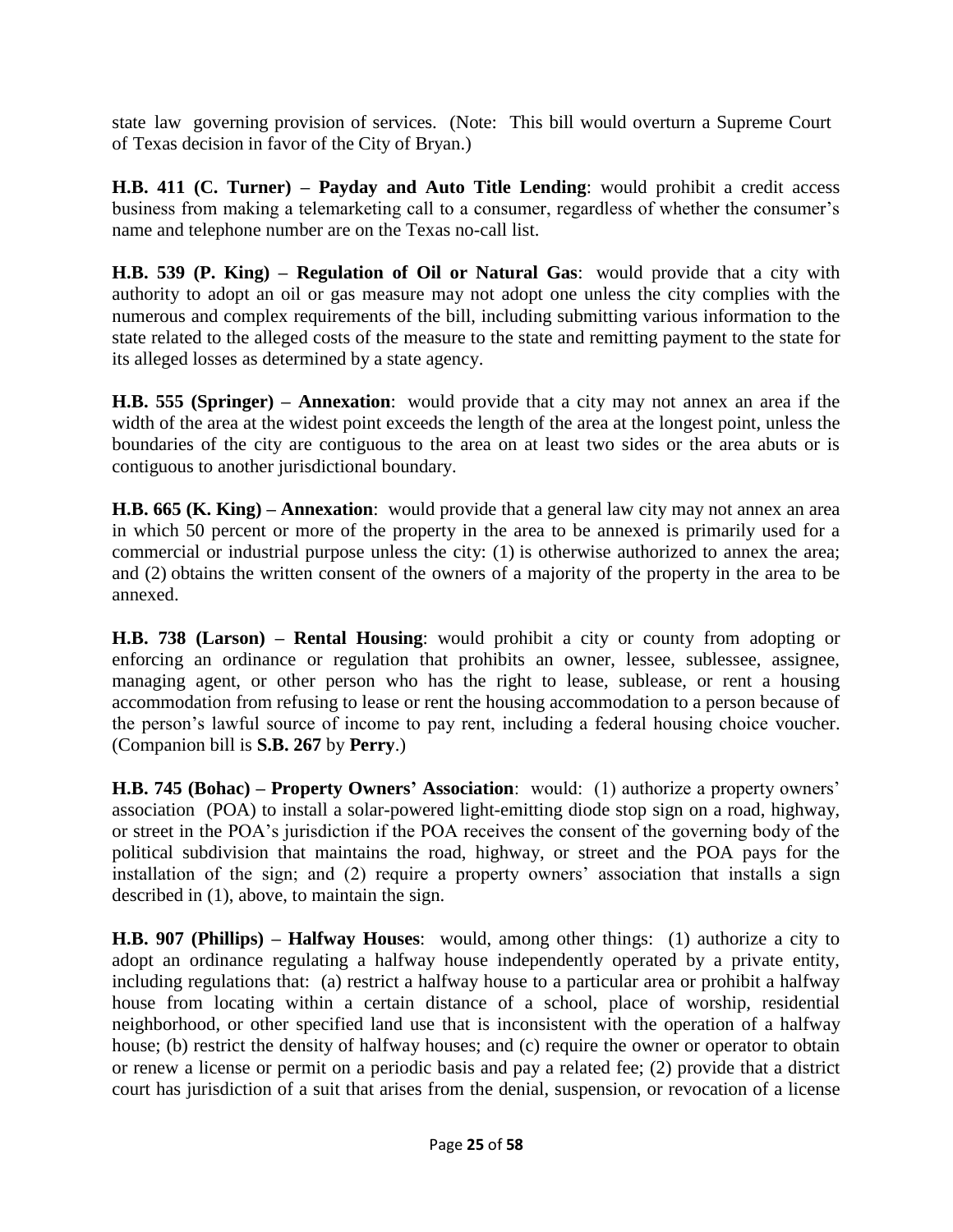or permit issued by a city under  $(1)(c)$ , above; (3) require an applicant for a license or permit under  $(1)(c)$ , above, for a location not previous licensed or permitted to, not later than the 60th day before the date the application is filed: (a) publish in a newspaper of general circulation in the city a notice of the applicant's intent to establish a halfway house in the city, the name and business address of the applicant, and the proposed location of the halfway house; and (b) prominently post an outdoor sign at the location stating that a halfway house is intended to be located on the premises and providing the name and business address of the applicant; (4) authorize a city to inspect a halfway house for compliance with regulations adopted under (1), above, and sue in the district court for an injunction to prohibit a violation of such regulations; and (5) provide that a person commits a class A misdemeanor for violating regulations adopted under (1), above.

**H.B. 946 (Workman) – Utility Towers**: would: (1) provide that a tower that is at least 50 feet but not more than 200 feet in height above ground level: (a) must be painted in equal alternating bands of aviation orange and white; (b) must have aviation orange marker balls; and (c) may not be supported by guy wires unless the wires have a seven foot safety sleeve; (2) make it a misdemeanor offense to own, operate, or erect a tower in violation of (1), above; (3) except from the requirements in (1), above: (a) a tower that supports an electric utility transmission or distribution line; (b) a facility licensed by the Federal Communication Commission or any structure with the primary purpose of supporting telecommunications equipment; (c) a windpowered electrical generator with a rotor blade radius greater than six feet; or (d) a traffic-control signal erected or maintained by the Texas Department of Transportation; and (4) authorize the Texas Department of Transportation to adopt certain rules, including rules requiring a person who owns, operates, or erects a tower to provide notice to the department of the existence of or intent to erect a tower and to register the tower with the department.

**S.B. 80 (Ellis) – Economic Development**: would: (1) require the comptroller to identify all state and local tax preferences and present a schedule to the Legislative Budget Board every oddnumbered year under which each tax preference is reviewed once during each twelve-year period; and (2) require the Legislative Budget Board to evaluate all state and local tax preferences and develop a report on the reviews of the tax preferences.

**S.B. 91 (Ellis) – Payday and Auto Title Lending**: would limit the annual percentage rate of a payday or auto title loan to 36 percent.

**S.B. 92 (Ellis) – Payday and Auto Title Lending**: would: (1) provide that a municipal ordinance regulating credit access businesses is not preempted by the following state law provisions; (2) provide that, if a municipal ordinance conflicts with a provision of state law, the more stringent regulation controls; (3) require the contract and other documents provided by a credit access business to be written wholly in the language in which the contract is negotiated and read in their entirety in the language in which the contract is negotiated to any consumer who cannot read; (4) require the mandatory disclosure under state law that is issued by a credit access business to a borrower to reference nonprofit agencies that provide financial education and training or cash assistance to borrowers; (5) require the mandatory disclosure and notice to be available in English and Spanish and read in their entirety in the language in which the contract is negotiated if the consumer cannot read; (6) prohibit a payday loan if the amount of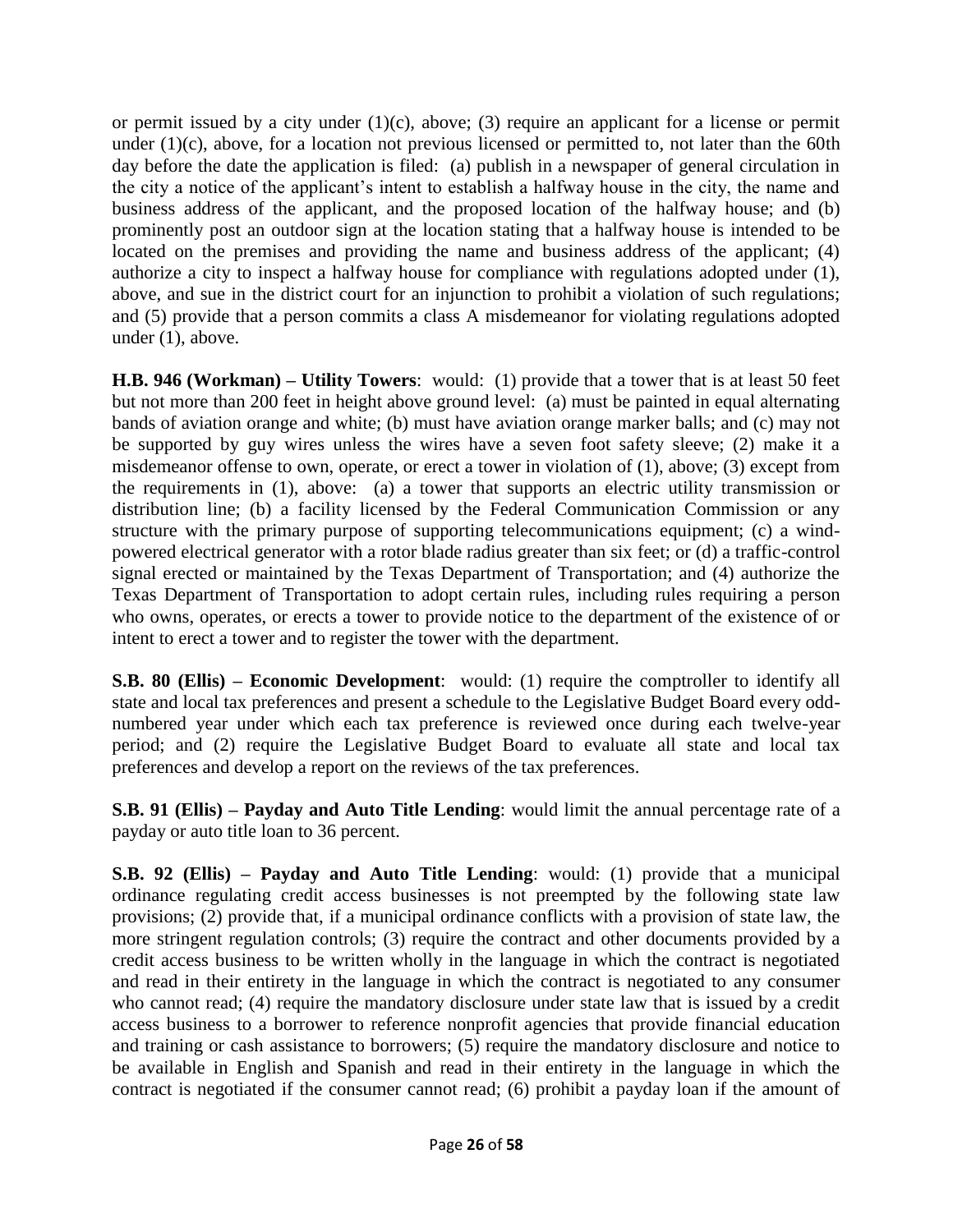cash advanced exceeds 20 percent of the borrower's gross monthly income; (7) prohibit an auto title loan if the amount of cash advanced exceeds the lesser of: (a) three percent of the borrower's gross annual income; or (b) 70 percent of the retail value of the motor vehicle; (8) require a payday or auto title loan to be payable in four or fewer installments and proceeds from each installment must be used to repay at least 25 percent of the principal amount of the debt; (9) provide that a payday or auto title loan to be paid by a single lump-sum payment may not be refinanced or renewed more than three times and proceeds from each refinancing or renewal must be used to repay at least 25 percent of the principal amount of the original debt; (10) provide that a payday or auto title loan made to a consumer on or before the seventh day after the date the consumer has paid a previous extension of consumer credit is considered a refinance or renewal of the previous debt; and (11) require a credit access business to maintain a complete set of records of all extensions of consumer credit for three years after the loan was made.

**S.B. 97 (Hinojosa) – E-Cigarettes**: would include vapor products, such as electronic cigarettes, in the existing state regulations that govern the sale, distribution, possession, use, and advertising of cigarettes and other tobacco products.

**S.B. 100 (Hinojosa) – State Enterprise Zones**: would, among other things, provide that a county may create an enterprise zone within a city provided the county first enters into an interlocal agreement with the city specifying which entity has jurisdiction over the zone.

**S.B. 121 (West) – Payday and Auto Title Lending**: this bill makes extensive modifications to the payday and auto title lender laws. It would, among other things:

- 1. require the consumer credit commissioner to establish and implement a database for the compilation of information relating to payday loans;
- 2. provide that payday and auto title lenders are subject to the same level of state regulation and oversight as other credit services organizations (i.e., currently-regulated consumer lenders that don't provide payday or auto title loans);
- 3. prohibit a credit services organization from assisting a consumer in obtaining an extension of consumer credit in any form other than in the form of a single-payment payday loan, multiple-payment payday loan, single payment auto title loan, or multiplepayment auto title loan;
- 4. provide that a credit services organization may obtain or assist a consumer in obtaining a payday or auto title loan only if the loan is made by a third-party lender that is unaffiliated with the credit services organization and does not have any ownership, directors, officers, members, or employees in common with the credit services organization;
- 5. prohibit total charges imposed under a payday or auto title loan from exceeding the permissible interest, fee, and other charges for a certain consumer loans under current law;
- 6. prohibit a credit access business that is subject to a city ordinance regulating payday and auto title loans from evading the city ordinance by: (a) requiring that any part of the transaction occur in a location outside the city limits; or (b) transferring the business's obligations and rights under a payday or auto title loan contract to a branch of the business or another business located outside the city limits;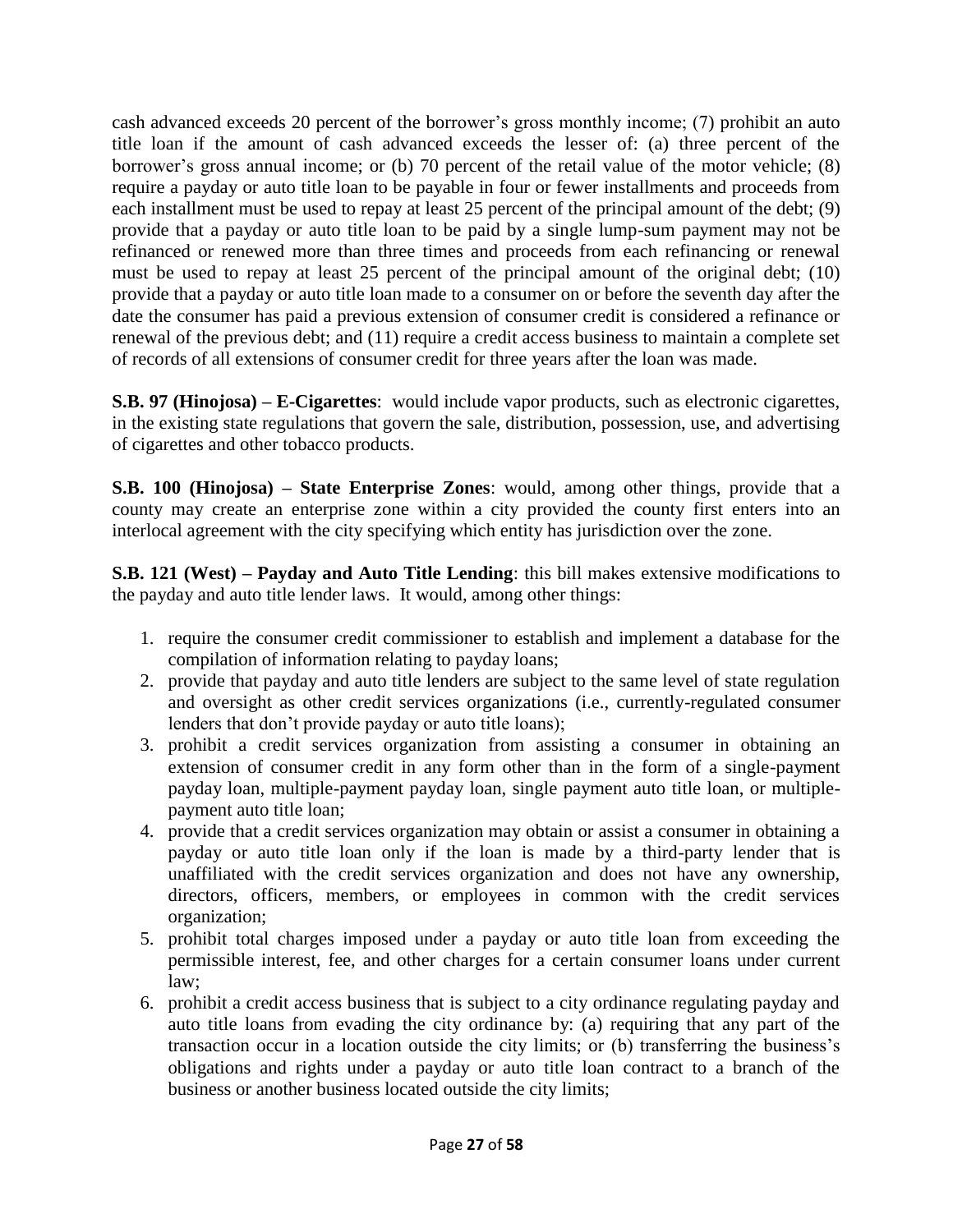- 7. provide that if a credit access business evades a municipal ordinance as provided by (7), above, that the contract between the business and the consumer is void and unenforceable, including any requirement that the consumer pay fees or other consideration;
- 8. provide that the term of an extension of consumer credit, including all renewals and refinances, obtained for a military borrower may not exceed 90 days for a payday or single-payment auto title loan or 180 days for a multiple-payment auto title loan;
- 9. provide that the term of an extension of consumer credit by a credit access business may not exceed 180 days;
- 10. provide that, at any given time, a consumer may have only one outstanding debt from a payday loan and one outstanding debt from an auto title loan;
- 11. provide that the proceeds of a repossessed motor vehicle that secured an auto title loan shall satisfy all outstanding and unpaid indebtedness under that extension of consumer credit;
- 12. provide that a local ordinance regulating a credit access business is not preempted if the ordinance is compatible with and equal to or more stringent than a requirement in the bill;
- 13. provide that a single-payment payday loan: (a) may not exceed 20 or 25 percent of the consumer's gross annual income depending on the income level; (b) may not have a term of less than 10 days or longer than 35 days; and (c) may not be refinanced more than three times;
- 14. provide that a multiple-payment payday loan: (a) may not exceed 10 or 15 percent of the consumer's gross monthly income, depending on the income level; (b) may not have an original term of more than 180 days if it is payable in more than 12 installments; and (c) with regard to the first installment, may not be due before the  $10<sup>th</sup>$  day after the loan is agreed upon, and any other installment may not be due before the  $14<sup>th</sup>$  day or after the  $31<sup>st</sup>$  day after the date a previous installment is due;
- 15. provide that a single-payment auto title loan: (a) may not exceed the lesser of 70 percent of the retail value of the motor vehicle securing the debt, or the lesser of six or eight percent of the consumer's gross annual income, depending on the income level; (b) may not have a term of less than 30 days or longer than 35 days; and (c) may not be refinanced more than three times;
- 16. provide that a multiple-payment auto title loan: (a) may not exceed 70 percent of the retail value of the motor vehicle securing the debt; (b) may not impose a sum of all fees, principal, interest, and other amounts that exceeds 20 or 30 percent of the consumer's gross monthly income, depending on the income level; (c) may not be payable in more than six installments; (d) may not require the first installment to be paid before the  $10<sup>th</sup>$ day after the date the consumer enters into the loan agreement; (e) may not require subsequent instalments to be due before the  $28<sup>th</sup>$  day after the date the previous installment of the loan was due; and (f) may not have a total term of more than 180 days;
- 17. require an extended payment plan that: (a) provides for payment in four substantially equal installments with respect to a single-payment payday or auto title loan; (b) provides for payment in two substantially equal installments with respect to multiple-payment payday and auto title loans; (c) has a period between installment payments that are not shorter than 10 days for a single-payment payday loan or 30 days for a multi-payment payday loan or any auto title loan; and (d) provides for the first payment to be due not before the  $10<sup>th</sup>$  day after the date the consumer requests an extended payment plan; and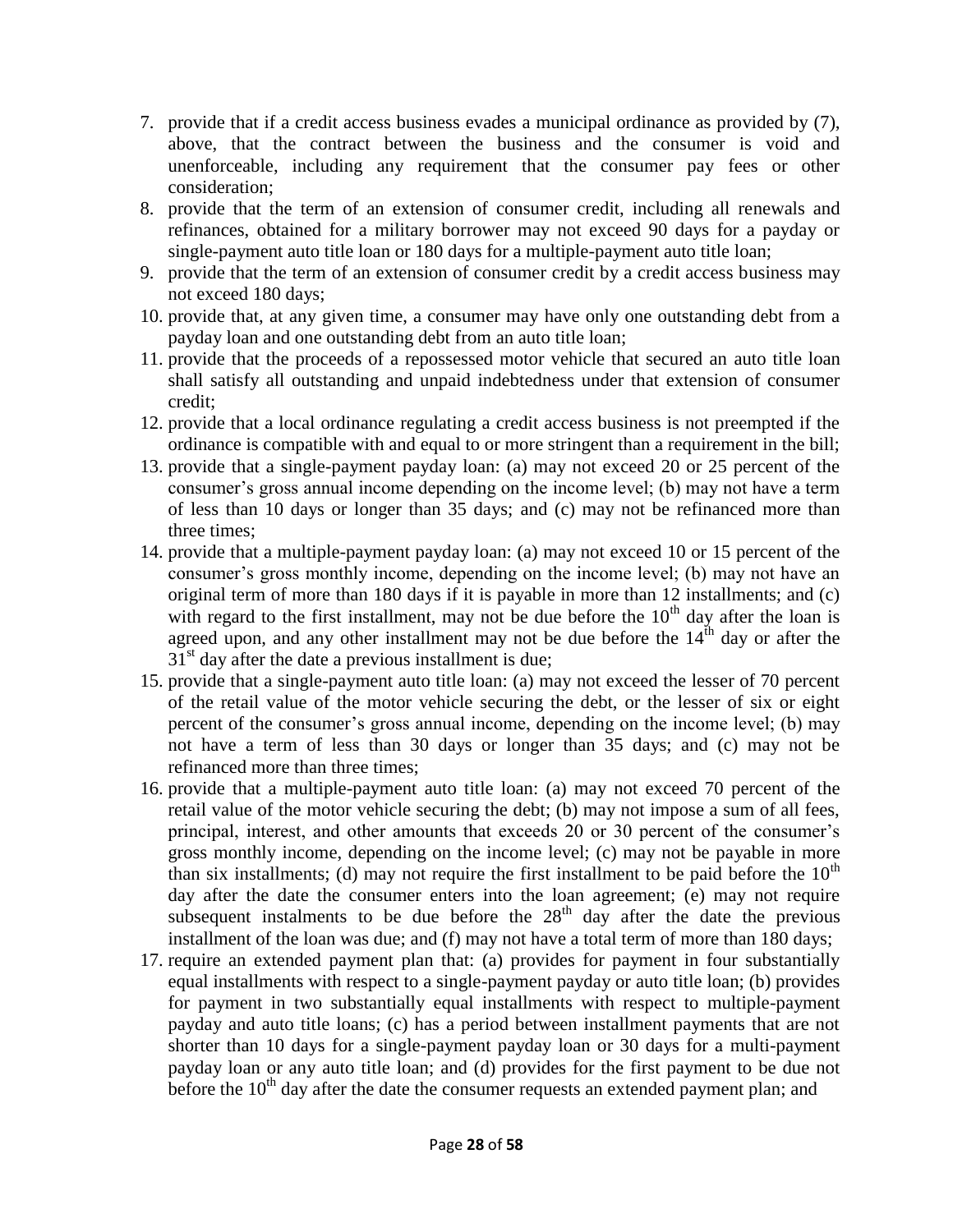18. require any refinance of a payday or auto title loan to meet all requirements applicable to the original loan.

**S.B. 129 (West) – Economic Development**: would, among other things, require that: (1) the Legislative Budget Board include in any fiscal note for a bill that authorizes a state or local tax preference (defined to include many economic development incentives) a statement of the purpose of the bill and a set of reasonable benchmarks to measure whether and to what degree the bill's purposes have been achieved; (2) the Legislative Budget Board evaluate whether the benchmarks have been met before the first day of the third regular legislative session after a tax preference bill becomes law and provide a report on the board's findings; and (3) the report to contain a review of whether the tax preference statute should be amended or repealed.

**S.B. 178 (Nichols) – Eminent Domain**: would: (1) prohibit a state agency, political subdivision, or a corporation created by a governmental entity from taking private property through the use of eminent domain if the taking is for a recreational purpose, including a parks and recreation system or a specific park, greenbelt, or trail; and (2) provide that the determination by the entity proposing to take the property that the taking does not involve an act or circumstance prohibited by the bill does not create a presumption with respect to whether the taking involves that act or circumstance.

**S.B. 267 (Perry) – Rental Housing**: would provide that neither a city nor a county may not adopt or enforce an ordinance or regulation that prohibits an owner, lessee, sublessee, assignee, managing agent, or other person having the right to lease, sublease, or rent a housing accommodation from refusing to lease or rent the housing accommodation to a person because of the person's lawful source of income to pay rent, including a federal housing choice voucher.

**S.B. 318 (Hinojosa) – Military Preparedness Commission Grants**: would provide that certain Texas Military Preparedness Commission grants to some local governmental entities, including cities that are defense communities, must be no less than \$50,000 and no more than the lesser of: (1) 50 percent of the amount of the local government match; (2) 50 percent of the local government investment; or (3) \$5 million.

**S.B. 360 (Estes) – Regulatory Takings**: would make most city regulations subject to the Private Real Property Rights Preservation Act, which would: (1) waive sovereign immunity to suit and liability for a regulatory taking; (2) authorize a private real property owner to bring suit to determine whether the governmental action of a city results in a taking; (3) require a city to prepare a "takings impact assessment" prior to imposing certain regulations; and (4) require a city to post 30-days notice of the adoption of most regulations prior to adoption.

The bill would also define a "taking" as: (1) a governmental action or series of actions within a 10-year period that: (a) affects private real property, in whole or in part or temporarily or permanently, in a manner that requires the governmental entity to compensate the private real property owner as provided by the federal or state constitutions, (b) affects an owner's private real property that is the subject of the governmental action, in whole or in part or temporarily or permanently, in a manner that restricts or limits the owner's right to the property that would otherwise exist in the absence of the governmental action, and is the cause of a reduction of at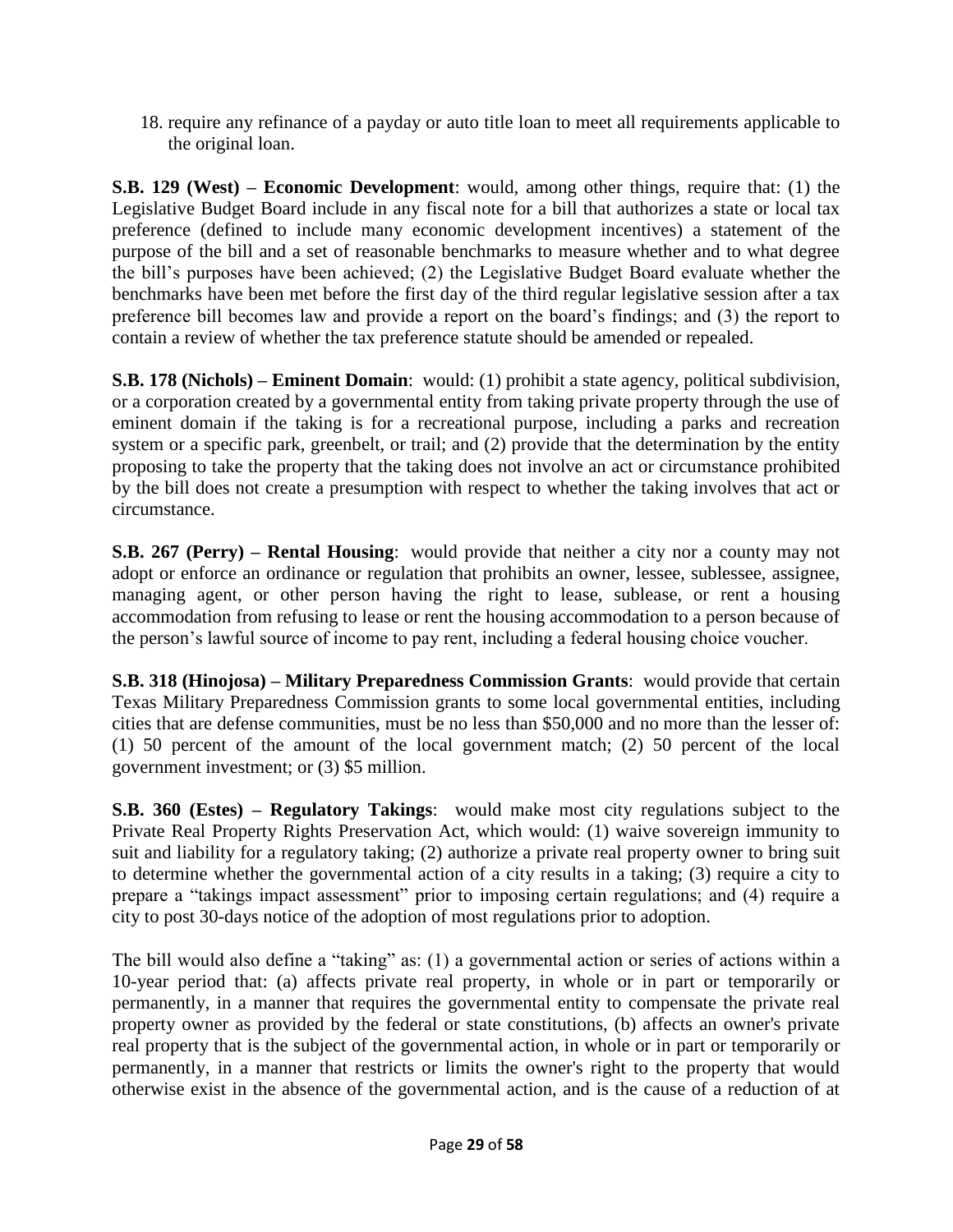least 20 percent in the market value of the affected private real property; or (b) is the producing cause of at least a 20 percent reduction of revenue or income from the use or sale of the affected real private property, determined by comparing the revenue or income from the use or sale of the property as if the governmental action is not in effect and the revenue or income from the use or sale of the property determined as if the governmental action is in effect;

The bill would also: (1) remove numerous exceptions to the law that would otherwise exempt a city from the Act; (2) extend the statute of limitations for a claim under the Act from 180 days to two years; (3) change the current remedies in the Act to allow for a property owner to seek invalidation of the governmental regulation and money damages from the governmental entity that imposes the regulation; (4) a judgment or final decision or order under the Act shall include a fact finding that determines the monetary damages suffered by the private real property owner as a result of the taking, including, if the governmental action has ceased or has been rescinded, amended, invalidated, or repealed, the temporary or permanent economic loss sustained by the private real property owner while the governmental action was in effect; (5) require a city to give 30 days notice of any proposed ordinance or rule that could result in a taking of private real property; (6) provide that a court shall award a governmental entity that prevails in a suit or contested case filed under the Act reasonable and necessary attorneys' fees and court costs, but only if the court determines that the private real property owner knew that the suit or contested case had no merit at the time the owner filed the suit; and (7) provide that a proposed governmental action that requires a takings impact assessment may be stayed by a court if an assessment is not prepared or if the assessment is not in compliance with guidelines developed by the attorney general under the Act.

## **Personnel**

**H.B. 50 (Martinez) — Disease Presumption**: would provide that: (1) a firefighter or emergency medical technician (EMT) who has a heart attack or stroke while on duty is presumed to have suffered the illness or death during the course and scope of employment, which means he or she would be covered by workers' compensation for that condition; (2) a firefighter or EMT who contracts acquired immune deficiency syndrome (AIDS), human immunodeficiency virus (HIV), hepatitis B, or hepatitis C is presumed to have contracted the disease during the course and scope of employment, which means he or she would be covered by workers' compensation for that condition if, while on duty: (a) the firefighter or EMT was exposed to a person with these diseases who received treatment from the firefighter or EMT; or (b) the firefighter or EMT regularly responded to scenes or calls involving exposure to blood or other bodily fluids; and (3) a firefighter or EMT who contracts *methicillin-resistant staphylococcus aureus* (MRSA) resulting in illness or death is presumed to have suffered the illness or death during the course and scope of employment, which means he or she would be covered by workers' compensation for that condition if, while on duty, the firefighter or EMT was exposed to a person with MRSA who received treatment from the firefighter or EMT.

**H.B. 58 (Martinez) — Employee Leave**: would make it an unlawful employment practice to administer a policy relating to leave to care for sick children that does not include foster children.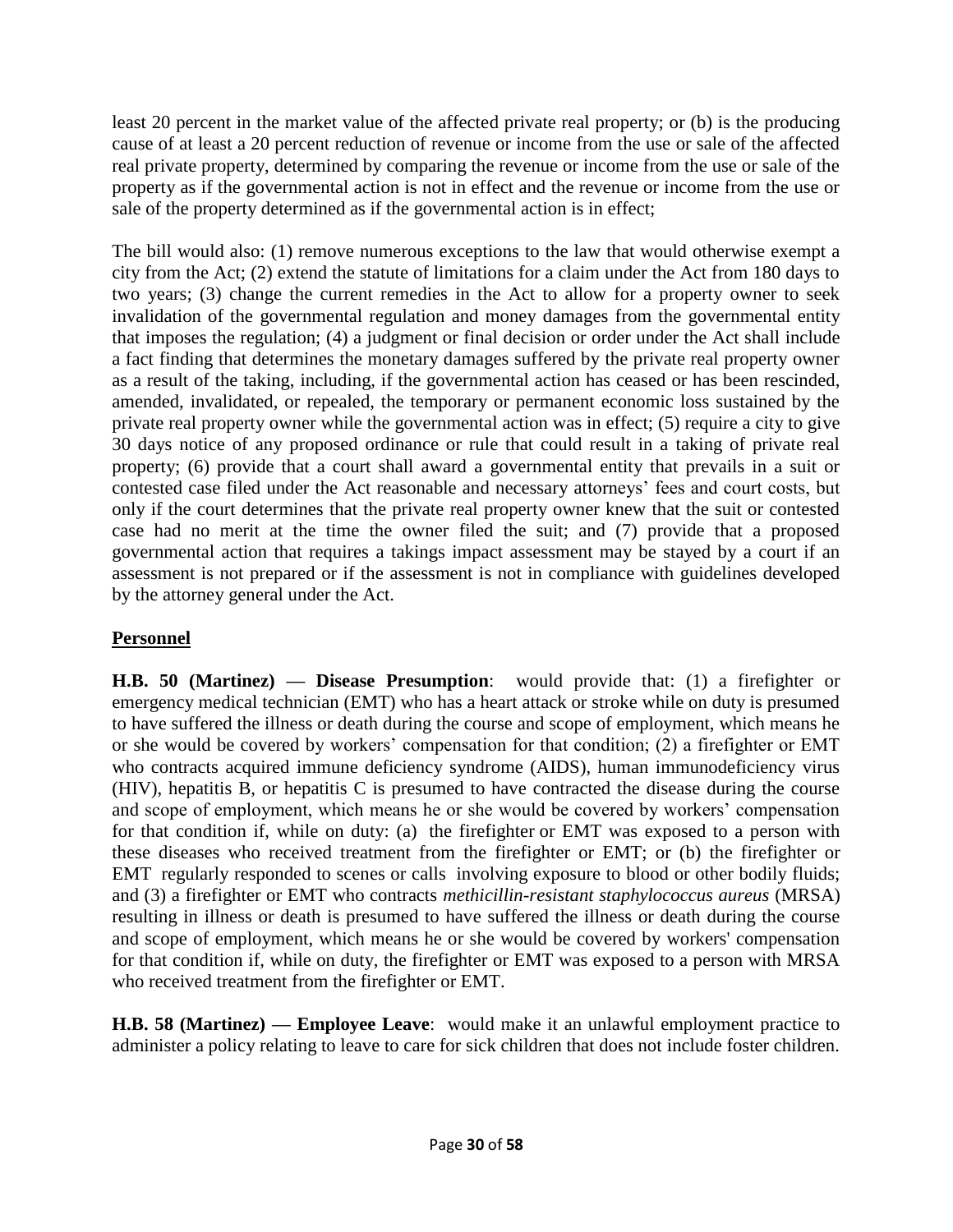**H.B. 60 (Martinez) – Disease Presumption**: would give former fire fighters, police officers, and EMS personnel additional time to make claims for medical benefits and compensation for diseases such as asbestosis and cancer. (Current law requires the condition to manifest itself while the person is still employed.)

**H.B. 174 (Martinez Fischer) – Minimum Wage**: would require a city, a state agency, and vendors of state agencies to adopt a living wage policy that would require a city, state agency, or vendor to pay the greater of \$10.10 per hour or the federal minimum wage.

**H.B. 187 (S. Thompson) – Employment Discrimination**: would track the language of the federal Lilly Ledbetter Fair Pay Act and would: (1) extend the statute of limitations on pay discrimination claims to include every instance an individual is paid based on a past discriminatory decision made by an employer; and (2) allow back pay and benefit damages for up to two years preceding the date of filing a complaint for pay discrimination. (Companion bill is **S.B. 65** by **Ellis.**)

**H.B. 232 (Farrar) – Breastfeeding**: would create a civil cause of action to allow a mother to sue an entity for a civil penalty, attorneys fees, and an injunction if the entity violates her right to breastfeed in a location where her and the child are otherwise authorized to be.

**H.B. 396 (McClendon) – Minimum Wage:** would: (1) raise the minimum wage for all employers with 26 employees or more; and (2) allow each city or county to adopt a minimum wage higher than the federal and state minimum wages.

**H.B. 434 (S. Thompson) – Construction Workers**: would: (1) define a "construction employer" to mean an employer who employs an individual to provide services directly related to the erection, alteration, repair, renovation, maintenance, or remodeling of a building, structure, appurtenance, road, highway, bridge, dam, levee, canal, jetty, or other improvement to or on real property, including moving, demolishing, dredging, shoring, scaffolding, drilling, blasting, or excavating real property; (2) provide that a construction employer shall properly report the employment status of each employee (i.e., employee or independent contractor) for the purposes of Texas Workforce Commission reporting; and (3) impose penalties for the failure to properly report.

**H.B. 445 (Raney) – Military Paid Leave:** would require a city, or other governmental entity, to give an employee an annual accounting of the state-mandated military paid leave time that the employee has used that year.

**H.B. 509 (Raney) – School Speed limits:** would: (1) require a city to consider the appropriate speed limit near a school, including an open-enrollment charter school, on request; (2) require a city to grant the request for a speed limit requested by a school or to provide written findings for rejecting the speed limit; (3) allow a school to appeal any rejection of a requested speed limit to a district court; and (4) empower a district court to set a speed limit based on an appeal brought by the school.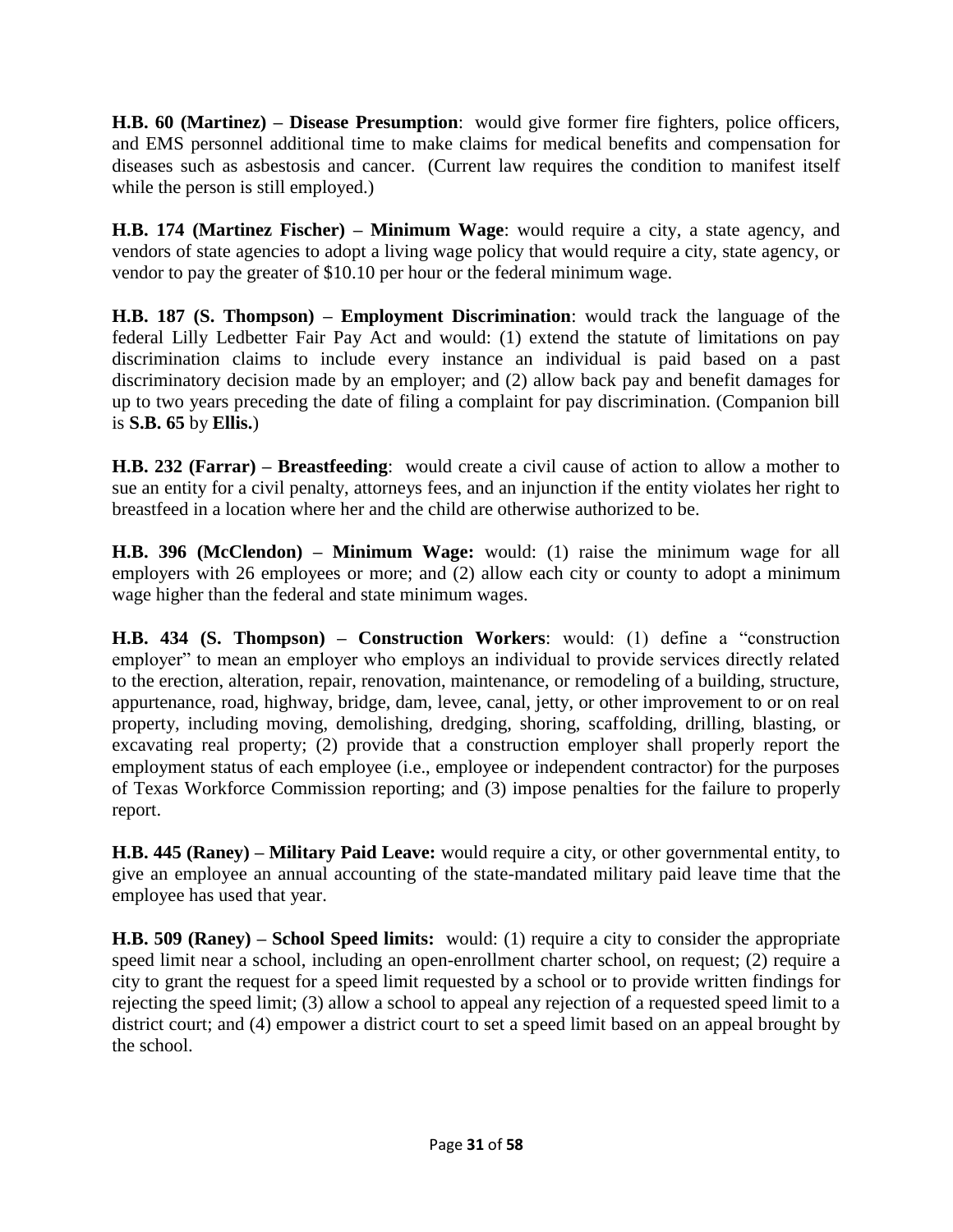**H.B. 512 (Moody) – Workers' Compensation**: would: (1) waive governmental immunity for claims against a public employer, including a city, that discriminates or retaliates against a first responder who has filed a workers compensation claim; and (2) cap damages at \$100,000 for each person's claim.

**H.B. 532 (McClendon)** – **Employee Leave**: would: (1) require an employer, including a city, with 25 or more employees to allow an employee who is a parent or guardian to take a limited amount of unpaid time off to meet with his child's school or attend his child's school activities subject to reporting and other requirements; and (2) create a cause of action for disciplining an employee for using such leave.

**H.B. 548 (Johnson) – Employee Background Checks**: would prohibit a public employer, including a city, from asking about an employment applicant's criminal history record information unless: (1) the applicant has been offered a conditional offer of employment or an interview; (2) the applicant would be working with children; or (3) a criminal history information check is required by other law.

**H.B. 589 (Burkett) – Unemployment Compensation:** would disqualify a former employee from receiving unemployment compensation if he or she applies for work but: (1) refuses a preemployment drug screen without good cause; or (2) fails a pre-employment drug screen based on a positive result for drugs not prescribed to the individual.

**H.B. 627 (Johnson) – Employment Discrimination**: would make it an unlawful employment discrimination practice to discriminate against an individual based on the employee's sexual orientation, gender identity, or expression.

**H.B. 630 (G. Bonnen) – E-Verify:** would: (1) require a governmental entity, including a city, to enroll in e-verify for its employees; (2) require the immediate termination of an employee responsible for verifying employment information through e-verify if they fail to comply with this requirement; and (3) create a license suspension process, including for city licenses, for businesses that knowingly employ a person not lawfully present in the United States.

**H.B. 739 (Button) – E-Verify:** would: (1) require a governmental entity, including a city, to enroll in e-verify for its employees; (2) require the immediate termination of an employee responsible for verifying employment information through e-verify if they fail to comply with this requirement; and (3) authorize the Texas Workforce Commission to adopt rules and forms for implementation of this requirement.

**H.B. 786 (Walle) – Personnel**: would: (1) require a public employer, including a city, to develop breastfeeding policies for its employees that encourage and accommodate breastfeeding; (2) require a public employer to provide breaks and a room for breastfeeding; and (3) make it an unlawful employment practice to discriminate against an individual based on the employee's exercise of her right to breastfeed in the workplace.

**H.B. 872 (Raymond) – Peace Officer Licensure:** would require the Texas Commission on Law Enforcement to reactivate a peace officer's license after a break in employment without the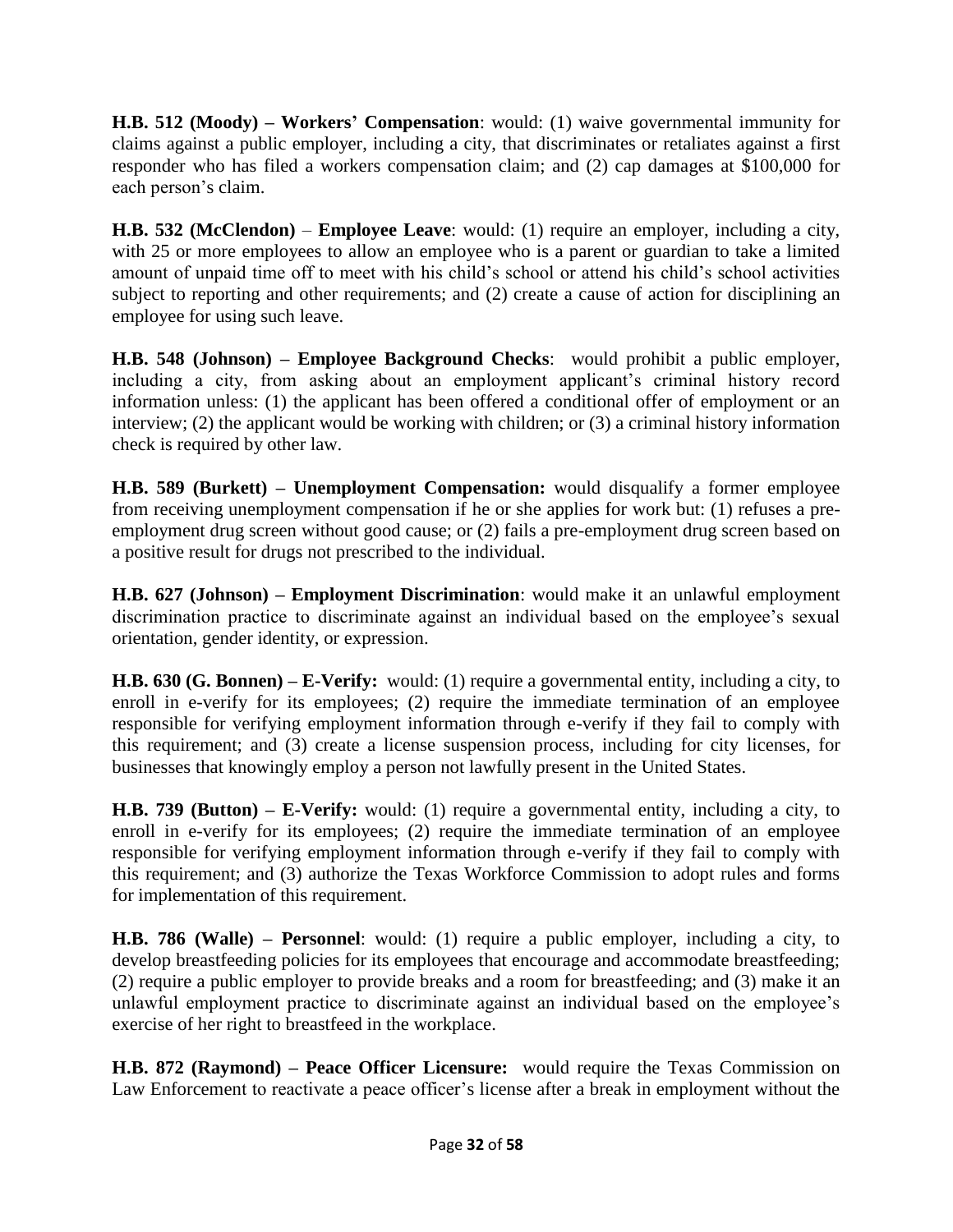requirement to attend basic or supplemental training if the officer: (1) worked for at least 10 years in good standing before the break in employment; (2) meets current licensing standards; (3) successfully completes continuing education requirements; and (4) files an application and pays any required fees.

**H.B. 889 (Dale) – E-Verify for State Contractors:** would require any entity who contracts with the state for goods or services to enroll in e-verify for the pendency of the contract.

**S.B. 65 (Ellis) – Employment Discrimination**: this bill is identical to **H.B. 187**, above.

**S.B. 68 (Ellis) – Minimum Wage**: would require an employer to pay the higher of the federal minimum wage or a minimum wage set by a city or county for services rendered within the city or county.

**S.B. 110 (V. Taylor) – Retirement Benefits**: would: (1) make an elected individual ineligible for a public retirement annuity if: (a) they are convicted of a felony or class A or B misdemeanor related to the performance of their public service; and (b) a judge makes a finding that they are ineligible; (2) prohibit a conviction from affecting the annuity of an alternate payee; (3) require the governing body of a public retirement system to create rules to implement the bill's requirements; and (4) make the system resume full payments if an individual is later determined not guilty or innocent of the crime that lead to the ineligibility.

**S.B. 123 (West) – Minimum Wage**: would allow a city or county to adopt a minimum wage that is higher than federal minimum wage and is enforceable within the city limits or the unincorporated areas of the county.

**S.B. 154 (Rodriguez) – Construction Contractors**: would: (1) require a city's construction contracts to mandate that a contractor: (a) provide at least a 15-minute rest break for every four hours of work its employees perform; and (b) ensure that employees do not work more than three-and-a-half hours without receiving a break; (2) require a city to develop procedures for administering the bill's provisions; and (3) allow a city to impose an administrative penalty if a contractor violates the provisions.

**S.B. 155 (Rodriguez) – Workers' Compensation**: would: (1) require construction contractors and subcontractors to provide workers' compensation insurance coverage for each of their employees; (2) require a contractor to provide certification of coverage of its employees and any subcontractor's employees to the governmental entity; and (3) provide that, if the contractor enters into a contract with a governmental entity for a public project, the coverage must be satisfactory to the governing body of the governmental entity.

**S.B. 368 (Garcia) – Union Representation:** would provide that: (1) a public employee, on request, has the right to be represented by a labor organization in a disciplinary proceeding initiated against the employee by the public employer of the employee, including an investigatory interview conducted by the employer that the employee reasonably believes may result in disciplinary action, if the interview: (a) is not to convey work instructions, training, or correcting work techniques; or (b) is not for investigation of a possible disciplinary action;  $(2)$  a public employer, including a city: (a) shall grant the request for representation and delay the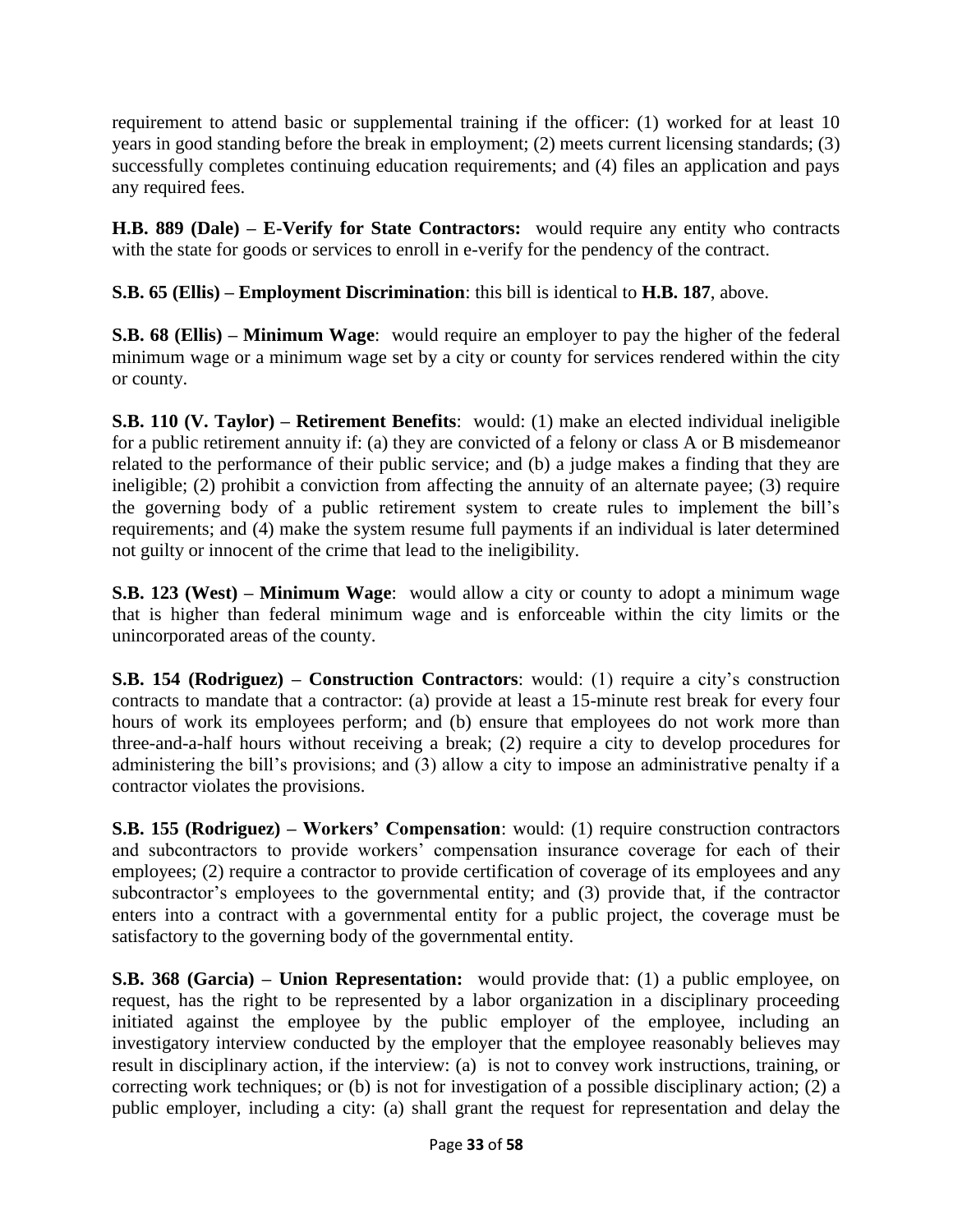interview until the representative arrives and has had an opportunity to consult privately with the employee; or (b) deny the request and end the interview immediately; or offer the employee the choice of continuing the interview unrepresented or accepting any disciplinary action determined by the employer without an interview; (3) a public employer, including a city, who grants a public employee's request for representation, must provide the employee reasonable time to obtain representation; (4) an employer, including a city, does not have to allow representation if the employer has already decided the disciplinary action against the employee and the purpose of the interview is just to inform the employee of the disciplinary action to be taken; and (5) an employer is not required to inform an employee of his or her right to representation.

## **Public Safety**

**H.B. 64 (Lucio) – Cell Phone Ban**: would: (1) require driver education training to include information on the effect of using a wireless communication device or engaging in other actions that may distract a driver; (2) increase the penalty for a person younger than 18 years of age who uses a wireless communications device while driving in certain circumstances; (3) prohibit a driver from using a wireless communication device to read, write, or send a text message while operating a motor vehicle unless the vehicle is stopped and is outside a lane of travel, with certain exceptions; (4) prohibit the assignment of points under the Driver Responsibility Program when a person is convicted of texting while driving; and (5) provide that the bill does not preempt a local ordinance, rule, or regulation adopted by a political subdivision relating to the use of a portable wireless communication device by the operator of a motor vehicle that is consistent with or more stringent than the provisions of the bill. (Companion bill is **S.B. 25** by **Zaffirini**.)

**H.B. 65 (McClendon) – Disease Control Pilot Programs**: would create county-funded pilot programs for the prevention of communicable diseases, including the distribution of syringes.

**H.B. 68 (Alonzo) – Texas Resident Driver's Permit**: would create a Texas resident driver's permit, provisional Texas resident driver's permit, and Texas resident driver's instruction permit.

**H.B. 72 (Goldman) – Law Enforcement Vehicles**: would prohibit a city from selling or transferring a marked patrol car or other law enforcement motor vehicle to the public unless the city first removes equipment or insignia that could mislead a reasonable person to believe the vehicle is a law enforcement motor vehicle.

**H.B. 80 (Craddick) – Cell Phone Ban**: this bill is identical to **H.B. 64**, above.

**H.B. 92 (J. White) – Illegal Knife**: would delete a bowie knife from the definition of "illegal knife" for purposes of certain Texas Penal Code provisions, including provisions related to possessing, carrying, and transferring illegal knives.

**H.B. 106 (Flynn) – Open Carry**: would provide that a concealed handgun licensee may carry a concealed or unconcealed handgun.

**H.B. 137 (Stickland) – State Grants**: would prohibit a state agency from giving any funds to a police organization that is involved in lobbying the legislature or other listed political activity.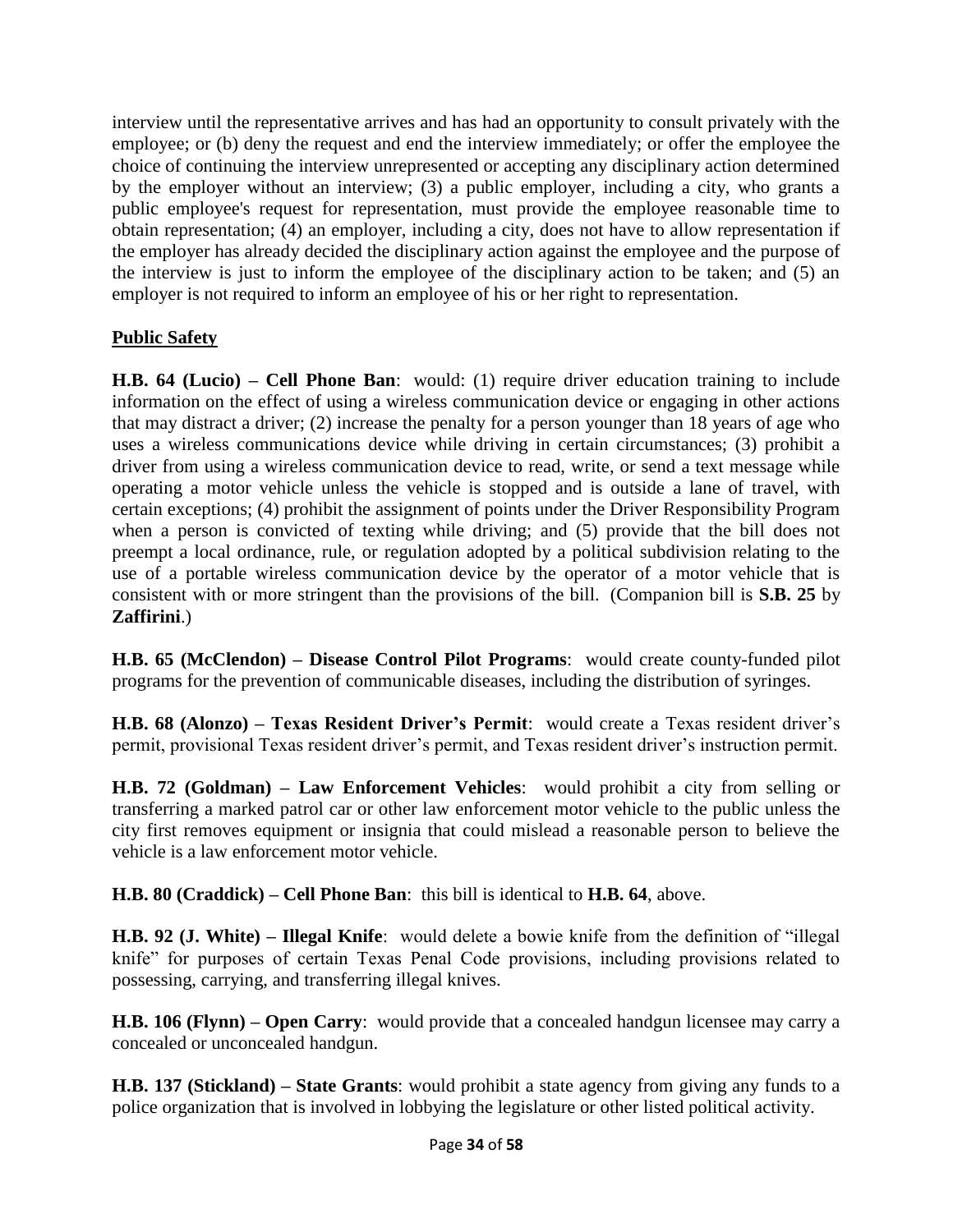**H.B. 141 (Menendez) – Cell Phone Ban**: this bill is identical to **H.B. 64** and **H.B. 80**, above.

**H.B. 142 (Stickland) – Red Light Cameras**: would: (1) prohibit all automated traffic enforcement, including red light cameras; (2) eliminate the state trauma account funded by the state's portion of red light camera fines; and (3) allow a current contract between a city and its red light camera administration company to continue so long as the contract existed as of June 1, 2015.

**H.B. 154 (Johnson) – Peace Officers**: would: (1) prohibit a peace officer from asking the nationality or immigration status of a witness or victim of a criminal offense except: (a) as necessary to investigate the offense; or (b) to provide information about federal visas for individuals providing assistance to law enforcement; and (2) not prevent a peace officer from conducting a separate investigation of any other alleged criminal offense. (Companion bill is **S.B. 160** by **Rodriguez**.)

**H.B. 164 (White) – Open Carry**: would provide, among other things, that a concealed handgun licensee may also carry an unconcealed handgun.

**H.B. 172 (Stickland) – Weapons**: Would prohibit a city from regulating the transfer, private ownership, keeping, transportation, licensing, or registration of electric stun guns, knives, personal defense sprays, or related supplies (Note: Cities are prohibited by current law from regulating those aspects of firearms.)

**H.B. 176 (Kleinschmidt) – Gun Rights**: Would enact the "Second Amendment Preservation Act" and make certain findings related to the Second Amendment to the U.S. Constitution as they relate to federal gun control measures. The bill would also enact a new penalty provision in Texas law titled "Protection of Right to Keep and Bear Arms," which would provide that: (1) a federal law, including a statute, an executive, administrative, or court order, or a rule, that infringes on a law-abiding citizen's right to keep and bear arms under the Second Amendment to the United States or Texas Constitution is invalid and not enforceable in this state; (2) a federal law that infringes on a law-abiding citizen's right to keep and bear arms includes a law that: (a) imposes a tax, fee, or stamp on a firearm, firearm accessory, or firearm ammunition that is not common to all other goods and services and may be reasonably expected to create a chilling effect on the purchase or ownership of those items by a law-abiding citizen; (b) requires the registration or tracking of a firearm, firearm accessory, or firearm ammunition or the owners of those items that may be reasonably expected to create a chilling effect on the purchase or ownership of those items by a law-abiding citizen; (c) prohibits the possession, ownership, use, or transfer of a firearm, firearm accessory, or firearm ammunition by a law-abiding citizen; and (d) orders the confiscation of a firearm, firearm accessory, or firearm ammunition from a lawabiding citizen; (3) each state court and law enforcement agency of this state shall protect a lawabiding citizen's right to keep and bear arms; (4) a government agency or an employee or an official of a government agency may not enforce a federal law described by (2), above; (5) a person who knowingly violates (4), above, is liable to a law-abiding citizen whose right to keep and bear arms was infringed by the person, including by means of declaratory relief, injunctive relief, compensation for pecuniary and nonpecuniary losses, and reasonable attorney's fees, court costs, and other reasonable expenses required in bringing the action; (6) a person may not bring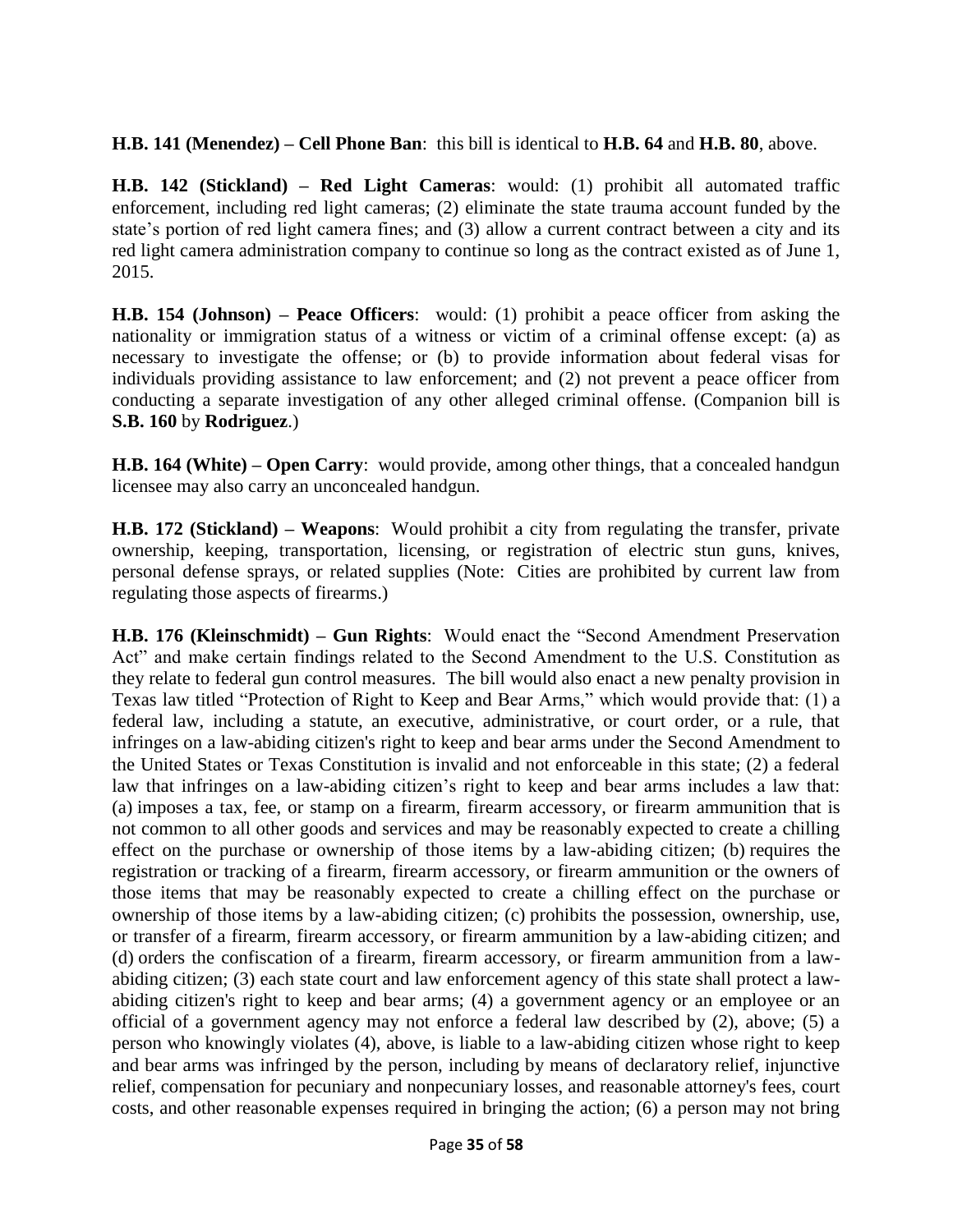an action to assert a claim unless, 60 days before bringing the action, the claimant gives notice to the person who violated the bill; (7) a claimant may, within the 60-day notice period, bring an action for declaratory or injunctive relief and associated attorney's fees, court costs, and other reasonable expenses, if: (a) infringement on the claimant's right to keep and bear arms is imminent; and (b) the claimant was not informed and did not otherwise have knowledge of the enforcement action in time to reasonably provide the notice; (8) a claimant must bring an action to assert a claim for damages under this chapter not later than one year after the date the claimant knew or should have known of the infringement on the claimant's right to keep and bear arms; and (9) sovereign and governmental immunity to suit and from liability is waived and abolished to the extent of liability created by the bill, and the affirmative defense of official immunity is not available to an employee or official sued under the bill.

**H.B. 195 (Stickland) – Open Carry**: would provide that: (1) a person may carry any firearm in Texas, including a concealed or unconcealed handgun, without a concealed handgun license; and (2) a law enforcement officer may not disarm a "law abiding" person without probably cause of imminent threat.

**H.B. 198 (Huberty) – Concealed Handguns**: would authorize a school board member or superintendent who possesses a concealed handgun license to carry a concealed handgun into the meeting of their school board.

**H.B. 214 (Harless) – Cell Phone Ban**: this bill is identical to **H.B. 64**, above.

**H.B. 216 (J. White) – Concealed Handguns**: would reduce the eligible age to obtain a concealed handgun license from 21 years old to 18 years old.

**H.B. 225 (Guillen) – Drug Possession**: would create a defense to prosecution for drug possession crimes, if the individual: (1) requested emergency medical assistance in response to the possible controlled substance overdose of another person; (2) was the first person to make a request for medical assistance; (3) remained on the scene until the medical assistance arrived; and (4) cooperated with medical assistance and law enforcement personnel.

**H.B. 226 (Guillen) – Concealed Handguns**: would provide that: (1) a state agency or a political subdivision of the state may not provide notice that a concealed handgun licensee is prohibited from entering or remaining on a premises or other place owned or leased by the governmental entity unless license holders are actually prohibited from carrying a handgun on the premises; (2) a state agency or a political subdivision of the state that improperly posts notice is liable for a civil penalty; (3) a citizen of this state or a person licensed to carry a concealed handgun may file a complaint with the attorney general that a state agency or political subdivision has improperly posted notice; (3) before a suit may be brought against a state agency or a political subdivision of the state for improperly posting notice, the attorney general must investigate the complaint to determine whether legal action is warranted; (4) if legal action is warranted, the attorney general must give the chief administrative officer of the agency or political subdivision charged with the violation a written notice that gives the agency or political subdivision 15 days from receipt of the notice to remove the sign and cure the violation to avoid the penalty; (5) if the attorney general determines that legal action is warranted and that the state agency or political subdivision has not cured the violation within the 15-day period, the attorney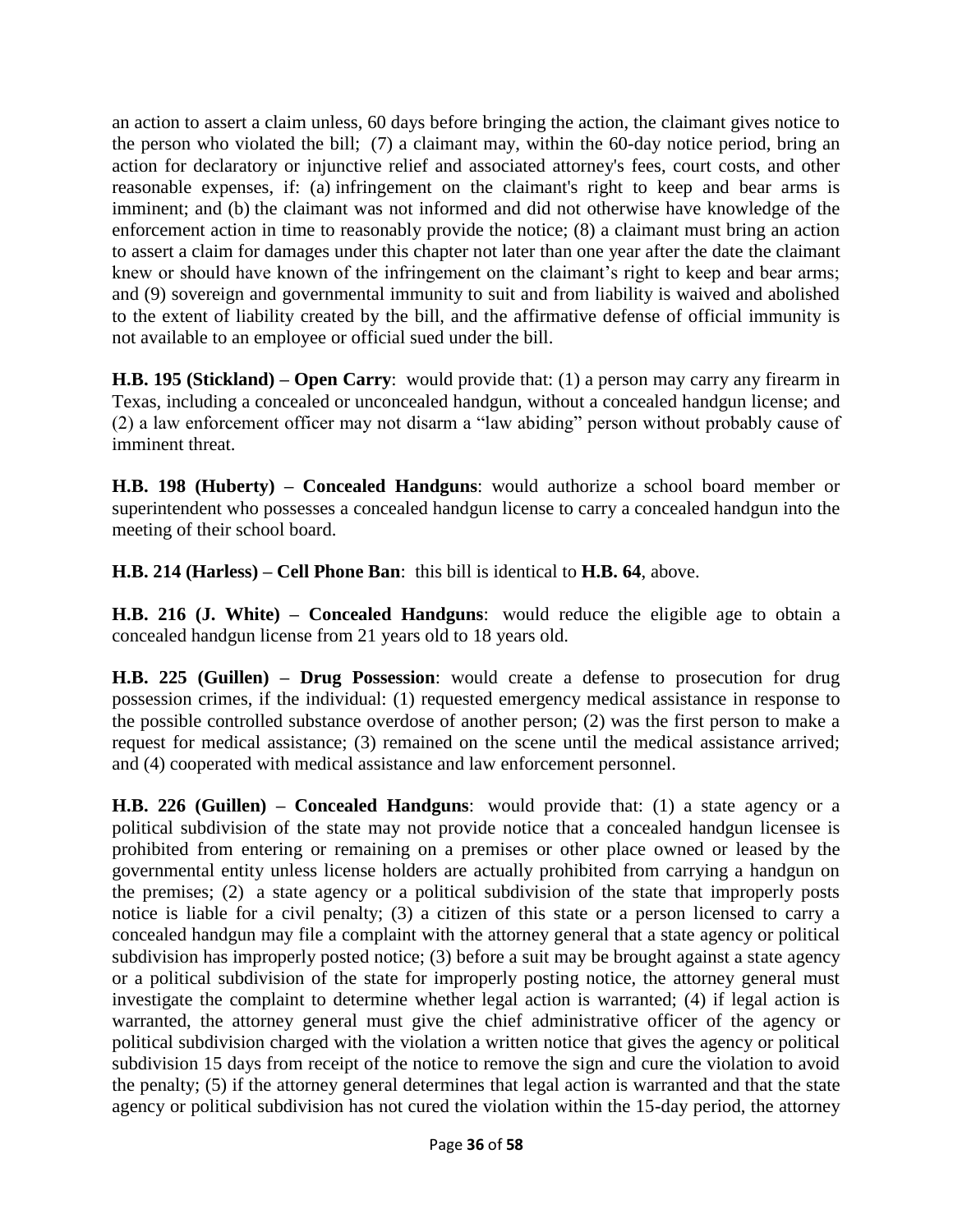general or the appropriate county or district attorney may sue to collect the civil penalty, and the attorney general may also file a petition for a writ of mandamus or apply for other appropriate equitable relief; and (6) a state agency or political subdivision may only prohibit a concealed handgun licensee from carrying in a meeting room where a governmental body that is subject to the Open Meetings Act is meeting.

**H.B. 229 (Guillen) – Surplus Property**: would require the Public Safety Commission to establish a procedure for the disposition of surplus motor vehicles and other law enforcement equipment that authorizes the Department of Public Safety to directly transfer surplus property to a city or county law enforcement agency at a price or for other agreed consideration.

**H.B. 235 (Farrar) – Animal Cruelty:** would: (1) require the Texas Department of Public Safety to establish and maintain a database of persons convicted or receiving deferred adjudication for a cruelty to animal offense; (2) establish a procedure to provide local law enforcement or animal control officers with information on whether an individual is required to register; and (3) provide penalties for an individual who is required to register and fails to do so.

**H.B. 237 (Springer) – Volunteer Fire Training**: would prohibit a state agency from requiring a license or certification for a volunteer fire fighter or a member of an industrial emergency response team who is a not a full-time paid employee.

**H.B. 248 (Leach) – Asset Forfeiture**: would raise the state's burden of proof from "preponderance of the evidence" to "clear and convincing" in certain criminal asset forfeiture proceedings.

**H.B. 249 (Leach) – Asset Forfeiture Audits**: would: (1) require that the annual audit form prepared by a law enforcement agency in regard to property forfeited under criminal asset forfeiture proceedings include, for each seizure of proceeds or property: (a) the specific criminal offense on which the seizure was based; and (b) if charges were brought in connection with the offense, the disposition of those charges; and (2) require, not later than February 1 of each year, the attorney general to publish a report summarizing the results of criminal asset forfeiture audits.

**H.B. 265 (Miles) – Official Oppression**: would increase the penalty prescribed for official oppression when the public official involved in the oppression is a peace officer who knowingly causes bodily injury to another.

**H.B. 266 (Miles) – Improper Sexual Activity**: would, among other things, provide for enhanced penalties when peace officers and correctional facility personnel engage in improper sexual activity with a juvenile in the custody of the Texas Juvenile Justice Department or other state financed correctional facility.

**H.B. 278 (Ashby) – Concealed Handguns**: would authorize most prosecuting attorneys, including municipal attorneys, to carry a concealed or unconcealed handgun essentially anywhere.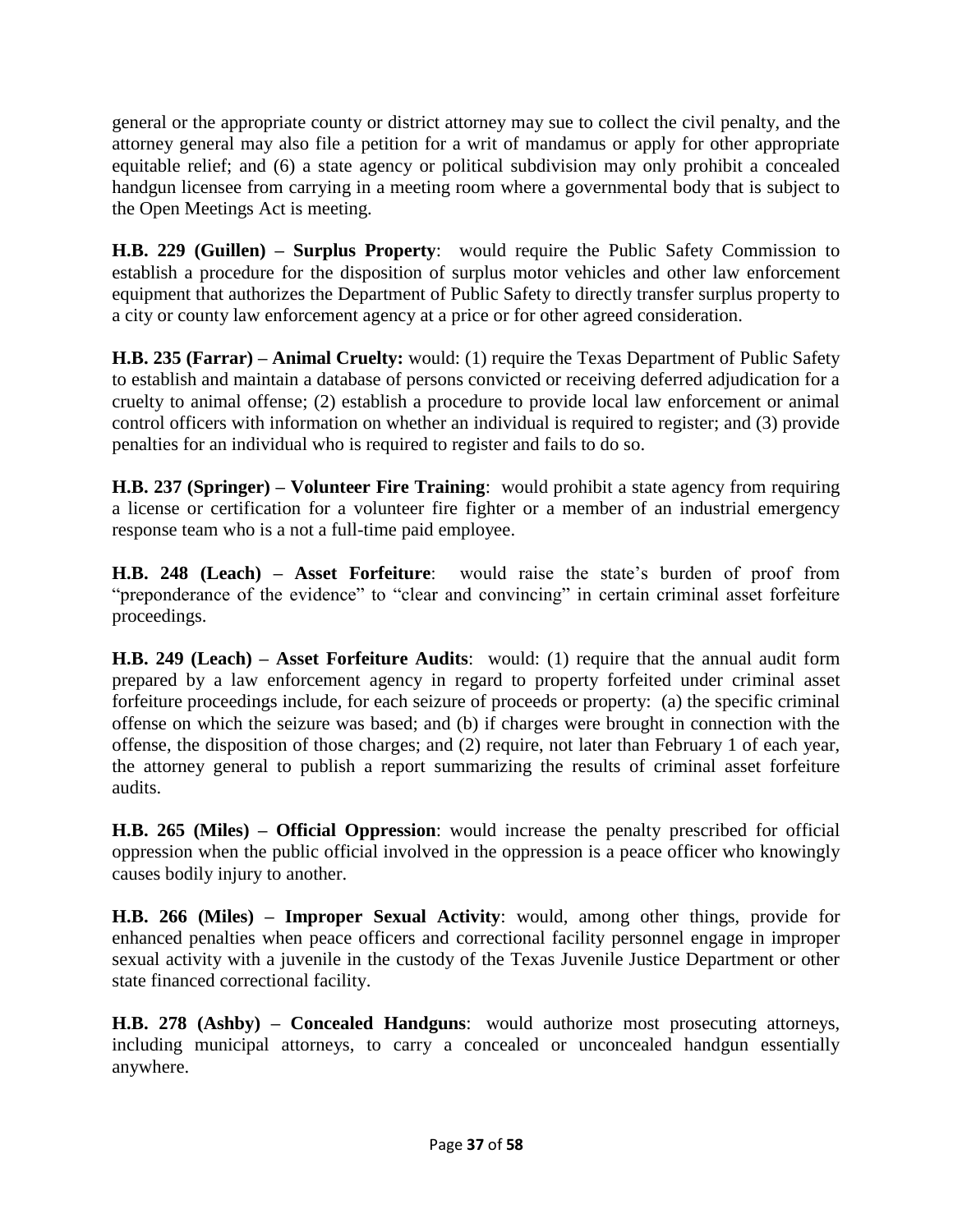**H.B. 289 (Estes) – Volunteer Fire Fighter Training:** would prohibit a state agency from requiring a license or certification for a volunteer fire fighter who is a not a full-time paid employee or on an industrial emergency response team. (Companion bill is **H.B. 237** by **Springer**.)

**H.B. 291 (Huberty) – Open Carry**: would provide that a concealed handgun licensee may carry a concealed or unconcealed handgun. (This bill is identical to **H.B. 106** by **Flynn**.)

**H.B. 308 (Springer) – Concealed Handguns**: would, among other things, expand the places where a concealed handgun licensee can carry a concealed handgun to include bars; high school, collegiate, and professional sporting events; jails; hospitals; amusement parks; places of religious worship; and meetings of governmental entities.

**H.B. 324 (Dutton) – Body Cavity Search**: would: (1) define "body cavity search" to mean an inspection that is conducted of a person's anal or vaginal cavity in any manner; and (2) prohibit a peace officer from conducting such a search of a person arrested or detained during the investigation of a criminal offense, unless a magistrate has issued a search warrant authorizing that search.

**H.B. 325 (Wu) – Marihuana**: would, with some exceptions, provide that the possession of .35 ounces or less of marihuana is a class C misdemeanor.

**H.B. 349 (Kleinschmidt) – Criminal History Record Information**: would: (1) require the Department of Public Safety (DPS) to maintain the electronic fingerprint record of each person who is the subject of a criminal history record information (CHRI) request; and (2) allow a person who is the subject of a CHRI request to authorize DPS to forward updated CHRI, including information received from the Federal Bureau of Investigation, to a person entitled to receive such information.

**H.B. 353 (K. King) – Concealed Handguns**: would provide that emergency services personnel engaged in providing emergency services in a county with a population of 50,000 or less may carry a concealed handgun while on duty.

**H.B. 368 Villalba – Family Violence**: would require a peace officer who investigates a family violence allegation or who responds to a disturbance call that may involve family violence to take certain video recordings or photographs in relation to the suspect and any possible victim (provided a camera is provided to the officer by the employing law enforcement agency).

**H.B. 381 (Burkett) – Burglary of a Vehicle**: would reduce the punishment that may be ordered by the judge for certain burglary of a vehicle offenses.

**H.B. 383 (McClendon) – Unprotected Road User**: would: (1) create offenses and penalties for certain actions taken by an operator of a motor vehicle in relation to an "unprotected road user," such as a pedestrian, utility worker, or bicyclist; and (2) require that certain high-risk vehicles be equipped with a mirror in certain circumstances.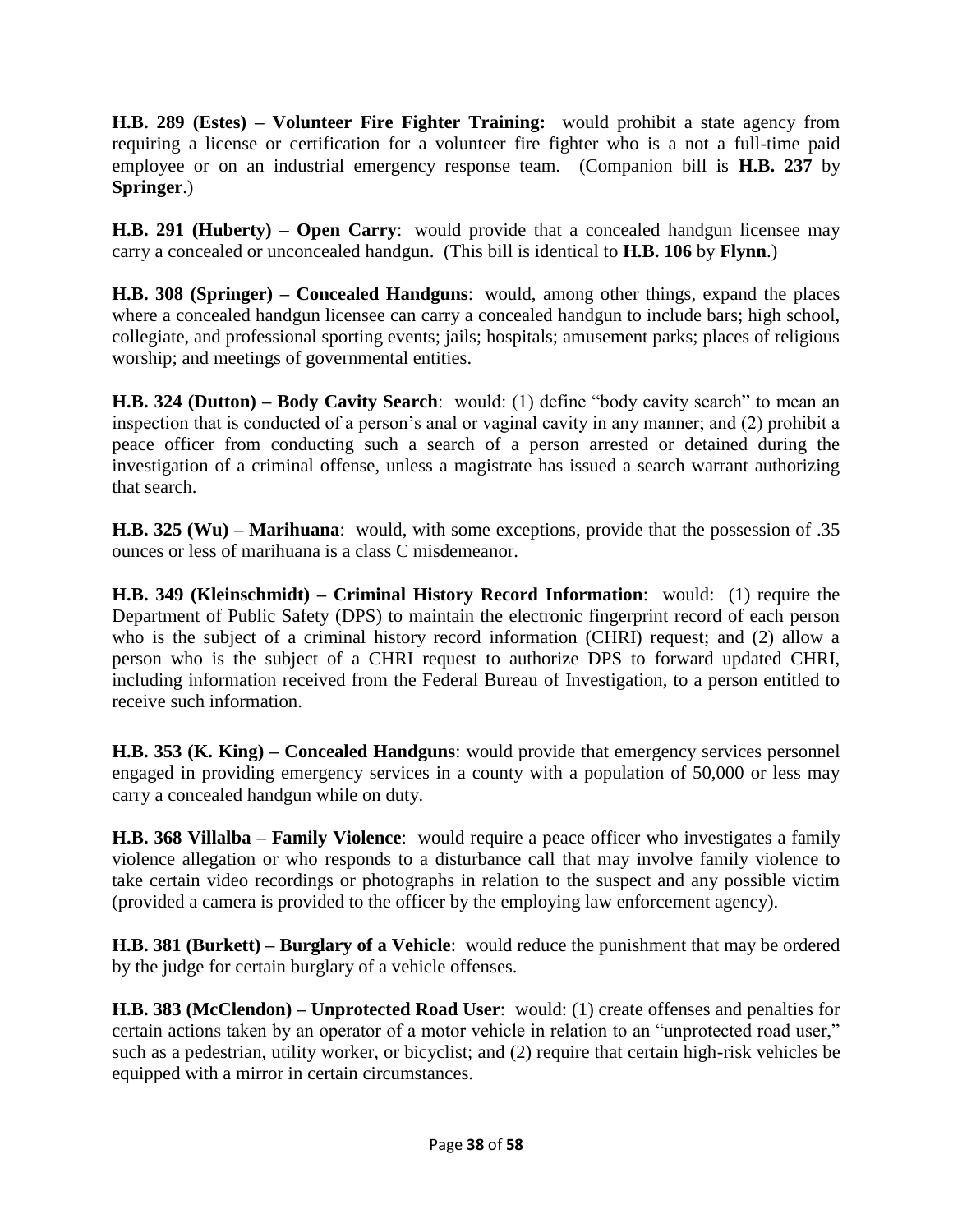**H.B. 384 (Spitzer) – Sex Offender Residency Restrictions:** would permit a general law city to prohibit a registered sex offender from going in, on, or within a specified distance of a child safety zone within the city. (Note: Home rule cities already possess this power under current law.)

**H.B. 403 (Dutton) – Drug Offenses**: would reduce the penalty for certain offenders for possession of a small amount of certain controlled substances.

**H.B. 413 (Goldman) – Gun Rights**: would enact the "Second Amendment Preservation Act" and make certain findings related to the Second Amendment to the U.S. Constitution as they relate to federal gun control measures. The bill would also enact a new penalty provision in Texas law titled "Protection of Right to Keep and Bear Arms," which would provide that: (1) a federal law, including a statute, an executive, administrative, or court order, or a rule, that infringes on a law-abiding citizen's right to keep and bear arms under the Second Amendment to the United States or Texas Constitution is invalid and not enforceable in this state; (2) a federal law that infringes on a law-abiding citizen's right to keep and bear arms includes a law that: (a) imposes a tax, fee, or stamp on a firearm, firearm accessory, or firearm ammunition that is not common to all other goods and services and may be reasonably expected to create a chilling effect on the purchase or ownership of those items by a law-abiding citizen; (b) requires the registration or tracking of a firearm, firearm accessory, or firearm ammunition or the owners of those items that may be reasonably expected to create a chilling effect on the purchase or ownership of those items by a law-abiding citizen; (c) prohibits the possession, ownership, use, or transfer of a firearm, firearm accessory, or firearm ammunition by a law-abiding citizen; and (d) orders the confiscation of a firearm, firearm accessory, or firearm ammunition from a lawabiding citizen; (3) each state court and law enforcement agency of this state shall protect a lawabiding citizen's right to keep and bear arms; (4) a government agency or an employee or an official of a government agency may not enforce a federal law described by (2), above; (5) a person who knowingly violates (4), above, is liable to a law-abiding citizen whose right to keep and bear arms was infringed by the person, including by means of declaratory relief, injunctive relief, compensation for pecuniary and nonpecuniary losses, and reasonable attorney's fees, court costs, and other reasonable expenses required in bringing the action; (6) a person may not bring an action to assert a claim unless, 60 days before bringing the action, the claimant gives notice to the person who violated the bill; (7) a claimant may, within the 60-day notice period, bring an action for declaratory or injunctive relief and associated attorney's fees, court costs, and other reasonable expenses, if: (a) infringement on the claimant's right to keep and bear arms is imminent; and (b) the claimant was not informed and did not otherwise have knowledge of the enforcement action in time to reasonably provide the notice; (8) a claimant must bring an action to assert a claim for damages under this chapter not later than one year after the date the claimant knew or should have known of the infringement on the claimant's right to keep and bear arms; and (9) sovereign and governmental immunity to suit and from liability is waived and abolished to the extent of liability created by the bill, and the affirmative defense of official immunity is not available to an employee or official sued under the bill. (Companion bill is **H.B. 176** by **Kleinschmidt**.)

**H.B. 414 (Dutton) – Drug Offenses**: would reduce to a class C misdemeanor the penalty for possession of one ounce or less of marihuana or a synthetic cannabinoid.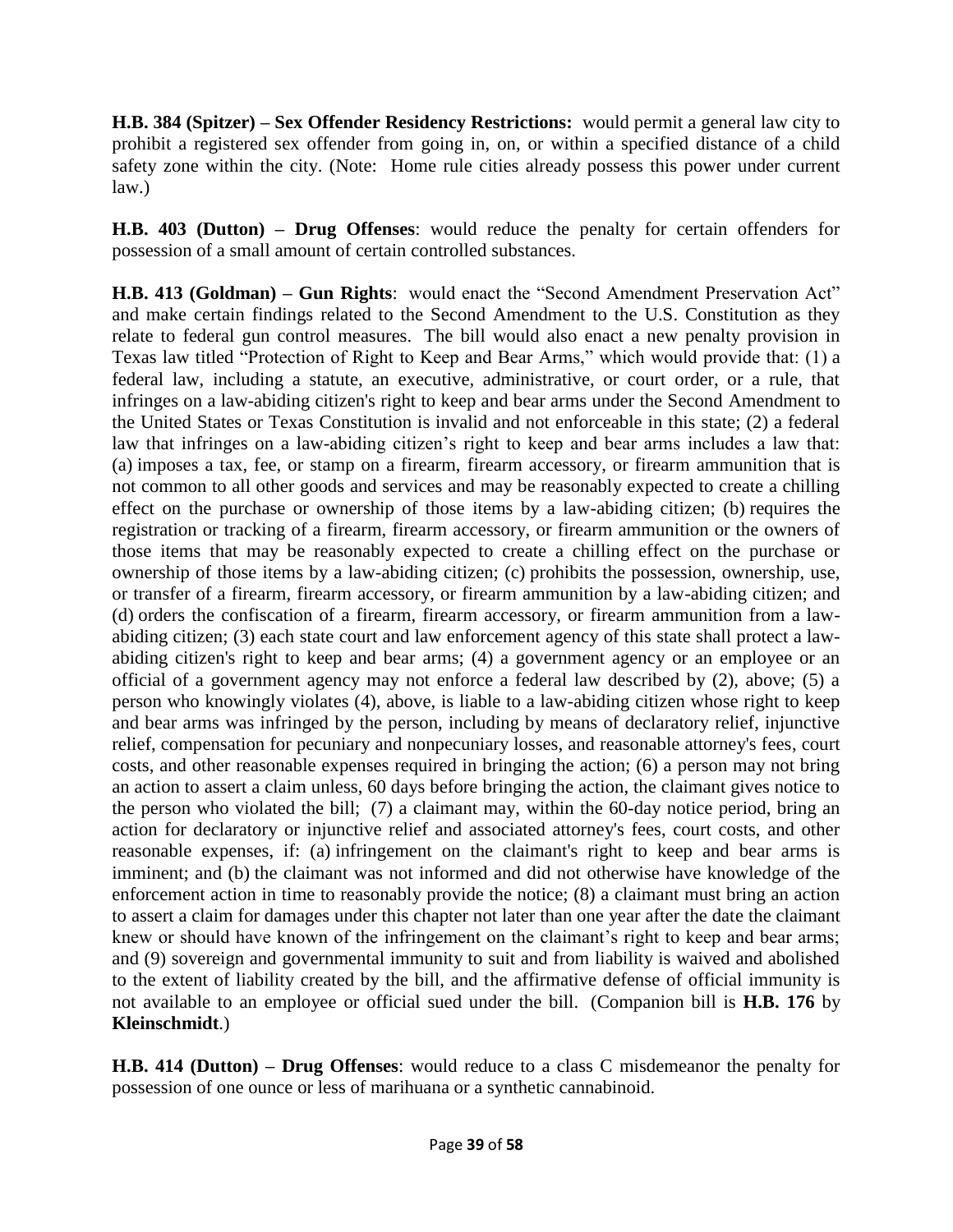**H.B. 415 (Riddle) – Open Carry**: would provide that a concealed handgun licensee may carry a concealed or unconcealed handgun. (Companion bills are **H.B. 106** by **Flynn** and **H.B. 291** by **Huberty**.)

**H.B. 417 (Pickett) – Fertilizer Facilities**: would: (1) increase reporting requirements for owners and operators of ammonium nitrate facilities, including requiring the owner or operator to: (a) file an updated "tier two" form with the Texas Commission on Environmental Quality (TCEQ) not later than the 90th day after there is a change in chemical weight range in a hazardous chemical or extremely hazardous material or within 72 hours of beginning operation or having a reportable addition of ammonium nitrate; and (b) furnish the tier two form to the local fire chief and local emergency planning committee; (2) give the Texas commissioner of insurance, in consultation with the state fire marshal, the authority to develop standards for ammonium nitrate facilities; (3) increase the duties and authority of state and local fire marshals and fire departments by: (a) requiring the owner or operator of an ammonium nitrate storage facility to allow a state or local fire marshal to examine the facility; (b) allowing a local fire department to access an ammonium nitrate storage facility to make a pre-fire planning assessment; (c) requiring an owner or operator to correct any hazardous situations found by a fire marshal; (d) allowing a fire marshal to enforce any standards adopted by the commissioner of insurance by reporting violations to the Texas Feed and Fertilizer Control Service; (e) allowing a fire marshal or fire department to do an inspection of an ammonium nitrate facility without being certified as an inspector by the Texas Commission on Fire Protection; (4) increase the authority and duties of the TCEQ in regards to ammonium nitrate facility reporting and enforcement by: (a) requiring the TCEQ to inform the Texas Division of Emergency Management (TDEM) and the state fire marshal within 72 hours of receiving a tier two form reporting the presence of ammonium nitrate at an ammonium nitrate storage facility; (b) making the TCEQ, rather than the Texas Department of State Health Services, the repository for information regarding ammonium nitrate facilities; (c) allowing the TCEQ to enforce ammonium nitrate facility reporting requirements through Chapter 7 of the Water Code including penalties of up to \$5,000 for each violation and corrective action orders; and (5) require state agencies such as the TCEQ and the TDEM to report to local entities regarding ammonium nitrate tier two reporting.

**H.B. 422 (Krause) – Firearms**: would, among other things: (1) prohibit the state or a political subdivision of the state from contracting with or in any other manner providing assistance to a federal agency or official with respect to the enforcement of a federal statute, rule, or regulation purporting to regulate a firearm, a firearm accessory, or firearm ammunition if the statute, order, rule, or regulation imposes a prohibition, restriction, or other regulation that does not exist under the laws of this state; and (2) provide that the attorney general shall defend any agency or political subdivision of the state if the federal government attempts to sue or prosecute it based on the bill's requirements.

**H.B. 455 (Johnson) – Body Cameras**: would provide, among other things, that: (1) a law enforcement agency in this state shall apply to the Department of Public Safety for a grant to equip officers with body cameras if the agency employs officers who: (a) are engaged in traffic or highway patrol or otherwise regularly stop or detain motor vehicles; or (b) respond to calls for assistance from the public; (2) a law enforcement agency that receives "a grant" from the department to provide body cameras to its officers or that otherwise operates a body worn camera program shall adopt a policy for the use of body cameras; (3) before a law enforcement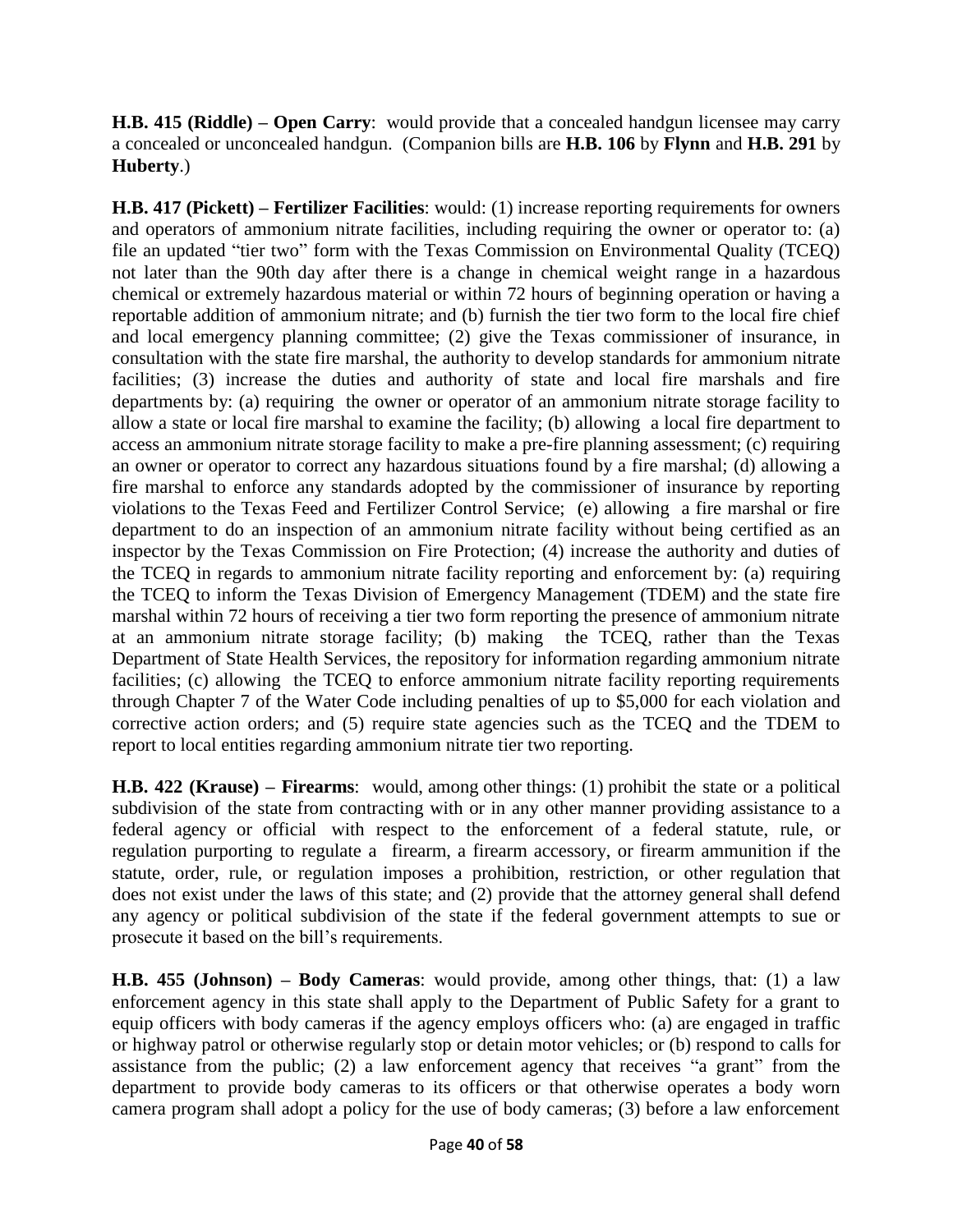agency may operate a body camera program, the agency must provide training to: (a) officers who will wear the body cameras; and (b) any other personnel who will come into contact with video and audio data obtained from the use of body cameras. (Companion bill is **S.B. 158** by **West**.)

**H.B. 460 (Bell) – Blood Specimen Warrant**: would allow a warrant issued to collect a blood specimen from a person suspected of committing an intoxication offense to be executed in a county that is contiguous to the county in which the warrant was issued.

**H.B. 461 (Canales) – Smoking**: would create a class C misdemeanor offense for smoking in a passenger vehicle when a child who is required to be secured in a child passenger safety seat system is in the vehicle.

**H.B. 472 (Stephenson) – Asset Forfeiture**: would: (1) allow law enforcement agencies to use criminal asset forfeiture funds for certain audit costs; (2) allow attorneys representing the state to use criminal asset forfeiture funds for certain witness-related and audit costs; and (3) require that a criminal asset forfeiture audit include a detailed report itemizing all seizures, indicating the specific criminal offense on which the seizure was based, and setting out the disposition of any charges, if applicable.

**H.B. 473 (Giddings) – Law Enforcement Vehicles**: would prohibit a city from selling or transferring a marked patrol car or other law enforcement motor vehicle to the public unless the city first removes equipment or insignia that could mislead a reasonable person to believe the vehicle is a law enforcement motor vehicle. (This bill is similar to **H.B. 72** by **Goldman**.)

**H.B. 474 (Reynolds) – Body Cameras**: would provide, among other things, that: (1) a law enforcement agency in this state shall equip with body worn cameras all officers who are engaged in traffic or highway patrol or otherwise regularly stop or detain motor vehicles or who respond to calls for assistance from the public; (2) a law enforcement agency that is not able to equip all officers described in (1) with body worn cameras because it would cause financial hardship shall submit to the Texas Department of Public Safety an annual report that: (a) states that the agency lacks the money to equip with body worn cameras all officers who are required to wear a camera; and (b) includes both the number of cameras in use by the agency and the number of cameras required under (1); (3) a law enforcement agency is not required to equip all officers described in (1) with body worn cameras until the agency receives the necessary money; (4) each officer equipped with a body worn camera shall: (a) activate the camera when responding to calls for assistance and when performing other law enforcement activities, including traffic stops, pursuits, arrests, searches, or interrogations; and (b) if practicable, before engaging with a person who will be recorded, provide the person with verbal notice of the recording; (5) a recording created with a body worn camera and documenting an incident that is the subject of an investigation or complaint may not be deleted or destroyed before the completion of the investigation into the incident or the final disposition of the complaint regarding the incident; (6) a recording that is not required to be retained under (5) shall be deleted or destroyed as soon as practicable after the 180th day after the date the recording is made; and (6) a recording made by a body worn camera is public information.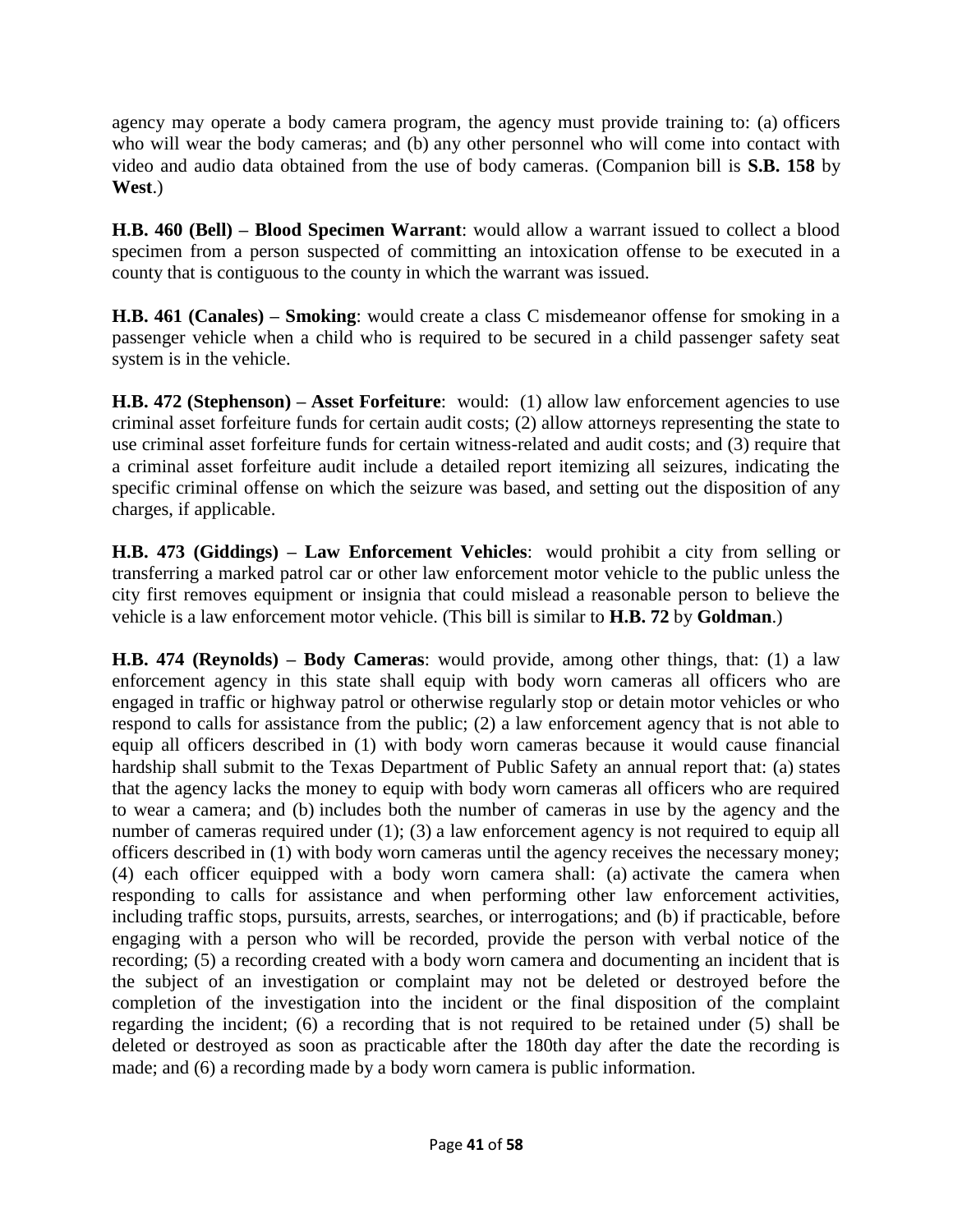**H.B. 479 (Bell) – Dispatch**: would transfer the regional emergency medical dispatch resource center program from the health education center at the University of Texas Medical Branch at Galveston to the Commission on State Emergency Communications.

**H.B. 488 (Guillen) – Synthetic Drugs**: would designate certain synthetic compounds to Penalty Group 2 or 2-A of the Texas Controlled Substances Act. (Companion bill is **S.B. 199** by **Perry**.)

**H.B. 507 (Moody) – Marijuana**: would make possession of less than one ounce of marijuana a civil offense; and would also make the identity of a person cited or found liable for a civil marijuana penalty confidential under the Public Information Act.

**H.B. 530 (Hernandez Luna) – Asset Forfeiture**: would: (1) allow a law enforcement agency to transfer not more than ten percent of the gross amount credited to the agency's criminal asset forfeiture fund to a separate special fund to provide scholarships to the children of certain peace officers who are killed in the line of duty; and (2) require the attorney general to develop an annual report detailing the amount of funds forfeited, or credited after the sale of forfeited property, and post the same on the attorney general's website.

**H.B. 533 (Ashby) – Vehicle Impoundment**: would: (1) authorize a peace officer to impound or authorize a vehicle storage facility to remove and impound a vehicle of a person who: (a) is involved in a motor vehicle accident or is stopped for an alleged violation of a local traffic ordinance, state traffic law, or any other law applicable to the operation of a vehicle on a roadway; and (b) operates a motor vehicle without establishing financial responsibility for the vehicle; (2) require a peace officer who impounds or authorizes the impoundment of a vehicle under (1), above, to instruct the operator of the vehicle as to how the owner of the vehicle may recover the motor vehicle; (3) allow a law enforcement agency or vehicle storage facility to release a vehicle impounded under (1), above, only if the owner provides: (a) sufficient evidence showing the motor vehicle was exempt from the financial responsibility requirement; or (b) sufficient evidence showing that on the applicable date the vehicle was in compliance; or (c)sufficient evidence showing financial responsibility for the vehicle has been obtained and is valid; and (d) provides a driver's license issued to the owner of the vehicle and pays all associated fees; and (4) authorize the law enforcement agency or vehicle storage facility that impounds a vehicle under (1), above, to release the vehicle to a person who is shown as a lienholder on the vehicle's certificate of title only if the person provides a statement from an officer of the lienholder establishing that the obligation secured by the vehicle is in default and the person pays all associated fees.

**H.B. 541 (Canales) – Custodial Interrogations**: would: (1) limit the law enforcement agencies that are qualified to conduct a custodial interrogation of an individual suspected of committing murder, capital murder, kidnapping, aggravated kidnapping, trafficking of persons, continuous trafficking of persons, continuous sexual abuse of young children, indecency with a child, improper relationship between educator and student, sexual assault, aggravated sexual assault or sexual performance by a child; (2) require a law enforcement agency qualified to conduct a custodial interrogation described in (1), above, to make an electronic recording of the interrogation when it occurs in a place of detention, including a city police station or department; (3) provide that an electronic recording described in (2), above, is only complete if the recording begins at the time the person being interrogated receives a Miranda warning and continues until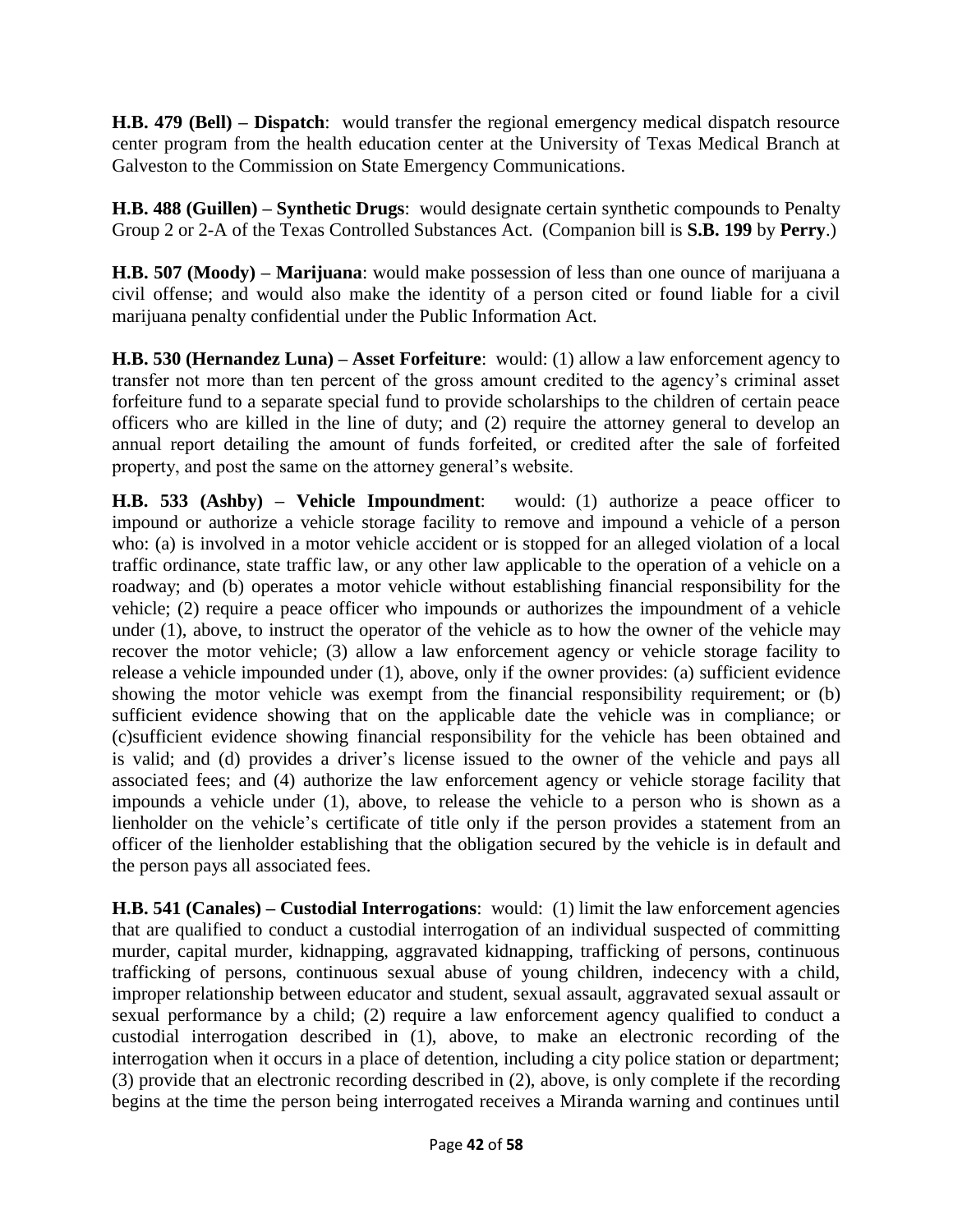the interrogation ceases; (4) exempt a recording described in (2), above, from public disclosure; and (5) excuse a law enforcement agency from making the electronic recording described in (2), above, if: (a) the accused refuses to respond to questioning or cooperate in the interrogation; (b) a statement was not made exclusively as a result of a custodial interrogation; (c) the recording equipment malfunctions; (d) exigent public safety concerns prevent or render infeasible the making of the recording; or (e) the peace officer reasonably believes that the accused was not taken into custody for or being interrogated concerning the commission of an offense listed in (1), above.

**H.B. 543 (Dutton) – DWI:** would allow the commissioners court of a county or the governing body of a city to create a "Direct Intervention using Voluntary Education, Restitution, and Treatment (DIVERT)" program for certain first-time DWI offenders.

**H.B. 554 (Springer) – Concealed Handguns**: would provide a defense to prosecution for a concealed handgun licensee who accidentally carries a concealed handgun into the secure area of an airport. (Companion bill is **H.B. 571** by **Pickett**.)

**H.B. 563 (Dutton) – Law Enforcement:** would: (1) expand the definition of the crime of official oppression to include excessive force; and (2) make excessive force by a peace officer a third degree felony.

**H.B. 571 (Pickett) – Concealed Handguns**: this bill is identical to **H.B. 554**, above.

**H.B. 573 (J. White) – Concealed Handguns**: would allow an election judge or clerk who possesses a concealed handgun license to carry a concealed handgun on the premises of a polling place.

**H.B. 579 (Giddings) – Animal Encounter Training**: would require a peace officer to complete an animal encounter and behavior training program established by the Texas Commission on Law Enforcement: (1) not later than the second anniversary of the date the officer is licensed or the date the officer applies for an intermediate proficiency certificate, whichever date is earlier; or (2) in any case by September 1, 2017.

**H.B. 592 (Krause) – Immigration Status of Arrestee**: would: (1) require a law enforcement agency, not later than 48 hours after a person is arrested and before the person is released on bond, to: (a) review any information available under the federal Secure Communities Program or a successor program; or (b) request information regarding the person's immigration status from a federal immigration officer or Texas peace officer or law enforcement officer who is authorized under federal law to verify a person's immigration status; (2) excuse a law enforcement agency from the duties described in (1), above, with respect to a person who is transferred to the custody of the agency by another law enforcement agency that has already performed those duties; and (3) require a law enforcement agency that has custody of a person subject to an immigration detainer to detain the person and provide notice of the detainer to the judge or magistrate authorized to grant or deny the person's release on bail.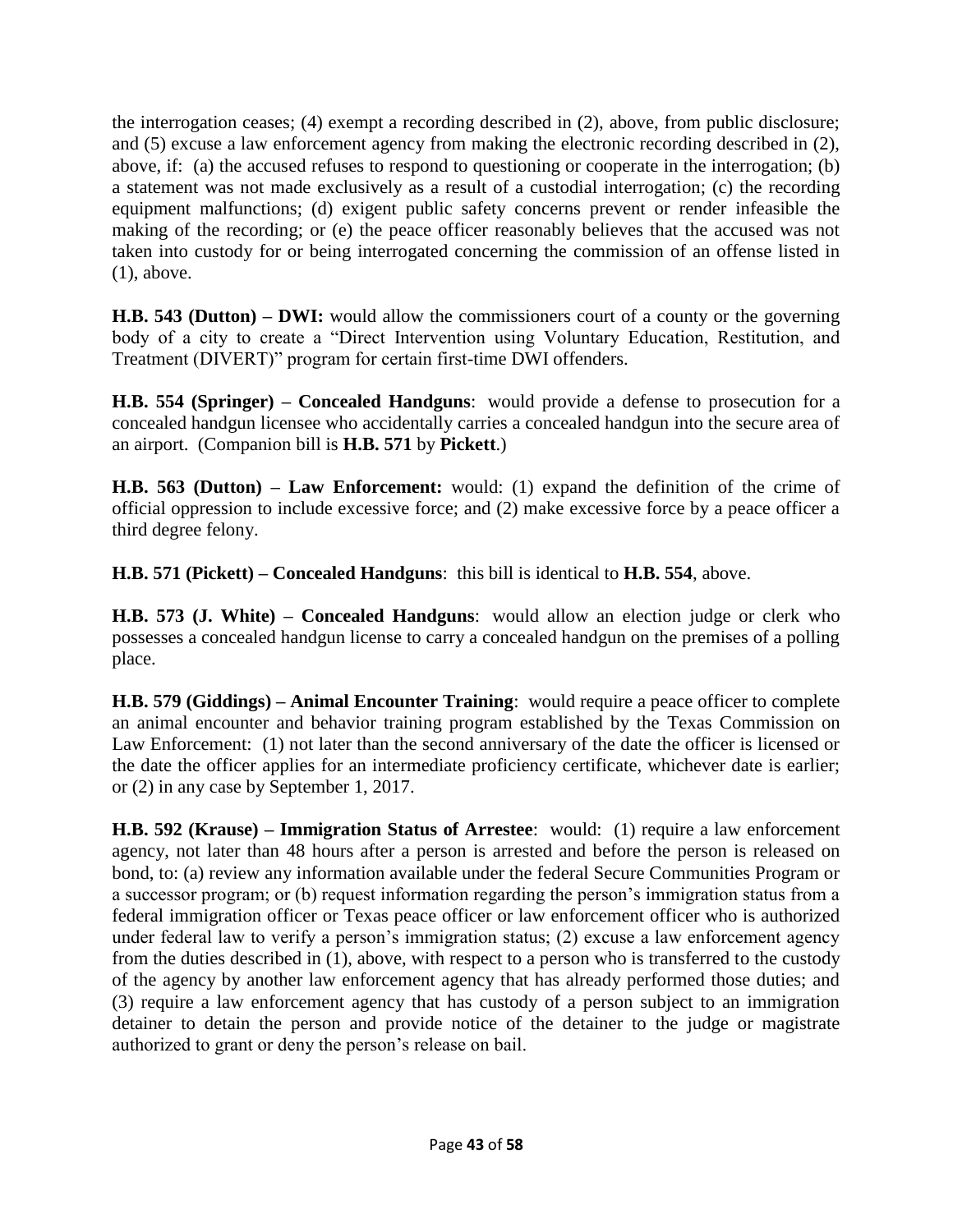**H.B. 597 (Clardy) – Synthetic Cannabinoids**: would designate certain chemicals commonly referred to as synthetic cannabinoids as controlled substances and controlled substance analogues under the Texas Controlled Substances Act.

**H.B. 611 (Davis) – Ebola**: would add the Ebola virus to the list of communicable diseases that certain entities must report to a local health authority and the Texas Department of State Health Services.

**H.B. 636 (Springer) – Overweight Vehicles**: would, except in certain circumstances, provide that the offense of operating a vehicle at a weight heavier than the permit allows is a misdemeanor offense punishable by a fine of not more than \$25 if the vehicle is loaded primarily with agricultural products in their natural state.

**H.B. 640 (Canales) – Identification and Proof of Licensure**: would require the Texas Department of Public Safety to conduct a study regarding the use of a digital image for identification and proof of licensure purposes.

**H.B. 646 (Collier) – E-Cigarettes:** would: (1) define "vapor products" to include an electronic cigarette or another device that uses a mechanical heating element, battery, or electronic circuit to deliver vapor or any substance use to fill or refill an electronic cigarette or similar device; (2) include vapor products, such as electronic cigarettes, in the existing state regulations that govern the sale, distribution, possession, use, and advertising of cigarettes and other tobacco products; and (3) prohibit the use of an electronic cigarette or similar device in a school, elevator, theater, library, museum, hospital, bus, plane, or train except in certain designated areas.

**H.B. 647 (Isaac) – E-Cigarettes**: would add electronic cigarettes to the list of products that are regulated by the state and that may not be sold to minors.

**H.B. 693 (Gutierrez) – Temporary Visitor's Driver's License**: would create a temporary visitor's driver's license to be issued by the Texas Department of Public Safety to anyone that: (1) has resided in the state for at least a year, (2) is ineligible to obtain a social security number, and (3) is unable to present documentation authorizing the person to be in the United States.

**H.B. 695 (Springer) – Concealed Handguns**: would provide that a private hospital or nursing home may not prohibit a license holder from carrying a concealed handgun on its premises.

**H.B. 805 (Keough) – Concealed Handguns**: would allow a license holder to carry a concealed handgun on the premises of any entity that receives public money and on premises owned or leased by a governmental entity.

**H.B. 715 (Longoria) – Surplus Property**: would give the Texas Department of Public Safety discretionary authority to sell at a 30 percent discount a surplus law enforcement motor vehicle or surplus law enforcement equipment to a county or city within thirty miles of the Texas – Mexico border.

**H.B. 740 (Bohac) – Red Light Cameras**: would require that red light camera signs list the possible monetary penalties for violations in addition to the information required by current law.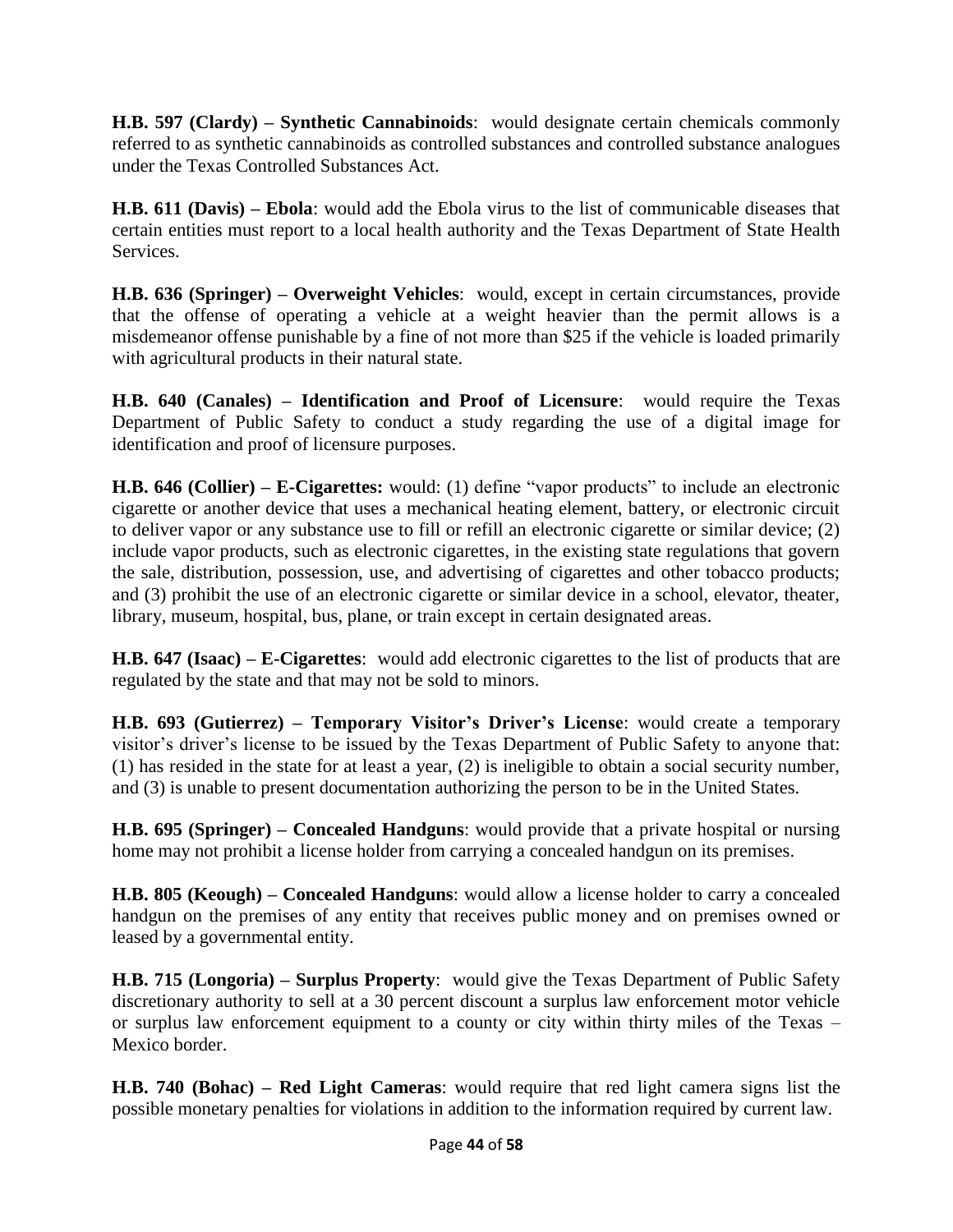**H.B. 748 (Isaac) – Liquid Propane**: would provide that: (1) a city or county may not enact or enforce an order or ordinance that prohibits, restricts, or has the effect of prohibiting or restricting a property owner from installing a liquid propane gas tank above ground on the owner's residential property if the tank is a size reasonably necessary to meet the gas requirements of the residence; and (2) the city or county may require the owner to screen the tank from view with reasonable screening materials.

**H.B. 804 (Geren) – Vehicle Storage Facilities:** would require a vehicle storage facility, including a city vehicle storage facility, to accept cash as a form of payment.

**H.B. 823 (Wu) – Motor Carrier Safety Regulations**: would provide that an offense of certain federal motor carrier safety regulations related to brakes, tires, or load securement is a Class C misdemeanor punishable by a fine of not less than \$150 or more than \$500.

**H.B. 834 (Hernandez) – Silver Alert**: would remove the requirement that a senior citizen be domiciled in the State of Texas in order for a local law enforcement agency to notify the Texas Department of Public Safety of a missing senior citizen.

**H.B. 852 (Sanford) – Biometric Identifiers**: would create a joint interim committee to study and make recommendations regarding the storage of biometric identifiers.

**H.B. 853 (Sanford) – Identity of Child Victims**: would: (1) allow a parent or guardian of a child victim to choose a pseudonym to be used instead of the victim's name to designate the victim in all public files and records concerning an offense against the child; (2) require the office of the attorney general to develop and distribute to all law enforcement agencies a form to record the name, address, phone number, and pseudonym of a child victim; (3) provide that a completed child victim pseudonym form is confidential and may only be disclosed to a defendant or the defendant's attorney, except on an order of a court; (4) require a law enforcement agency receiving a pseudonym form from the parent or guardian of a child victim to: (a) remove the victim's name and substitute the pseudonym for the name on all reports, files, and records in the agency's possession; (b) notify the attorney for the state of the pseudonym; and (c) maintain the form in a manner that protects the confidentiality of the information contained in the form; (5) require an attorney for the state who receives notice of a pseudonym to ensure that the victim is designated by the pseudonym in all legal proceedings regarding the offense; (6) allow a court to order disclosure of a child victim's name, address, and phone number if the court finds the information is essential in the trial of a defendant or the identity of the victim is in issue; (7) prohibit a public servant or other person who has access to the identifying information of a child victim from releasing or disclosing the identifying information to any person not assisting in the investigation, prosecution, or defense of the case; (8) except from the prohibition in (7), above, the release or disclosure of a child's identifying information by the victim or parent or guardian of the victim; (9) provide that unless a disclosure of a child victim's identifying information is required or permitted by other law or by court order, a public servant or other person commits a class C misdemeanor if the person has access to the identifying information and knowingly discloses the child's name, address, or phone number to anyone who is not assisting in the investigation or prosecution of the offense or to any person other than the defendant, the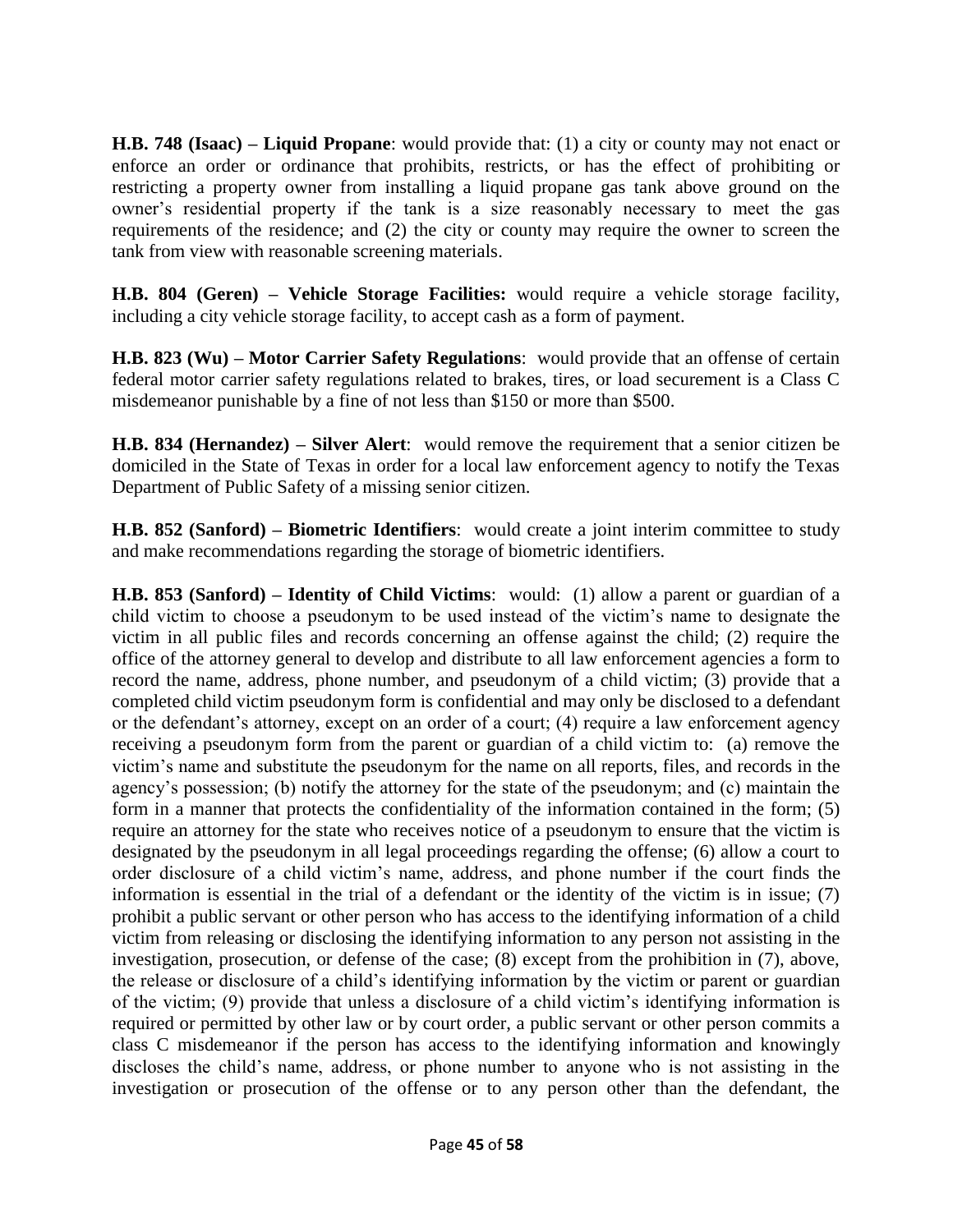defendant's attorney, or a person specified in a court order; and (10) provide that it is an affirmative defense to (9), above, that the actor is the child victim or parent or guardian of the child victim.

**H.B. 864 (Zedler) – Red Lights**: would provide that an operator of a vehicle facing a steady red signal at a traffic-actuated electric traffic-control signal may proceed if the traffic-actuated electric traffic-control signal fails to register the vehicle within a reasonable period of time, and that the right to proceed is subject to the rules applicable after stopping at a stop sign. (Companion bill is **S.B. 334** by **Watson.**)

**H.B. 876 (Phelan) – Metal Recycling**: would require a metal recycling entity to pay for a purchase of regulated material by check, mailed to the seller at the address shown on the seller's personal identification document.

**H.B. 883 (Moody) – Graffiti**: would, among other thing, lower the penalty for certain graffiti offenses from a class B misdemeanor to a class C misdemeanor.

**H.B. 892 (Klick) – Medical Marijuana**: would: (1) authorize the medical use of low-THC cannabis for the treatment of epilepsy; (2) impose regulations on related organizations and individuals; and (3) prohibit a city from enacting, adopting, or enforcing a rule, ordinance, order, resolution, or other regulation that prohibits the cultivation, production, dispensing, or possession of low-THC cannabis. (Companion bill is **S.B. 339** by **Eltife**.)

**H.B. 905 (Frullo) – Knives:** would prohibit a city from adopting or enforcing a regulation relating to the transfer, private ownership, keeping, transportation, licensing, or registration of knives.

**H.B. 910 (Springer) – Concealed Handguns**: would provide that: (1) a person who is licensed to carry a handgun may openly carry a holstered handgun; and (2) a city may not prohibit such carry on most property owned or leased by a governmental entity. (Companion bill is **S.B. 346** by **Estes**.)

**H.B. 917 (Villalba) – School Marshals**: would authorize a private K-12 school to appoint a school marshal who can carry a concealed handgun on campus.

**H.B. 922 (Leach) – Open Carry**: would provide that a concealed handgun licensee may carry a concealed or unconcealed handgun.

**H.B. 936 (Murphy) -- Neighborhood Electric Vehicles**: would allow a neighborhood electric vehicle to drive on any street that has a posted speed limit of 35 miles per hour or less so long as: (1) it is driven for recreational or commercial purposes; and (2) it meets the requirements of federal law.

**H.B. 937 (Fletcher) – Concealed Handguns**: would authorize a license holder to carry a concealed handgun on the campus of an institution of higher education or private or independent institution of higher education, with certain limitations. (Companion bill is **S.B. 11** by **Birdwell**.)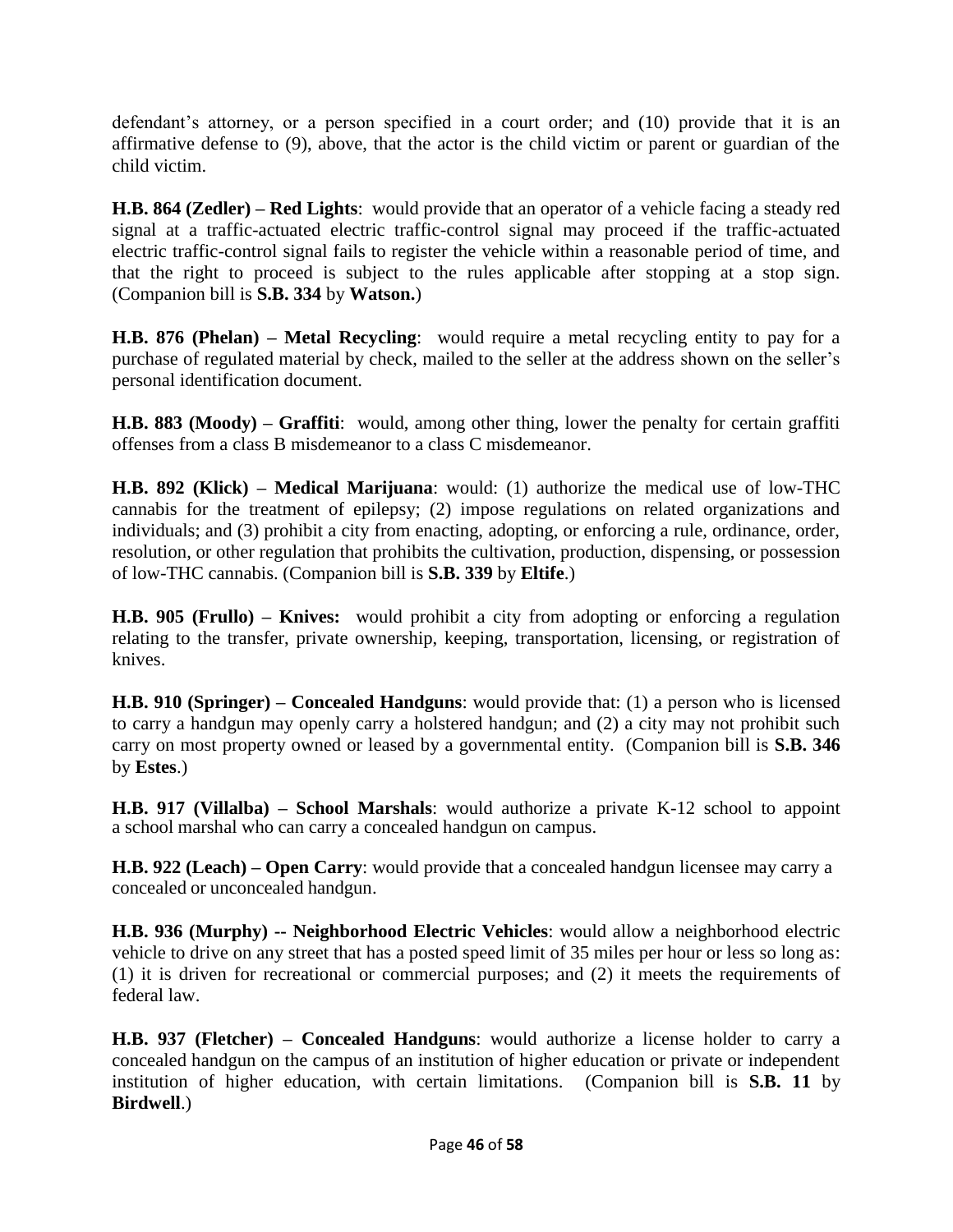**H.B. 942 (Kacal) – Fertilizer Facilities:** would: (1) increase reporting requirements for owners and operators of ammonium nitrate facilities, including requiring the owner or operator to: (a) file an updated "tier two" form with the Texas Commission on Environmental Quality (TCEQ) not later than the 90th day after there is a change in chemical weight range in a hazardous chemical or extremely hazardous material or within 72 hours of beginning operation or having a reportable addition of ammonium nitrate; and (b) furnish the tier two form to the local fire chief and local emergency planning committee; (2) require ammonium nitrate facilities to: (a) store ammonium nitrate or ammonium nitrate material in a separate structure; and (b) separate ammonium nitrate or ammonium nitrate material from combustible for flammable material by 30 feet or more; (3) increase the duties and authority of state and local fire marshals and fire departments by: (a) requiring the owner or operator of an ammonium nitrate storage facility to allow a state or local fire marshal to examine the facility; (b) allowing a local fire department to access an ammonium nitrate storage facility to make a pre-fire planning assessment; (c) requiring an owner or operator to correct any hazardous situations found by a fire marshal; (d) allowing a fire marshal to enforce storage and spacing requirements listed above; (e) allowing a fire marshal or fire department to do an inspection of an ammonium nitrate facility without being certified as an inspector by the Texas Commission on Fire Protection for pre-planning purposes; (4) increase the authority and duties of the TCEQ in regards to ammonium nitrate facility reporting and enforcement by: (a) requiring the TCEQ to inform the Texas Division of Emergency Management (TDEM) and the state fire marshal within 72 hours of receiving a tier two form reporting the presence of ammonium nitrate at an ammonium nitrate storage facility; (b) making the TCEQ, rather than the Texas Department of State Health Services, the repository for information regarding ammonium nitrate facilities; (c) allowing the TCEQ to enforce ammonium nitrate facility reporting requirements through Chapter 7 of the Water Code including penalties of up to \$5,000 for each violation and corrective action orders; and (5) require state agencies such as the TCEQ and the TDEM to report to local entities regarding ammonium nitrate tier two reporting.

**H.B. 944 (Kacal) – Open Carry**: would provide that a concealed handgun licensee may carry a concealed or unconcealed handgun.

**H.B. 955 (C. Turner) – Child Safety Seats**: would provide that a person commits an offense if the person operates a passenger vehicle, transports a child who is younger than two years of age, and does not keep the child secured during the operation of the vehicle in a rear-facing child passenger safety seat system according to the instructions of the manufacturer of the safety seat system.

**H.B. 970 (Kacal) – E-Cigarettes**: would include nicotine products, such as electronic cigarettes, in the existing state regulations that govern the sale, distribution, possession, use, and advertising of cigarettes and other tobacco products.

**H.J.R. 56 (J. White) – Gun Rights**: would amend the Texas constitution to provide that the legislature may not regulate the wearing of arms in any way, even if the regulation is designed to prevent crime.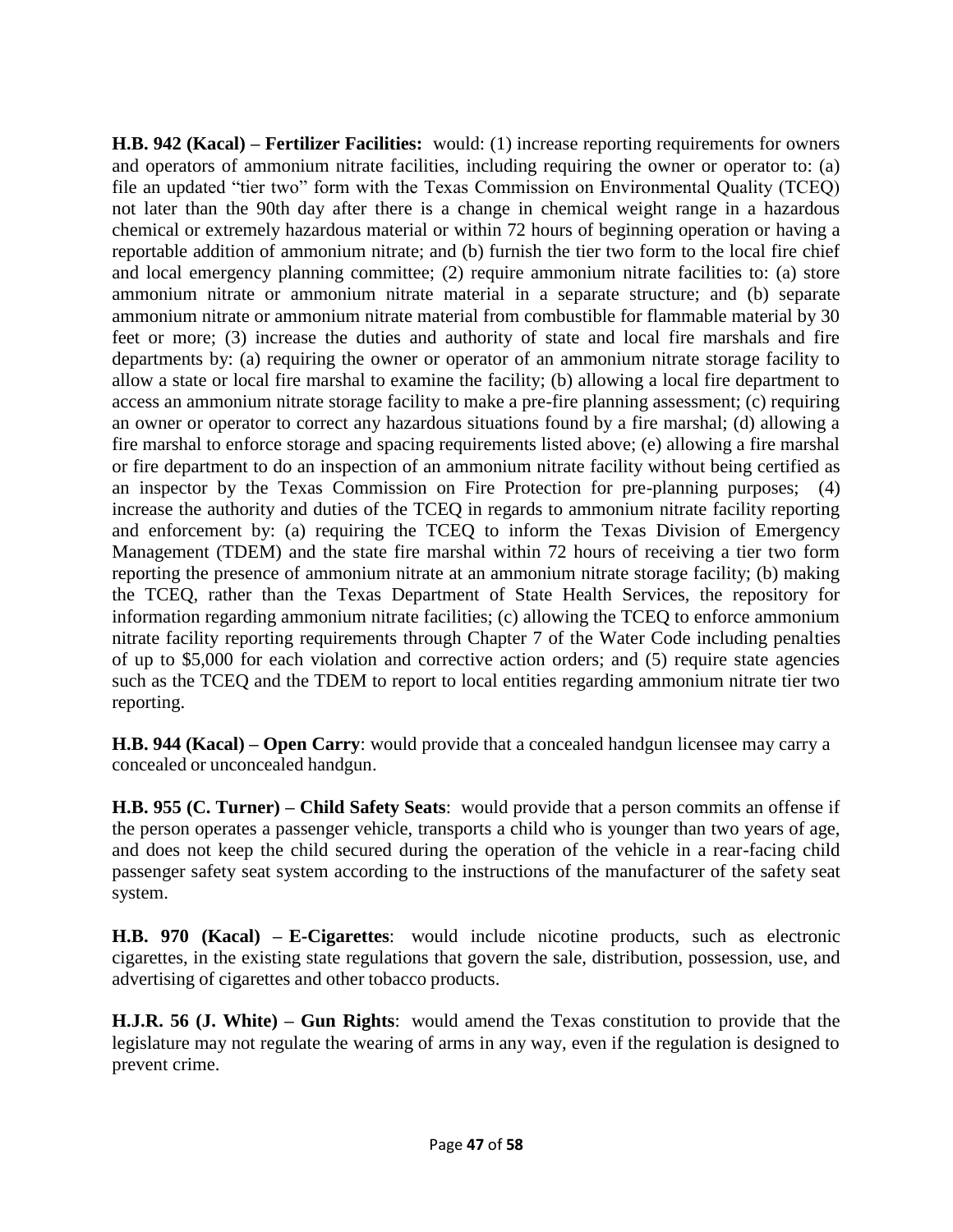**H.J.R. 61 (Ashby) – Hunting**: would amend the Texas Constitution to provide that the people have the right to hunt, fish, and harvest wildlife, including by the use of traditional methods, subject to laws or regulations to conserve and manage wildlife and preserve the future of hunting and fishing. (Note: this bill would likely eliminate a city's ability to regulate the discharge of firearms.)

**S.B. 11 (Birdwell) – Concealed Handguns**: this bill is identical to **H.B. 937**, above.

**S.B. 25 (Zaffirini) – Cell Phone Ban**: this bill is identical to **H.B. 64** and **H.B. 214**, above.

**S.B. 87 (Ellis) – Statewide Smoking Ban**: would: (1) prohibit smoking in most public places, in places of employment, and in seating areas at outdoor events; (2) preempt a city ordinance that prohibits smoking to a lesser degree; (3) provide that a city ordinance that prohibits or restricts smoking to a greater degree is not preempted; (4) require the Texas Department of State Health Services to annually request other government agencies, including cities, to establish local operating procedures to comply with the bill; and (5) require a city as an employer or an owner of a public place to post a no smoking sign at each entrance of the public place or place of employment.

**S.B. 93 (Ellis) – Driver Responsibility Program**: would, among other things, repeal the driver responsibility program.

**S.B. 95 (Hinojosa) – Asset Forfeiture**: would raise the state's burden of proof from "preponderance of the evidence" to "clear and convincing" in certain criminal asset forfeiture proceedings.

**S.B. 131 (West) – Handling of Evidence**: would: (1) require a law enforcement agency in possession of physical evidence, not later than the 60th day after the date on which a conviction is final in a misdemeanor case, to file with the court or any magistrate a motion requesting the authority to dispose of the evidence; and (2) with certain exceptions, prohibit a city from appointing or employing a person to act as an evidence technician unless the person has completed an accredited training program consisting of at least eight hours of training.

**S.B. 133 (Schwertner) – School Resource Officers**: would authorize local mental health authorities to provide an approved mental health first aid training program to a "school resource officer," defined to mean a peace officer who is assigned by the officer's employing political subdivision to provide a police presence at a public school, safety or drug education to students of a public school, or other similar services.

**S.B. 158 (West) – Body Cameras**: would provide, among other things, that: (1) a law enforcement agency in this state shall apply to the Department of Public Safety for a grant to equip officers with body cameras if the agency employs officers who: (a) are engaged in traffic or highway patrol or otherwise regularly stop or detain motor vehicles; or (b) respond to calls for assistance from the public; (2) a law enforcement agency that receives "a grant" from the department to provide body cameras to its officers or that otherwise operates a body worn camera program shall adopt a policy for the use of body cameras; (3) before a law enforcement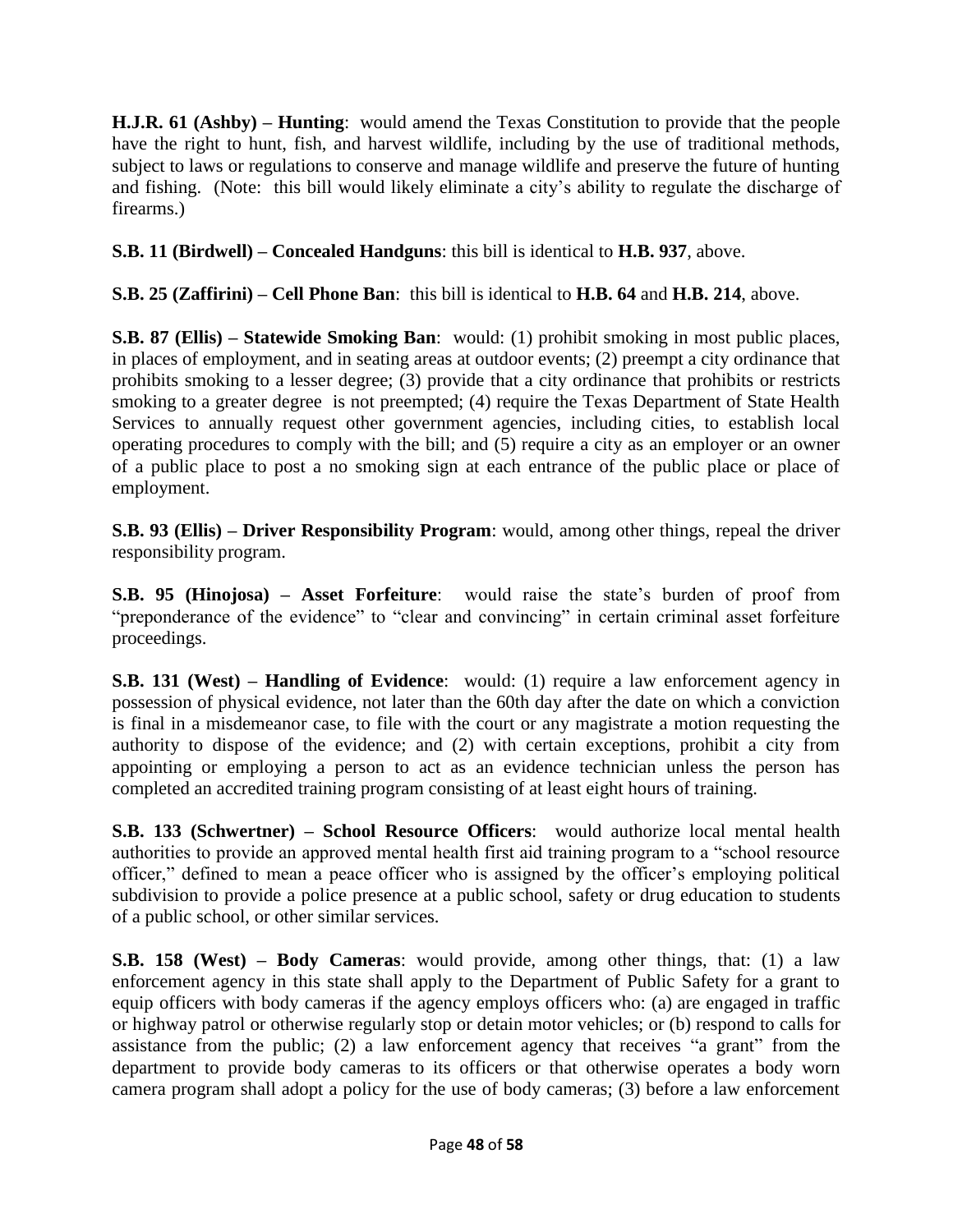agency may operate a body camera program, the agency must provide training to: (a) officers who will wear the body cameras; and (b) any other personnel who will come into contact with video and audio data obtained from the use of body cameras.

**S.B. 160 (Rodriguez) – Nationality or Immigration Inquiries**: would: (1) allow a peace officer to inquire as to the nationality or immigration status of a victim of or witness to an offense only if the inquiry is necessary to investigate the offense or provide information about federal visas that protect individuals providing assistance to law enforcement; and (2) clarify that (1), above, does not prevent an officer from: (a) conducting a separate investigation of any other alleged criminal offense; or (b) inquiring as to the nationality or immigration status of a victim or witness if the officer has probable cause to believe the person has engaged in specific conduct constituting a separate criminal offense. (Companion bill is **H.B. 154** by **Johnson**.)

**S.B. 172 (Huffman) – Bath Salts**: would modify the Texas Controlled Substances Act by: (1) adding certain chemicals related to hallucinogenic bath salts to existing penalty groups; and (2) changing the penalty group for other chemicals found commonly in hallucinogenic bath salts.

**S.B. 173 (Huffman) – Synthetic Marijuana**: would modify the Texas Controlled Substances Act by: (1) changing the penalty group for some synthetic cannabis chemicals; and (2) adding additional synthetic cannabis chemicals to the Act.

**S.B. 181 (Ellis) – Electronic Recording of Interrogations**: would, among other things: (1) require a police department to make an audio or audiovisual electronic recording of custodial interrogations of persons suspected of or charged with certain offenses; (2) set out good cause reasons that make electronic recording infeasible; (3) require preservation of the electronic recording for a specified time; (4) require a prosecutor to provide a defendant with a copy of the recording; and (5) exempt the electronic recording from release under the Texas Public Information Act, except when it must be released under the law enforcement exception.

**S.B. 199 (Perry) – Synthetic Drugs:** would modify the Texas Controlled Substances Act by adding certain chemicals commonly found in bath salts and synthetic marijuana.

**S.B. 229 (Creighton) – Firearms**: would, with limited exceptions, provide that a person who is an officer or employee of the United States, the state, or a political subdivision commits a class A misdemeanor if the person, while acting under color of the person's office or employment, intentionally or knowingly seizes a firearm as required by a federal statute, order, rule, or regulation that imposes a prohibition, restriction, or other regulation on firearms that does not exist under the laws of this state.

**S.B. 257 (Ellis) – Firearms**: would provide that: (1) a law enforcement agency that receives a report of a lost or stolen firearm shall provide a copy of the report to the Department of Public Safety; (2) the department shall analyze information received under the bill and shall make the analysis available to any local law enforcement agency, political subdivision, or state agency to the extent the analysis is reasonably necessary or useful to the agency or subdivision in carrying out duties imposed by law on the agency or subdivision; and (3) a person commits an offense if he or she fails to report the loss or theft of a firearm to law enforcement.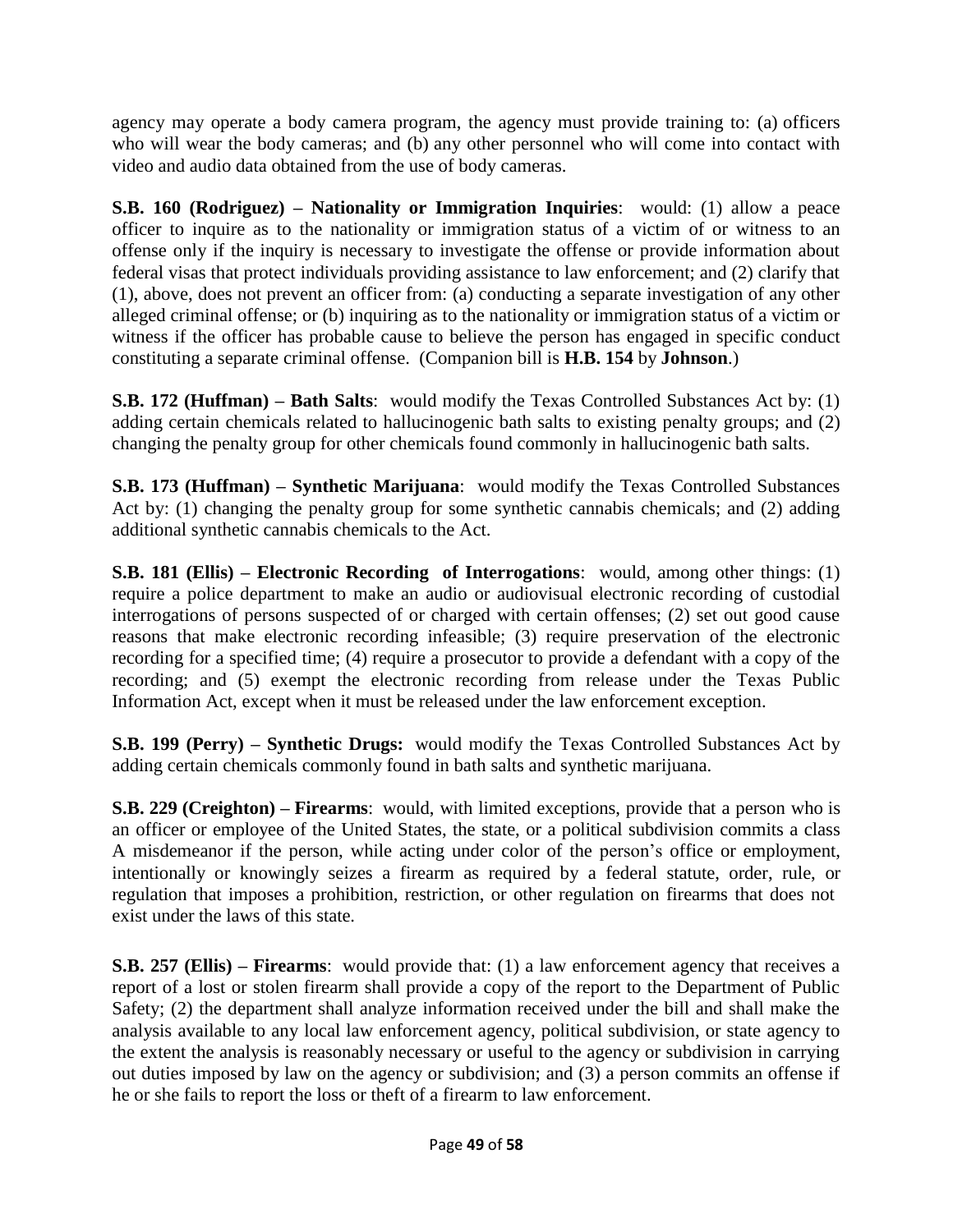**S.B. 259 (Ellis) – Firearms**: would require a criminal background check for essentially any transfer of a firearm.

**S.B. 273 (Campbell) – Concealed Handguns:** would provide that: (1) a state agency or a political subdivision of the state may not provide notice that a concealed handgun licensee is prohibited from entering or remaining on a premises or other place owned or leased by the governmental entity unless license holders are actually prohibited from carrying a handgun on the premises; (2) a state agency or a political subdivision of the state that improperly posts notice is liable for a civil penalty; (3) a citizen of this state or a person licensed to carry a concealed handgun may file a complaint with the attorney general that a state agency or political subdivision has improperly posted notice; (3) before a suit may be brought against a state agency or a political subdivision of the state for improperly posting notice, the attorney general must investigate the complaint to determine whether legal action is warranted; (4) if legal action is warranted, the attorney general must give the chief administrative officer of the agency or political subdivision charged with the violation a written notice that gives the agency or political subdivision 15 days from receipt of the notice to remove the sign and cure the violation to avoid the penalty; (5) if the attorney general determines that legal action is warranted and that the state agency or political subdivision has not cured the violation within the 15-day period, the attorney general or the appropriate county or district attorney may sue to collect the civil penalty, and the attorney general may also file a petition for a writ of mandamus or apply for other appropriate equitable relief; and (6) a state agency or political subdivision may only prohibit a concealed handgun licensee from carrying in a meeting room where a governmental body that is subject to the Open Meetings Act is meeting. (Companion bill is **H.B. 226** by **Guillen**.)

**S.B. 301 (Taylor) – School Marshals**: would authorize a private K-12 school to appoint a school marshal who can carry a concealed handgun on campus.

**S.B. 311 (Campbell) – Concealed Handguns**: would provide that a concealed handgun licensee may carry a concealed handgun on the premises of a polling place, hospital, or place of religious worship, at a racetrack, or in an amusement park.

**S.B. 334 (Watson) – Red Lights**: this bill is identical to **H.B. 864**, above.

**S.B. 338 (Ellis) – Criminal Investigations**: would disqualify district and county attorneys from representing the state when a peace officer in an attorney's district is the subject of a felony criminal investigation involving alleged criminal conduct while acting in his or her official capacity.

**S.B. 339 (Eltife) – Medical Marijuana**: this bill is identical to **H.B. 892**, above.

**S.B. 340 (Huffines) – Red Light Cameras**: would: (1) prohibit a city from issuing a traffic complaint, notice of violation, or other civil or criminal charge or citation if the evidence for the charge comes from a red light camera or other automated radar or video device; (2) make a city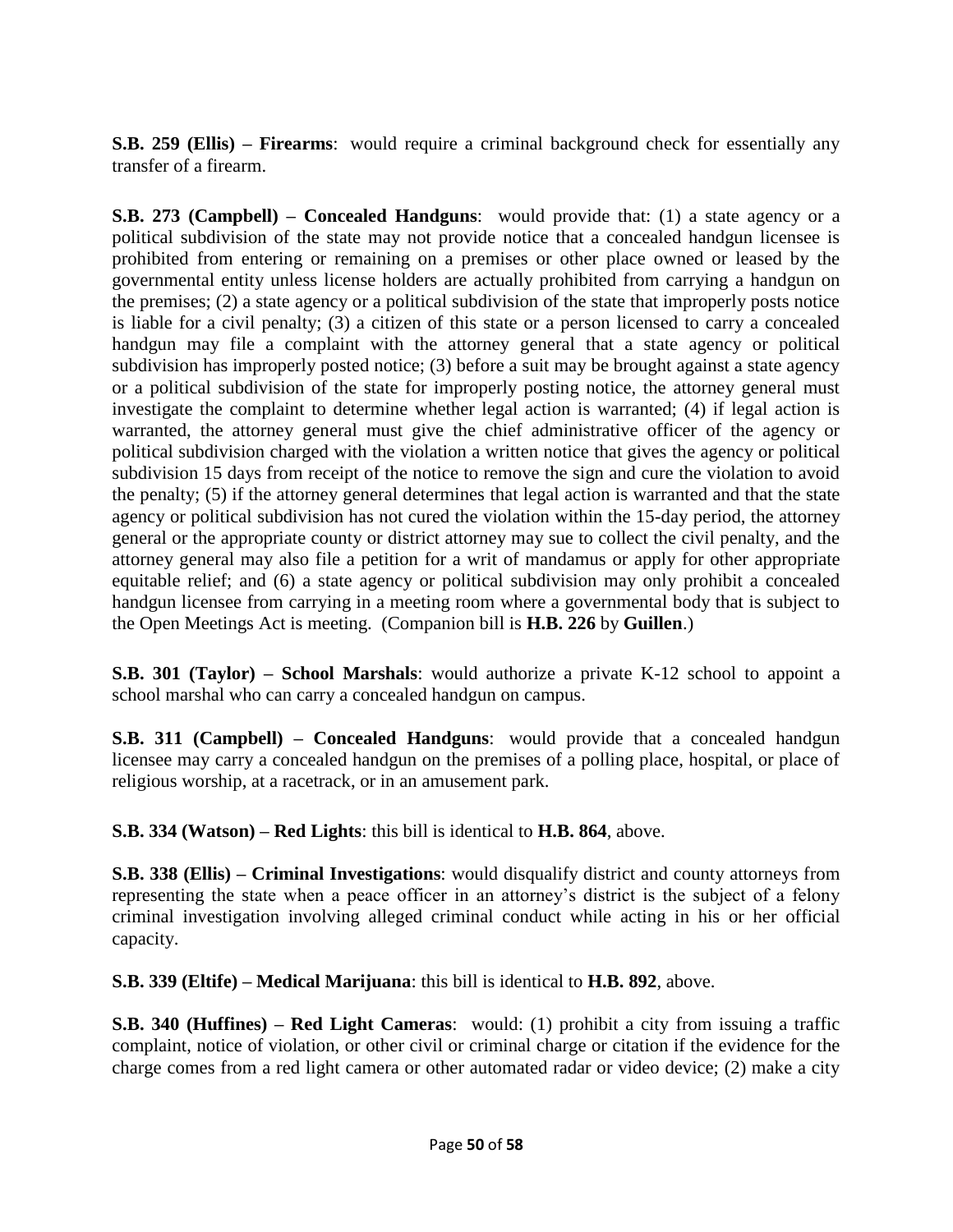liable for attorneys fees or other costs if the city issues a complaint or charge described above; and (3) remove all city authority to have any programs or contracts related to red light cameras.

**S.B. 342 (Huffines) – Handguns**: would provide: (1) for the open and concealed carrying of handguns without a license; (2) that a person may not carry a handgun into a meeting of as governmental entity; and (3) that a peace officer who is acting in the lawful discharge of the officer's official duties may disarm a person in possession of a handgun at any time the officer has probable cause to believe that the person poses an imminent threat to himself or herself, the officer, or another individual.

**S.B. 346 (Estes) – Concealed Handguns**: this bill is identical to **H.B. 910**, above.

**S.B. 355 (Nelson) – Communicable Disease**: would: (1) allow a peace officer, without a warrant, to take an individual ill with, exposed to, or carrying a communicable disease into custody if the officer has reason to believe that the individual is not complying with a written control order the department of health or a health authority has issued to that individual; (2) require a peace officer to immediately notify the health authority that issued the control order of the individual's detention; and (3) only allow an individual apprehended to be detained for 48 hours.

**S.B. 359 (West) – Emergency Detention**: would: (1) authorize a peace officer to take a person into custody who has been admitted to a mental health facility, a hospital or hospital emergency room, or emergency medical care facility; (2) authorize a mental health facility, a hospital or hospital emergency room, or emergency medical care facility to detain a person who voluntarily requests treatment from the facility or who lacks the capacity to consent to treatment if: (a) the person expresses a desire or attempts to leave before the exam or treatment is complete; and (b) a physician at the facility believes that the person has a mental illness and there is a substantial risk of serious harm to the person or others unless the person is immediately restrained, and there is insufficient time to file an application for emergency detention; and (3) require a facility to release a person detained under (2), above, after four hours unless the facility arranges for a peace officer to take the person into custody or an order of protective custody is issued.

**S.B. 366 (Garcia) – Automotive Wrecking and Salvage Yards**: would increase the maximum civil penalty for a person who operates an automotive wrecking and salvage yard in violation of state law from \$1,000 to \$5,000.

**S.J.R. 22 (Creighton) – Firearms**: would amend the Texas Constitution to provide that: (1) the people have the right to hunt, fish, and harvest wildlife, including by the use of traditional methods, subject to laws or regulations to conserve and manage wildlife and preserve the future of hunting and fishing; (2) hunting and fishing are preferred methods of managing and controlling wildlife; and (3) the bill does not affect any provision of law relating to trespass, property rights, or eminent domain. (Note: this bill would likely eliminate a city's ability to regulate the discharge of firearms.)

## **Transportation**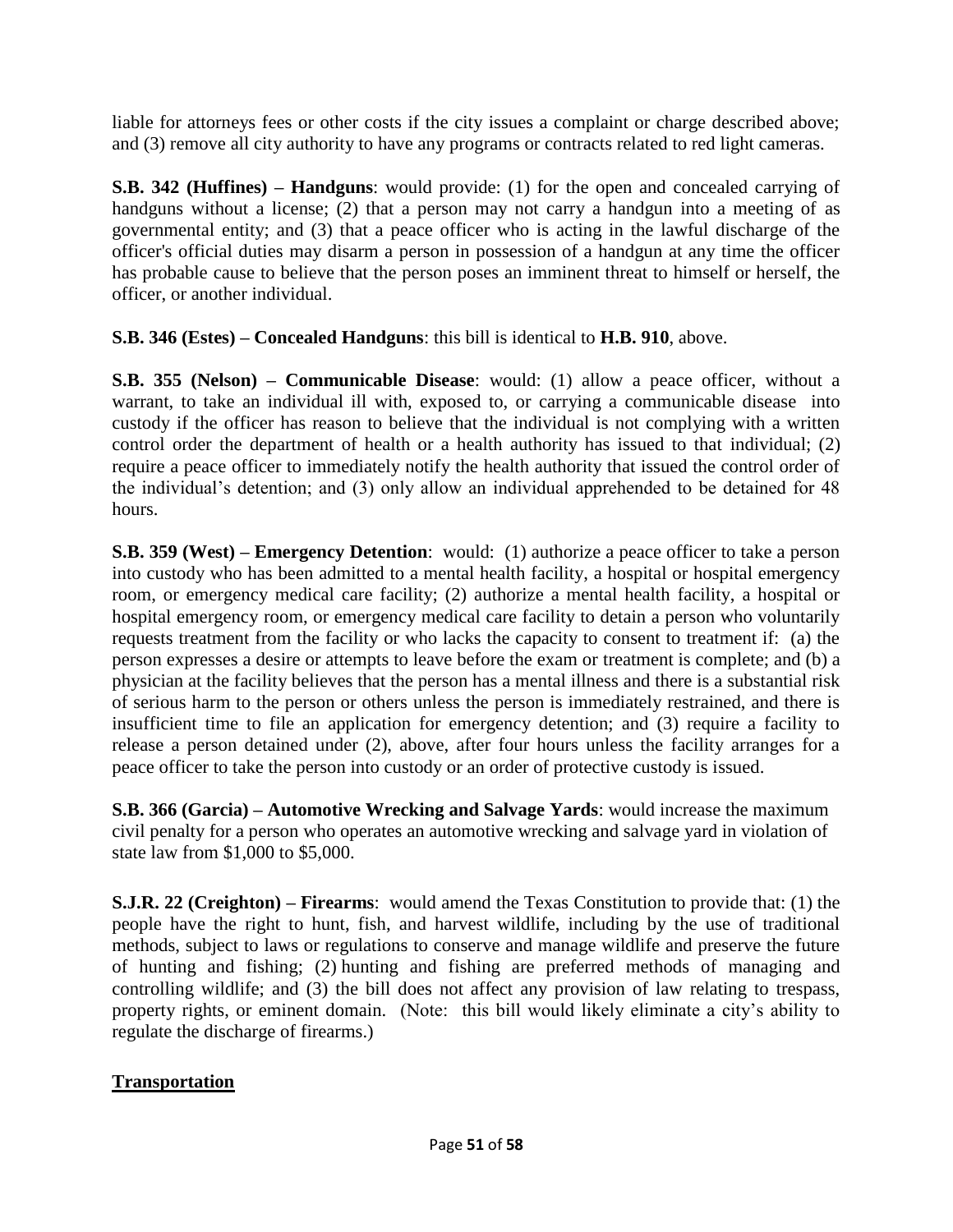**H.B. 122 (Pickett) – Transportation Funding**: would provide that: (1) debt obligations for state transportation needs may not be issued after January 1, 2015; and (2) the Texas Mobility Fund may be used to repay the principal and interest on bonds that have already been issued for state transportation needs.

**H.B. 129 (Goldman) – Transportation Funding**: would allocate all motor vehicle sales tax proceeds to the state highway fund.

**H.B. 151 (Guillen) – Transportation Funding**: would, among other things: (1) create a tax to be imposed on the number of vehicle miles traveled during a tax period by a motor vehicle subject to inspection; (2) define the tax period to be the 12 months between a vehicle's inspection period; (3) provide a total exemption for vehicles that travel less than 5,000 miles in the tax period; (4) provide that the tax is equal to the difference between the following, rounded to the nearest whole dollar: (a) the number of miles traveled during the tax period multiplied by one cent; and (b) a credit as defined by the bill and representing motor fuels taxes paid by the owner of the vehicle; (5) direct the comptroller to establish a road construction account in the state highway fund and to deposit the revenue from the tax imposed by the bill to the credit of that account to be used only for the purpose of maintaining public roadways in this state.

**H.B. 202 (Leach) – Transportation Funding**: would provide that: (1) in each state fiscal year beginning on or after September 1, 2018, the comptroller shall deposit to the credit of the state highway fund an amount of money that is equal to 50 percent of the money that is received from the motor vehicle sales tax and is remaining after the comptroller makes the required allocation to the property tax relief fund; and (2) the money allocated to the state highway fund may not be used for toll roads.

**S.B. 341 (Huffines) – Transportation Funding**: would provide that: (1) in each state fiscal year beginning on or after September 1, 2017, the comptroller shall deposit to the credit of the state highway fund all money that is received from the motor vehicle sales tax; and (2) money deposited to the credit of the state highway fund under this section may not be used for toll roads.

**H.B. 373 (Simmons) – Transportation Funding:** would provide that, beginning in increments in 2015 and completed in 2020, the net revenue derived from the state sales tax imposed on the sale of a motor vehicle sold in this state shall be deposited to the credit of the state highway fund.

**H.B. 392 (McCLendon) – Transportation Funding:** would: (1) authorize the commissioners court of a county to impose an additional fee, not to exceed \$10, for registering a vehicle in the county; and (2) provide that the county may use the fee revenue only to fund a nontolled transportation project that relieves congestion, improves safety, or addresses air quality.

**H.B. 393 (McCLendon) – Transportation Funding:** would increase by \$10 the motor vehicle registration fee for vehicles under 6,000 pounds.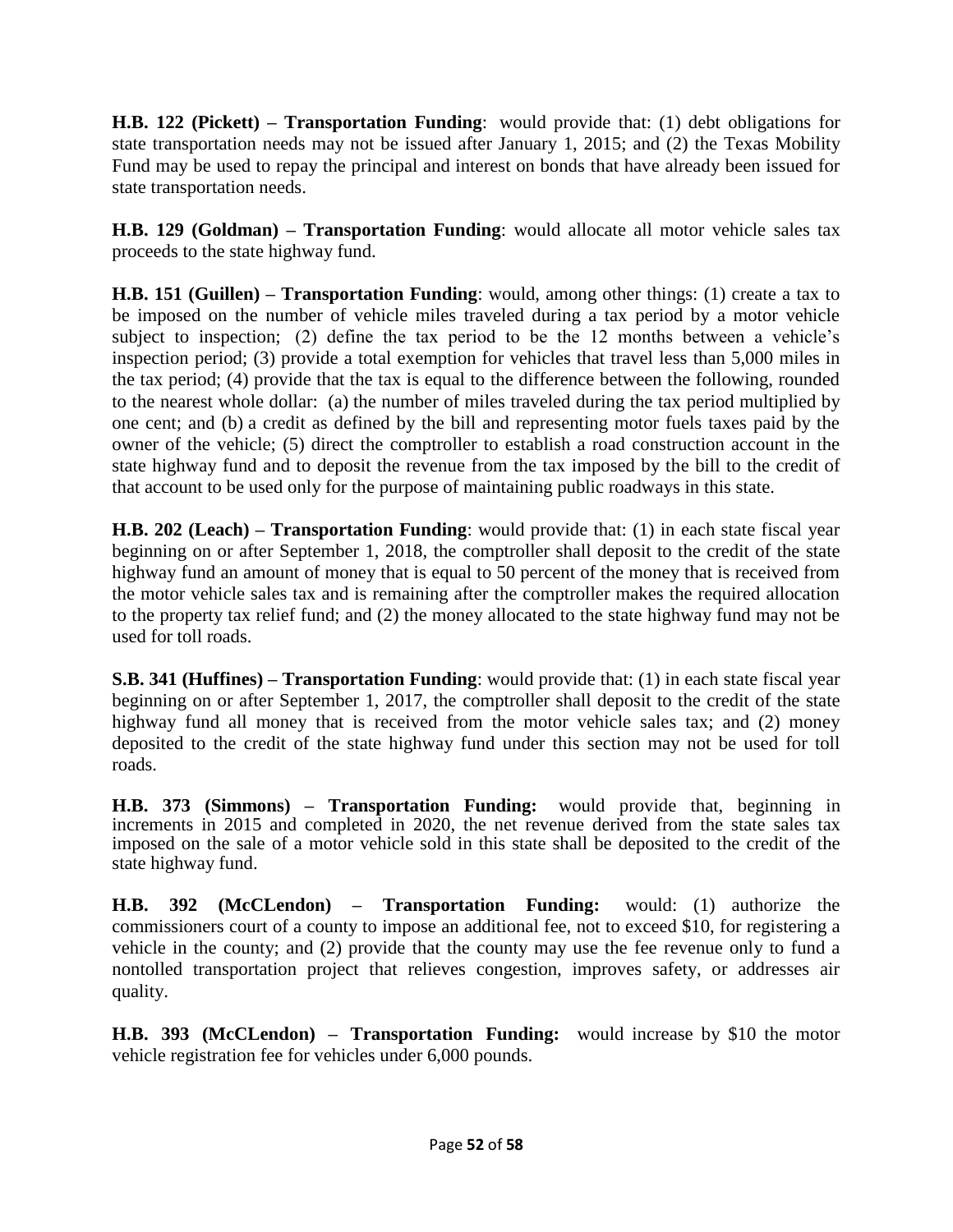**H.B. 395 (McCLendon) – Transportation Funding:** would, among other things, raise the state's gas tax from 20 to 30 cents per gallon and direct that the increase be deposited in the state highway fund.

**H.B. 399 (Harless) – Transportation Funding:** would incrementally increase the state's gas tax from 20 to 30 cents by 2018, and would thereafter index annual increases or decreases to the highway cost index. (See **H.J.R. 48**, below.)

**H.B. 401 (Harless) – Transportation Funding:** would in 2016 increase by \$24.25 the motor vehicle registration fee for vehicles under 6,000 pounds and in 2017 increase the fee by an additional \$25. (See **H.J.R. 48**, below.)

**H.B. 469 (Metcalf) – Transportation Funding:** would provide that, beginning in increments in 2017 and completed in 2026, the revenue derived from the state sales tax imposed on the sale of a motor vehicle sold in this state shall be deposited to the credit of the state highway fund. (See **H.J.R. 53**, below.)

**H.B. 529 (Larson) – Texas Transportation Commission**: would provide that the Texas Transportation Commission shall consist of three members who are elected statewide. (Currently, the commission consists of five members are appointed by the governor and approved by the Senate.)

**H.B. 813 (Munoz) – Motorcycles**: would allow a motorcycles rider to "split lanes" under certain circumstances.

**H.J.R. 27 (Pickett) – Transportation Funding**: would amend the Texas Constitution to provide that: (1) subject to legislative allocation, appropriation, and direction, three-fourths of the net revenue from the motor fuel tax shall be used for the sole purpose of constructing and maintaining public highways, and one-fourth of the net revenue shall be allocated to school funding; and (2) for a biennium, the legislature may not appropriate funds derived from the revenue described (1), above, for a purpose other than acquiring rights-of-way or constructing or maintaining public roadways in an amount that exceeds the lesser of: (a) the total amount of those funds appropriated for a purpose other than acquiring rights-of-way or constructing or maintaining public roadways in the preceding biennium; or (b) the maximum amount that may be appropriated under (a), above, reduced by 20 percent from the preceding biennium if the estimate of anticipated revenue from all sources made in advance of the regular session for the biennium exceeds the total amount of revenue from all sources for the preceding biennium by more than three times the amount of the reduction.

**H.J.R. 28 (Pickett) – Transportation Funding**: would amend the Texas Constitution to provide that the net revenue from motor vehicle registration fees and motor fuels tax shall be used for the sole purpose of constructing and maintaining public highways, provided that one-fourth of that revenue remains allocated to public school funding. (Companion bill is **S.J.R. 12** by **Perry**.)

**H.J.R. 29 (Pickett) – Transportation Funding**: this bill is identical to **H.J.R. 28**, above.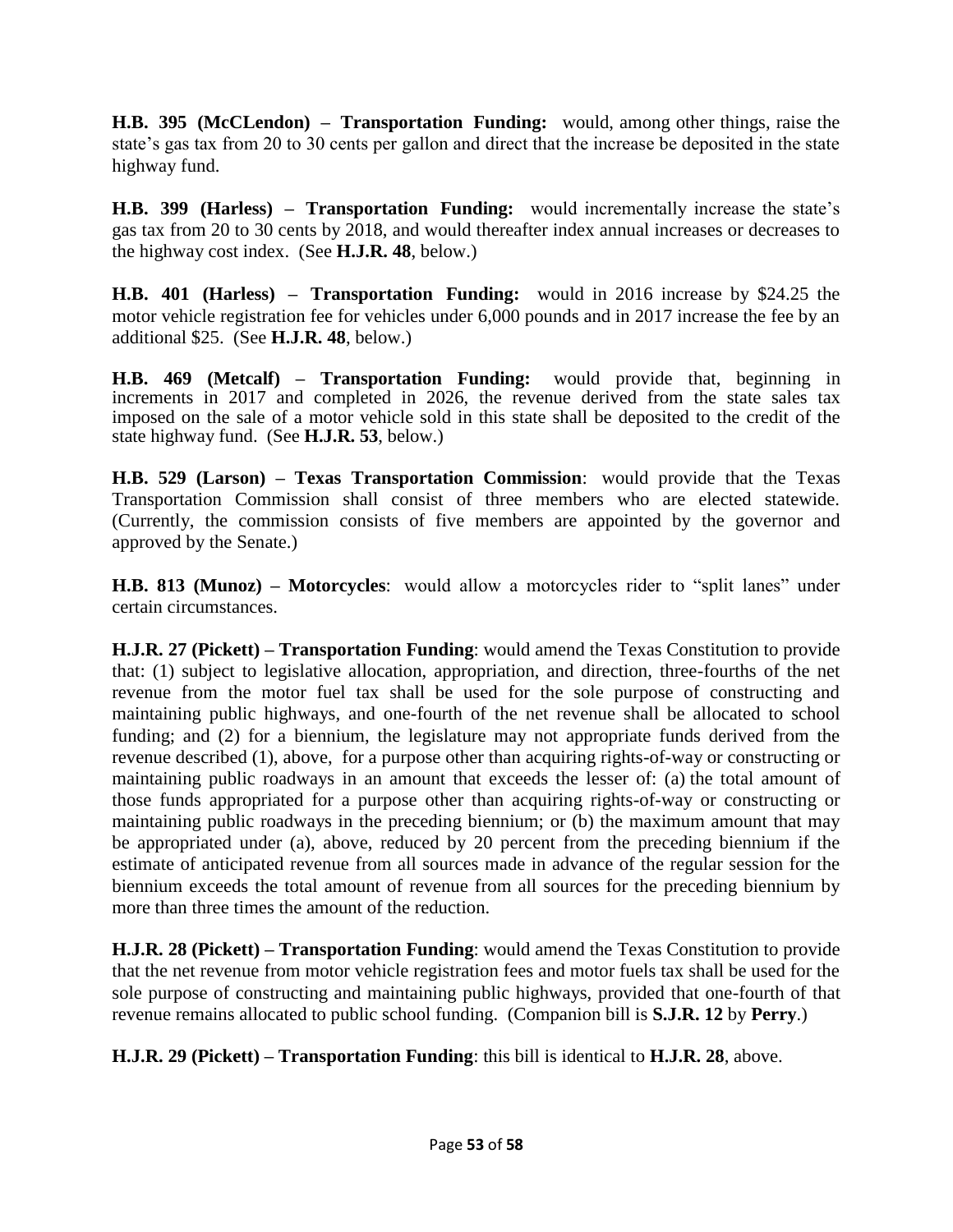**H.J.R. 36 (Larson) – Transportation Funding**: would amend the Texas Constitution to provide: (1) that, subject to legislative appropriation, allocation, and direction: (a) three-fourths of the net revenue that is remaining after payment of all refunds allowed by law and expenses of collection that is derived from taxes on motor fuels and lubricants used to propel motor vehicles over public highways – and on new and used motor vehicle tires and new and used motor vehicle part – shall be used for the sole purpose of constructing and maintaining public highways; and (b) one-fourth of the net revenue shall be allocated to the available school fund; and (2) certain limits on the amounts that may appropriated for those purposes each biennium.

**H.J.R. 48 (Harless) – Transportation Funding:** would amend the Texas Constitution to provide that revenue from increases in the state sales tax on motor vehicles, state gas tax, and state registration fees must be credited to the state highway fund, which can be used only to plan, design, construct, and maintain nontolled highways. (See **H.B. 399** and **H.B. 401**, above.)

**H.J.R. 53 (Metcalf) – Transportation Funding:** would amend the Texas Constitution to authorize revenue from the state sales tax imposed on the sale of a motor vehicle to be deposited to the credit of the state highway fund. (See **H.B. 469**, above.)

**S.B. 61 (Huffines) – Transportation Funding**: would provide that: (1) all of the revenue from the state gasoline and special fuels taxes be credited to the state highway fund; and (2) money deposited to the state highway fund may be used only for acquiring rights-of-way and constructing public roadways.

**S.B. 139 (Perry) – Transportation Funding**: would provide that: (1) money that is required to be used for public roadways by the Texas Constitution or federal law and that is deposited in the state treasury to the credit of the state highway fund be used only: (a) to improve the state highway system; or (b) to mitigate adverse environmental effects that result directly from construction or maintenance of a state highway. (This bill would end "diversion" of state transportation money that is currently funding the Texas Department of Transportation.) (See **S.J.R. 12**, below.)

**S.B. 184 (Schwertner) – Transportation Funding**: would end the diversion of state highway fund money that currently supports the Department of Public Safety. (See **S.J.R. 15**, below.)

**S.B. 321 (Hinojosa) – Transportation Funding**: would modify the formula governing the transfer of money from the State Highway Fund to the Texas Emissions Reduction Plan Fund.

**S.J.R. 12 (Perry) – Transportation Funding**: this bill is identical to **H.J.R. 28**, above.

**S.J.R. 15 (Schwertner) – Transportation Funding**: would provide that three-quarters of the state's motor vehicle registration fees and the state's gas tax shall be credited to the state highway fund to be used only for the purpose of constructing and maintaining public highways. (See **S.B. 184**, above.)

### **Utilities and Environment**

**H.B. 30 (Larson) – Brackish Groundwater Development**: would: (1) require each regional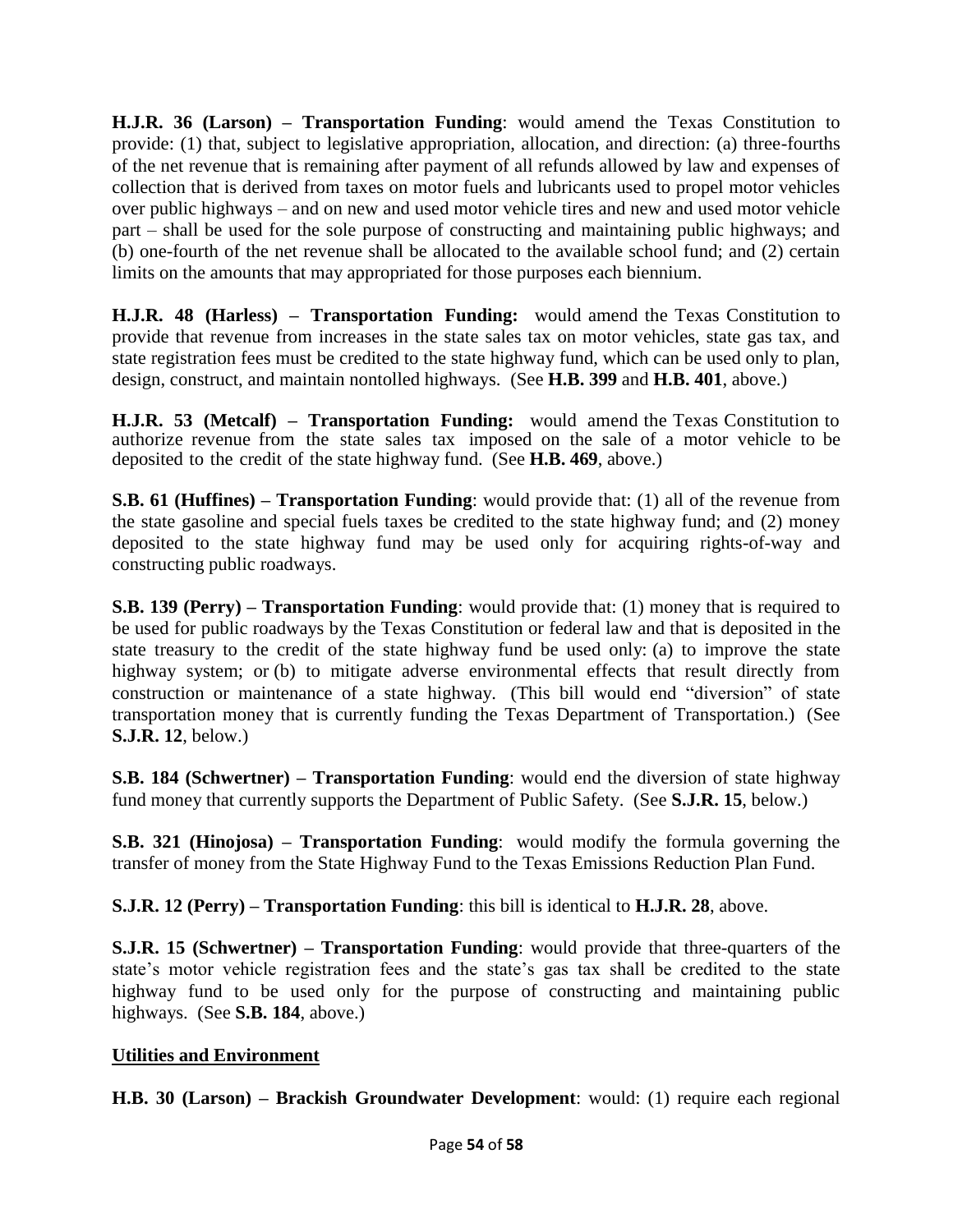water planning group to indicate in their regional water plan opportunities for and the benefits of developing large-scale desalination facilities for brackish groundwater or seawater that serve local or regional brackish groundwater production zones; (2) require the Texas Water Development Board to prepare a biennial progress report identifying and designating local or regional brackish groundwater production zones in area of the state with moderate to high availability and productivity of brackish groundwater that can be used to reduce the use of freshwater; (3) require groundwater conservation district to adopt rules for the issuance of permits to withdraw brackish groundwater from a well in a designated brackish groundwater production zone for a project designed to treat brackish groundwater to drinking water standards; and (4) provide for a minimum term of 30 years for a permit issued for a well the produces brackish groundwater from a designated brackish groundwater production zone.

**H.B. 190 (Burkett) – Environmental Rules:** would require the Texas Commission on Environmental Quality to conduct a regulatory analysis before adopting an environmental rule and when giving notice incorporate more detailed information into the fiscal note.

**H.B. 201 (Leach) – Water Rights:** would: (1) amend the Texas Commission on Environmental Quality's review of an application for a water right, including adding a requirement that the executive director determine whether the applicable water conservation and drought contingency plans of the applicant are adequate; and (2) prohibit the TCEQ from referring an issue regarding a water right application to the State Office of Administrative Hearings, unless the issue is a disputed question of fact and is relevant and material to a decision on the application.

**H.B. 280 (Simmons) – Texas Water Development Board**: would require the Texas Water Development Board (TWDB) to post additional information on its website, including: (1) the amount of bonds issued and the terms of the bonds; (2) the expenses incurred in investing money in the State Water Implementation Fund for Texas fund; (3) the rate of return on the investment of money in the fund; and (4) a description of the point system for prioritizing projects established by the TWDB and the number of points awarded for each project.

**H.B. 423 (Farias) – Solid Waste**: would prohibit an individual from disposing of computer equipment or a television at a municipal solid waste facility.

**H.B. 457 (McClendon) – Transportation Funding**: would allocate a certain amount of state revenue from the titling of motor vehicles to the Texas emissions reduction plan and the Texas rail relocation and improvement fund.

**H.B. 497 (Wu) – Saltwater Pipelines**: would add to the definition of a "saltwater pipeline facility" in current law a pipeline that contains salt and other substances and is intended to be used in drilling or operating a well used in the exploration for or production of oil or gas, including an injection well used for enhanced recovery operations. The result of the expanded definition would be to grant such pipeline operators the right to run their pipelines on or across city rights-of-way, subject to certain city restrictions and payment of right-of-way rental fees.

**H.B. 632 (Simpson) – Regional Water Plan**: would prohibit a regional water planning group from including a proposal for the construction of a water project in another regional water planning area, unless two-thirds of the members of the regional water planning area where the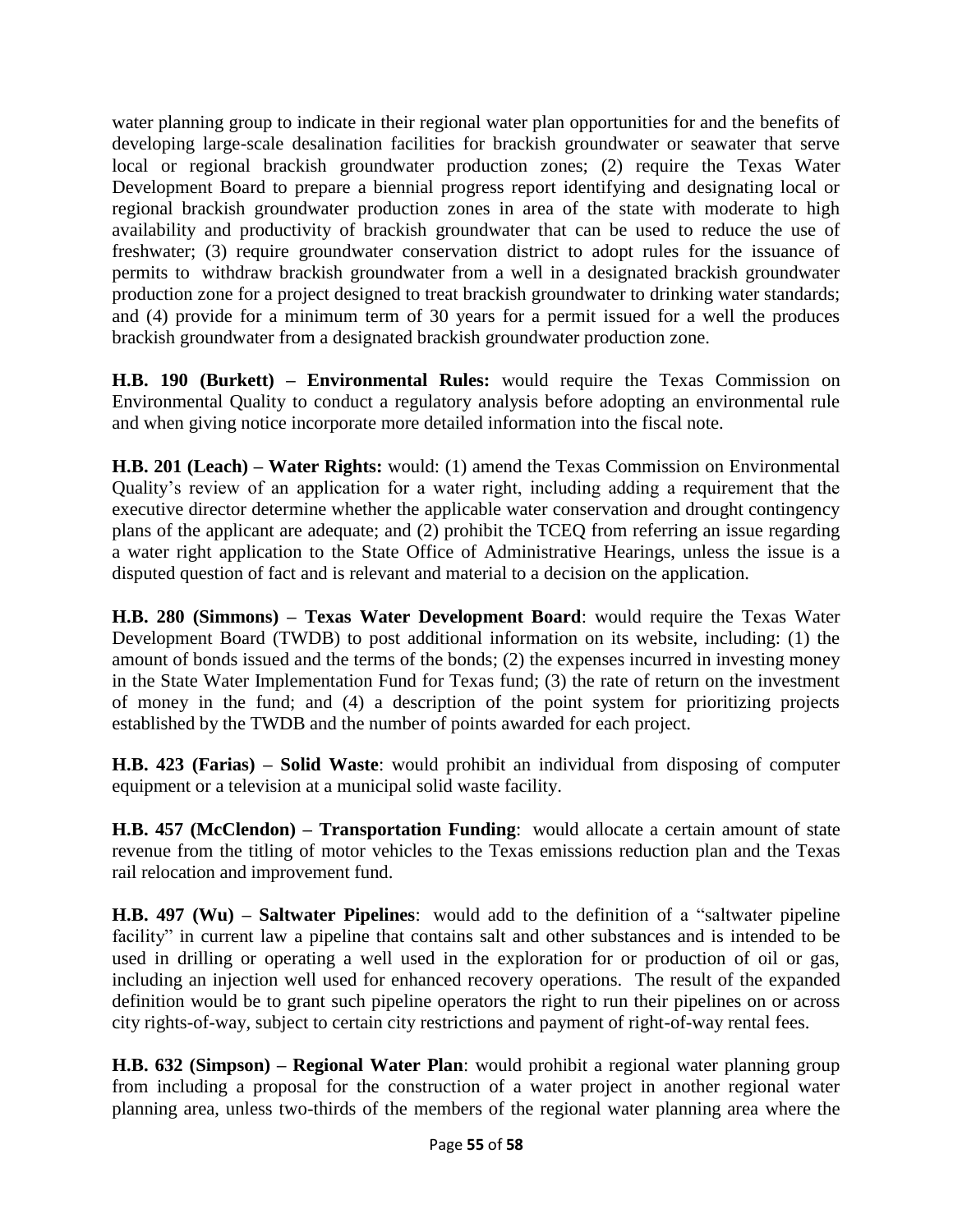project will be constructed consent to the inclusion of the proposal.

**H.B. 652 (Isaac) – Texas Emissions Reduction Plan**: would extend the expiration of Texas Emissions Reduction Plan programs.

**H.B. 655 (Larson) – Aquifer Storage and Recovery**: would: (1) allow a water right holder to undertake an aquifer storage and recovery (ASR) project without completing a pilot project; (2) provide the Texas Commission on Environmental Quality (TCEQ) with exclusive jurisdiction over the regulation and permitting of ASR injection wells and task the agency with associated rulemaking; (3) allow TCEQ to authorize the use of Class V injection wells and adopt technical standards to govern the wells; (4) require the project operator to install a meter on each ASR injection and recovery well associated with the ASR project; (5) require the project operator to provide TCEQ and the groundwater district with reports on volume of water injected and recovered; and (6) require a project operator to register the ASR injection and recovery wells with any groundwater district in which the wells are located.

**H.B. 835 (Larson) – Brackish Groundwater**: would: (1) require the Texas Water Development Board to prepare a biennial progress report identifying and designating local or regional brackish groundwater production zones in area of the state with moderate to high availability and productivity of brackish groundwater that can be used to reduce the use of freshwater; (2) allow a person or entity with a legally defined interest in groundwater in a groundwater conservation district to petition that district to establish a brackish groundwater management zone; and (3) require the groundwater conservation district to allow withdrawals and rates of withdrawal from a brackish groundwater management zone that can be demonstrated as not having an impact on aquifers.

**H.B. 836 (Larson) – Brackish Groundwater**: would: (1) allow the Texas Water Development Board to designate brackish groundwater production zones; (2) provide restrictions on where brackish groundwater production zones may be located; (3) allow a person or entity with a legally defined interest in groundwater to petition a groundwater conservation district to designate a brackish groundwater production zone; (4) require the Texas Water Development Board to develop guidance documents addressing the technical contents of petitions to designate brackish groundwater production zones; and (5) require that permits issued by a groundwater conservation district in a brackish groundwater production zone be equal to the expected project financing term.

**H.B. 848 (Schaefer) – Backflow Prevention Assembly Testing**: would prohibit the Texas Commission on Environmental Quality from requiring work experience for the issuance of a backflow prevention assembly tester license.

**H.B. 857 (Sanford) – Renewable Energy**: would repeal the state's goals for renewable energy and repeal the current law mandating that an electric utility allow interconnection of a small solar or wind system.

**H.B. 862 (Fallon) – Electric Transmission Lines**: would provide that an investor owned electric utility, on the date the it files an application for a certificate for a proposed transmission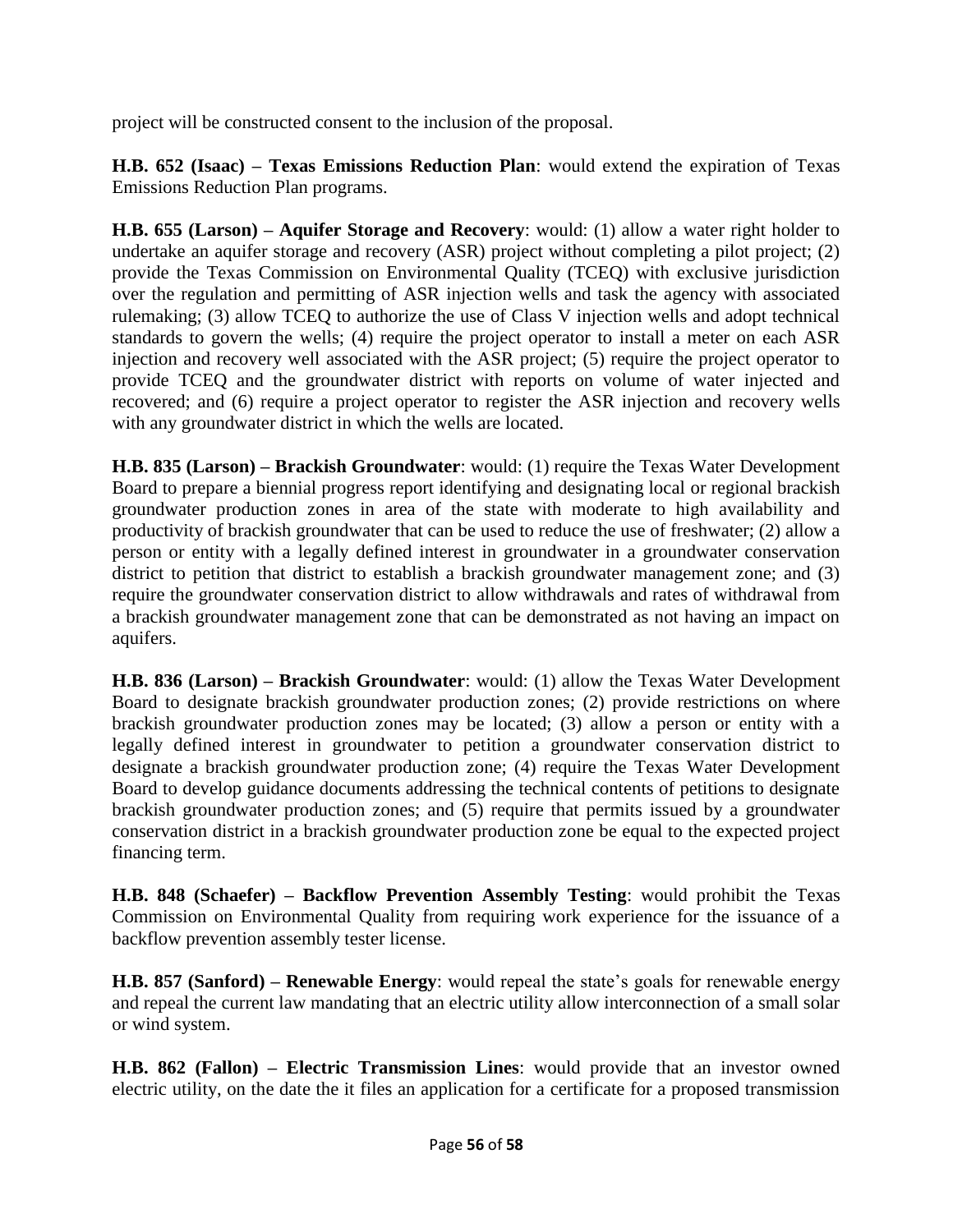line facility, shall mail notice of the application to – among others – all landowners, as stated on the current county tax roll, whose land would become subject to an easement or other property interest if the application is granted.

**H.B. 912 (Isaac) – Wastewater Discharge Permits**: would require the Texas Commission on Environmental Quality to dismiss a city's protest of a wastewater discharge permit if the city is subject to less stringent wastewater treatment requirements than the requirements established by the permit.

**H.B. 928 (Guillen) – Drought Contingency Plans**: would: (1) require retail public water suppliers that provide potable water service to 3,300 or more connections to include, in each drought contingency plan submitted to the TCEQ, an evaluation of the effectiveness of strategies in the plan that were implemented during any period of significant drought that occurred in the preceding five years; (2) require a public water supplier to notify TCEQ not later than the fifth business day after the date the supplier implements, changes the manner of implementing, or ceases to implement a mandatory provision of the supplier's drought contingency plan; and (3) task the Water Conservation Advisory Council with recommending methodologies for conducting drought contingency plan evaluations. (Companion bill is **S.B. 329** by **Hinojosa**.)

**H.B. 930 (Miller) – Water Well Drillers**: would create a field operations program comprised of qualified employees of cities that have entered into a Memorandum of Understanding with the Texas Commission of Licensing and Regulation to assist with the enforcement of rules relating to water well drillers.

**H.B. 949 (Lucio) – Water Loss**: would allow the Texas Water Development Board to waive the requirement that a retail public utility, which includes a municipally owned utility, use a portion of the financial assistance provided by the board to mitigate the utility's system water loss if the loss meets or exceeds the threshold established by the board, if the board finds that the utility is satisfactorily addressing the utility's system water loss.

**H.B. 960 (Farias) – Water Infrastructure Fees**: would exempt school district from any fee charged by a city for the development or maintenance of programs or facilities for the control of excess water or stormwater.

**S.B. 78 (Ellis) – State Water Plan:** would require that the state water plan include an assessment of the best available science related to trends in factors affecting future water availability and future water use.

**S.B. 109 (Taylor) – Water Rights:** this bill is identical to **H.B. 201**, above.

**S.B. 253 (Ellis) – Environmental Justice Communities:** would: (1) require a person applying for a permit for a new facility that requires approval from Texas Commission on Environmental Quality (TCEQ) or the expansion of such a facility to submit to the TCEQ a report stating whether the facility is to be located in an environmental justice community; (2) require a facility in an environmental justice community to consult with the mayor in the city in which the facility is to be located; (3) require a permit applicant to publish notice of and hold a public hearing to